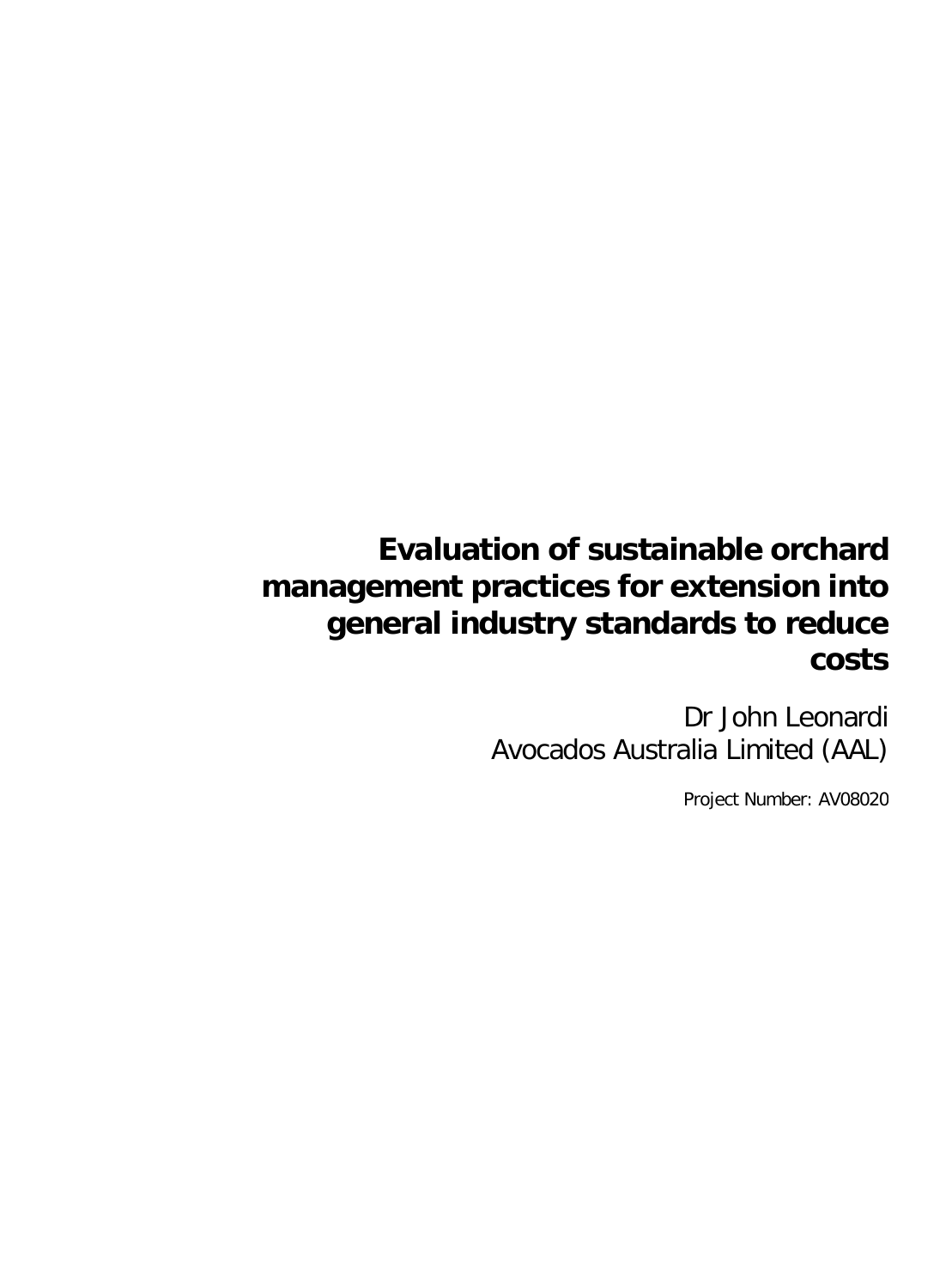#### **AV08020**

This report is published by Horticulture Australia Ltd to pass on information concerning horticultural research and development undertaken for the avocado industry.

The research contained in this report was funded by Horticulture Australia Ltd with the financial support of the avocado industry.

All expressions of opinion are not to be regarded as expressing the opinion of Horticulture Australia Ltd or any authority of the Australian Government.

The Company and the Australian Government accept no responsibility for any of the opinions or the accuracy of the information contained in this report and readers should rely upon their own enquiries in making decisions concerning their own interests.

ISBN 0 7341 3086 4

Published and distributed by: Horticulture Australia Ltd Level 7 179 Elizabeth Street Sydney NSW 2000 Telephone: (02) 8295 2300 Fax: (02) 8295 2399

© Copyright 2013

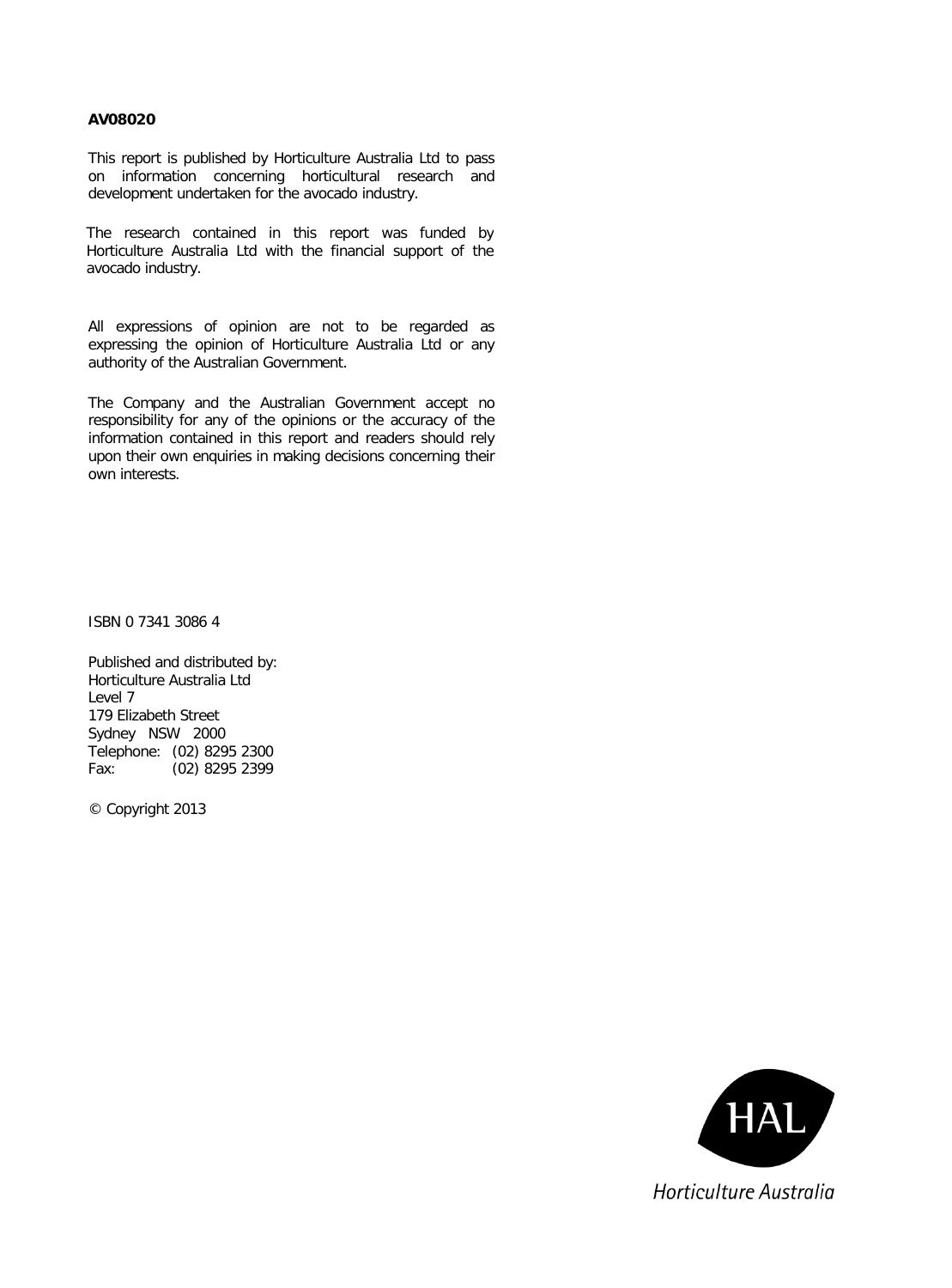



# **AV08020 (December 2012)**

# **Evaluation of sustainable orchard management practices for extension into general industry standards to reduce costs**

J. Leonardi *Avocados Australia Level 1, 8/63 Annerley Road Woolloongabba QLD 4102*

*PO Box 8005 Woolloongabba QLD 2102*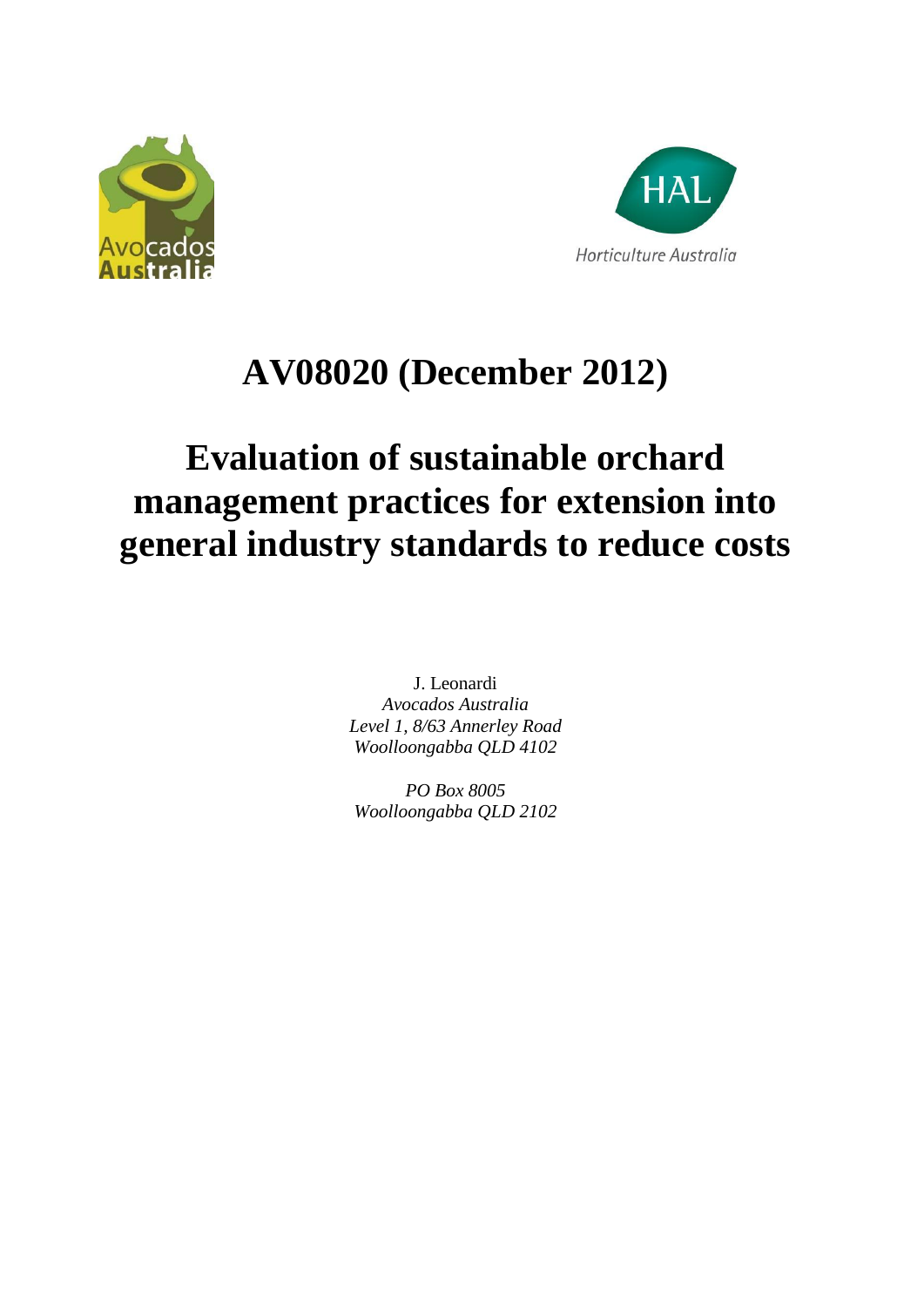Project Number: AV08020

| Project Leader: John Leonardi |                                     |
|-------------------------------|-------------------------------------|
|                               | Avocados Australia Ltd              |
|                               | PO Box 8005, Woolloongabba QLD 4102 |
|                               | P: 07 3846 6566 F: 07 3846 6577     |

Project Purpose: The objective of this project was to identify sustainable orchard management practices used by avocado growers across Australia; conduct trials to evaluate the effectiveness of some of these strategies, and provide recommendations to the wider industry on the most promising practices.

Date: December 2012

This project has been funded by HAL using the avocado levy and matched funds from the Australian Government.

*Any recommendations contained in this publication do not necessarily represent current HAL policy. No person should act on the basis of the content, without first obtaining specific, independent professional advice in respect of the matters set out in this publication.*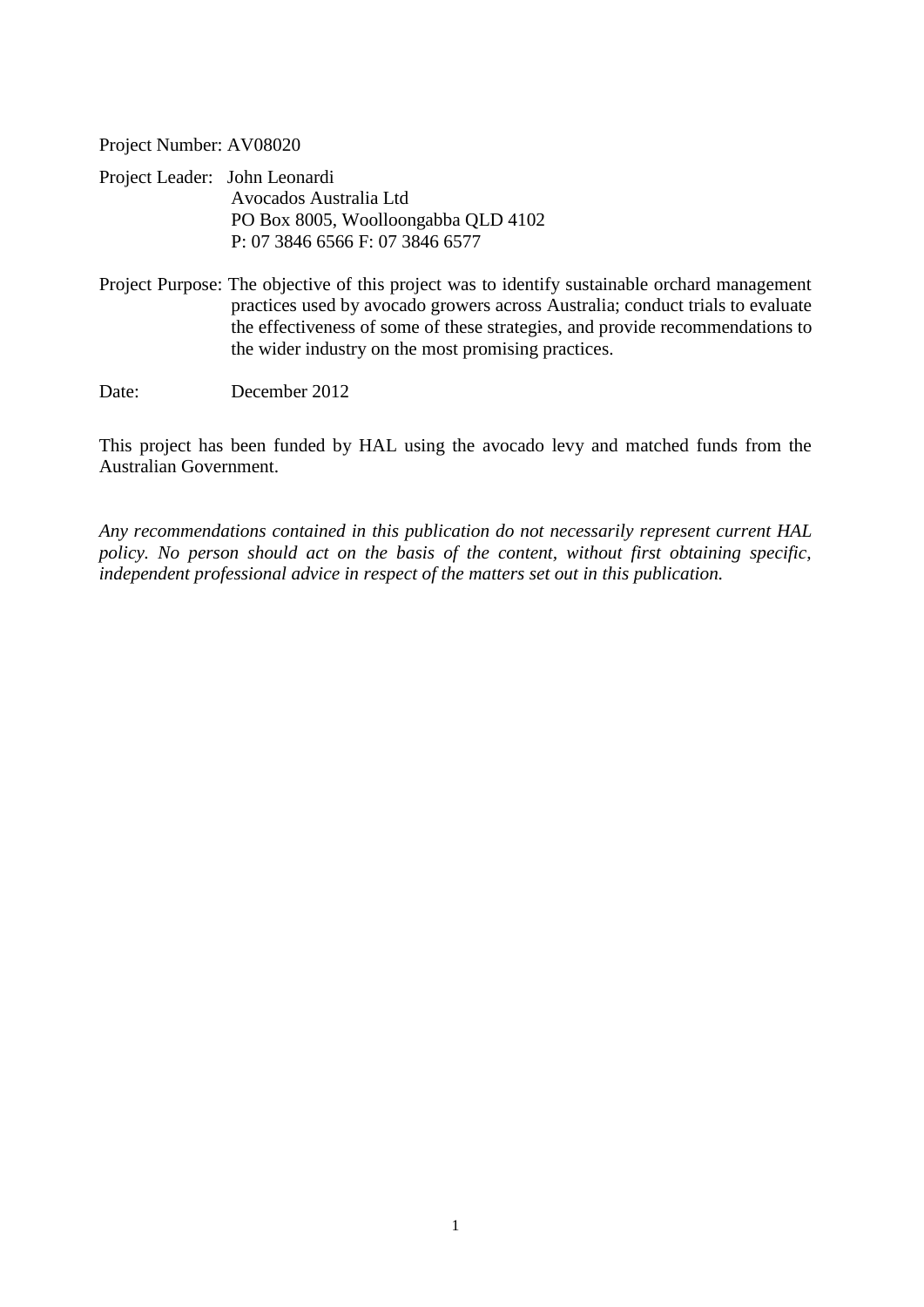# **Contents**

| <b>Media Summary</b>                                                                                | 3                      |
|-----------------------------------------------------------------------------------------------------|------------------------|
| <b>Technical Summary</b>                                                                            | $\overline{4}$         |
| <b>General Introduction</b>                                                                         | 6                      |
| Effect of mulching on tree growth, yield and fruit quality<br>1.                                    | 7                      |
| 1.1 Introduction<br>1.2 Materials and Methods<br>1.3 Results<br>1.4 Discussion                      | 7<br>$\tau$<br>9<br>15 |
| Effect of pyroligneous acid (Pand $A^{\circledast}$ ) on tree growth, yield and fruit quality<br>2. | 17                     |
| 2.1 Introduction<br>2.2 Materials and Methods<br>2.3 Results<br>2.4 Discussion                      | 17<br>17<br>19<br>24   |
| Effect of microbial products on tree growth, yield and fruit quality<br><b>3.</b>                   | 25                     |
| 3.1 Introduction<br>3.2 Materials and Methods<br>3.3 Results<br>3.4 Discussion                      | 25<br>25<br>29<br>35   |
| Effect of branch scoring on fruit size and yield<br>4.                                              | 36                     |
| 4.1 Introduction<br>4.2 Materials and Methods<br>4.3 Results<br>4.4 Discussion                      | 36<br>36<br>38<br>40   |
| <b>Technology Transfer</b>                                                                          | 43                     |
| <b>Recommendations</b>                                                                              | 44                     |
| <b>Acknowledgements</b>                                                                             | 45                     |
| <b>References</b>                                                                                   | 46                     |
| Appendix: Details of orchard management strategies used by growers across<br><b>Australia</b>       | 49                     |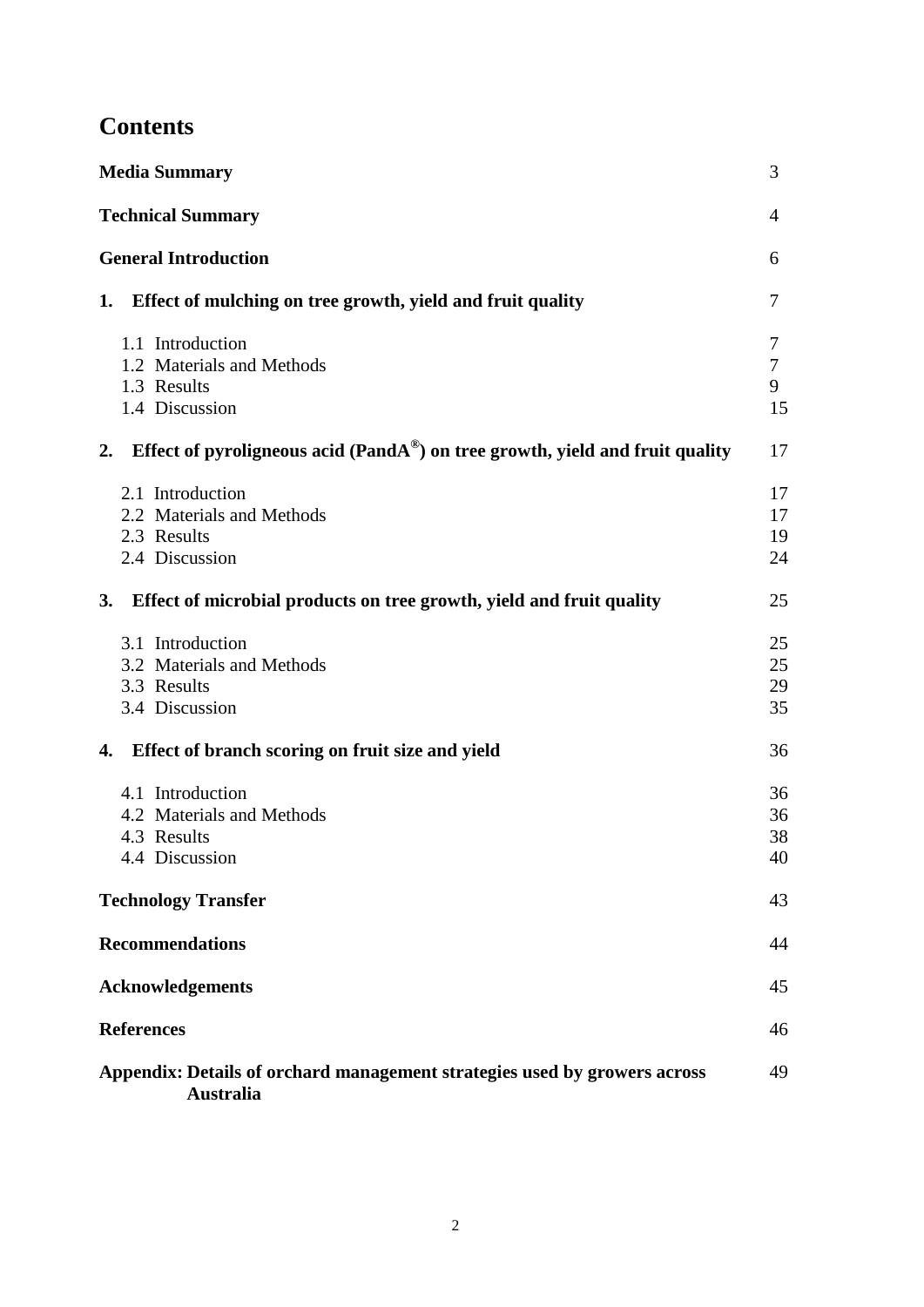# **Media Summary**

There are increasing demands on avocado growers to optimise fruit yield and quality, reduce chemical use, develop market opportunities and meet consumer expectations to remain competitive. An increase in public awareness and concern for the environment has also led to an increase in demand for 'safer' food and more environmentally sensitive production methods.

The objective of this project was to identify sustainable orchard management practices that could be used by avocado growers across Australia; to conduct trials to evaluate the effectiveness of some of these strategies; and provide recommendations to the wider industry on the most promising practices.

Several orchard management practices and products are being used by avocado growers including: mulching, natural mineral fertilisers, fish and kelp concentrates, composts teas and other brewed microbes, molasses and branch scoring.

The effect of different mulches on tree growth, yield and fruit quality was investigated in Central Queensland over three consecutive years. Trees were mulched with filter-press (a sugar industry by-product), cane-tops and avocado woodchip at flowering during September each year. Mulching trees with avocado woodchip and to a lesser extent cane-tops increased cumulative yield compared with trees receiving minimal mulch. The increase in yield may be due to the tendency for increased root growth observed in these mulched trees.

Trials investigating the effect of a range of soil and foliar treatments were also conducted. Foliar application of pyroligneous acid (PandA®) an organic liquid derived from heating bamboo to 250-350°C in combination with a copper fungicide treatment can increase fruit quality with a reduction in the incidence of fruit rots and disorders. Soil and foliar applications of microbial products (TwinN<sup>®</sup> & BB5<sup>®</sup>) can increase root growth in avocado. This increase in root growth and possible nutrient uptake may be responsible for improvements in shoot growth, tree health and fruit quality observed at some of the experimental sites.

The effect of branch scoring on fruit size and yield was investigated at several sites across Australia. Scoring involves cutting a groove no more than 3mm wide around the branch to sever the phloem using a knife or pruning saw. Results indicate that branch scoring may provide a non-chemical approach for increasing cropping in vigorous avocado trees, particularly in southern growing regions. However this technique is still experimental and may not necessarily work under all growing conditions.

Although results of this work demonstrate some improvements in tree growth, yield and fruit quality further discriminatory testing on these sustainable management practices is necessary before grower recommendations can be made.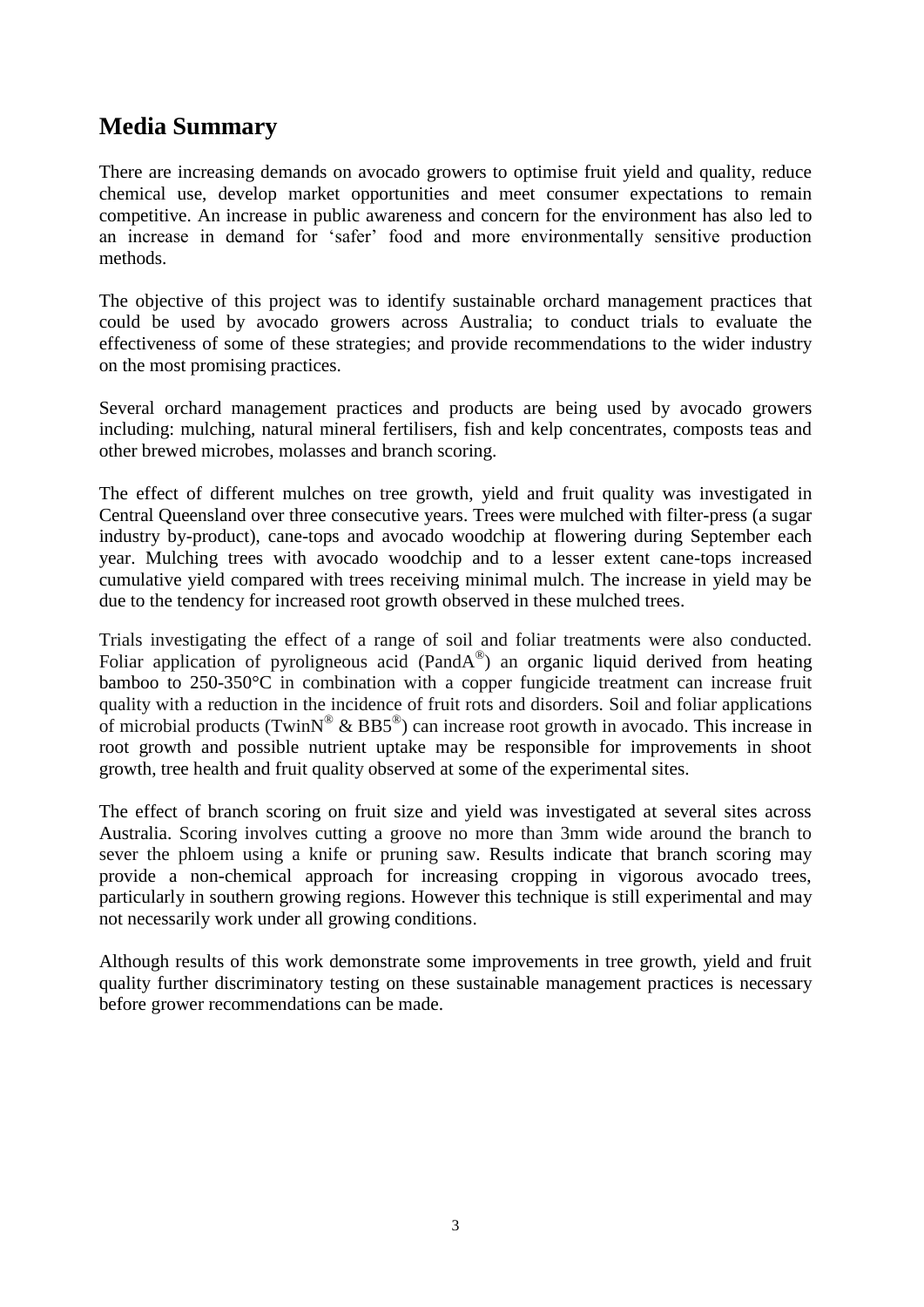# **Technical Summary**

Many avocado growers have adopted sustainable orchard management practices to optimise fruit yield and quality, reduce chemical use, develop market opportunities and address the increase in consumer sentiment for 'safer' food and more environmentally sensitive production methods.

The objective of this project was to identify sustainable orchard management practices used by avocado growers across Australia; conduct trials to evaluate the effectiveness of some of these strategies; and provide recommendations to the wider industry on the most promising practices.

Several orchard management practices and products are being used by avocado growers including: mulching, natural mineral fertilisers, fish and kelp concentrates, composts teas and other brewed microbes, molasses and branch scoring.

The effect of the mulching over three consecutive years on tree growth, yield and fruit quality in 'Hass' avocado grown in subtropical Central Queensland. Trees were mulched with filterpress (a sugar industry by-product), cane-tops and avocado woodchip. A grower treatment (inter-row slashings with a thin layer of filter-press) was included for comparison. Additional mulching trials over one cropping season were also established on 'Shepard' and 'Hass' trees in tropical North Queensland. A composted product (derived from vegetation waste), Rhodes grass hay, and a combination of the two products were applied to 2½ year old 'Shepard' and 'Hass' trees. A grower treatment (inter-row slashings) was included for comparison.

Pyroligneous acid has been reported to improve root, shoot and fruit growth, increase resistance to pests and diseases, reduce leaf fall and fruit drop, and improve yield and fruit quality in several crops. The effect of soil and foliar applications of pyroligneous acid (PandA® ) on tree growth, fruit quality and yield were investigated in 'Hass' avocado over two consecutive years.

There are numerous claims often anecdotally that the application of microbial products (often referred to as 'bio-fertilisers") can improve growth, fruit yield and quality in horticultural crops. The effect of TwinN<sup>®</sup> and BB5<sup>®</sup> application (formulations of root-colonising nitrogen fixing bacteria) on tree growth, fruit quality and yield in 'Hass' avocado was investigated at three sites.

The effect of branch scoring in autumn on fruit size and yield in avocado was investigated at several sites across Australia. Scoring involved cutting a groove no more than 3mm wide around the branch to sever the phloem using a knife or pruning saw. The effect of scoring on fruit size and yield in vigorous regrowth resulting from stumping trees were also investigated at the Central Queensland site.

In Central Queensland mulching with avocado woodchip significantly increased mean fruit numbers by 18.9% and cumulative yield (kg/tree) by 21.5% in 'Hass' trees over the three years of the trial. Mulching with cane-tops also tended to increase mean fruit numbers (14.8%) and cumulative yield (14.7%). There was a trend towards an increase in feeder root activity in trees mulched with avocado woodchip and cane-tops. Although there was no significant improvement in fruit quality during the course of the trial mulching with filter-press and canetops tended to reduce the incidence of fruit rots and disorders in the first year.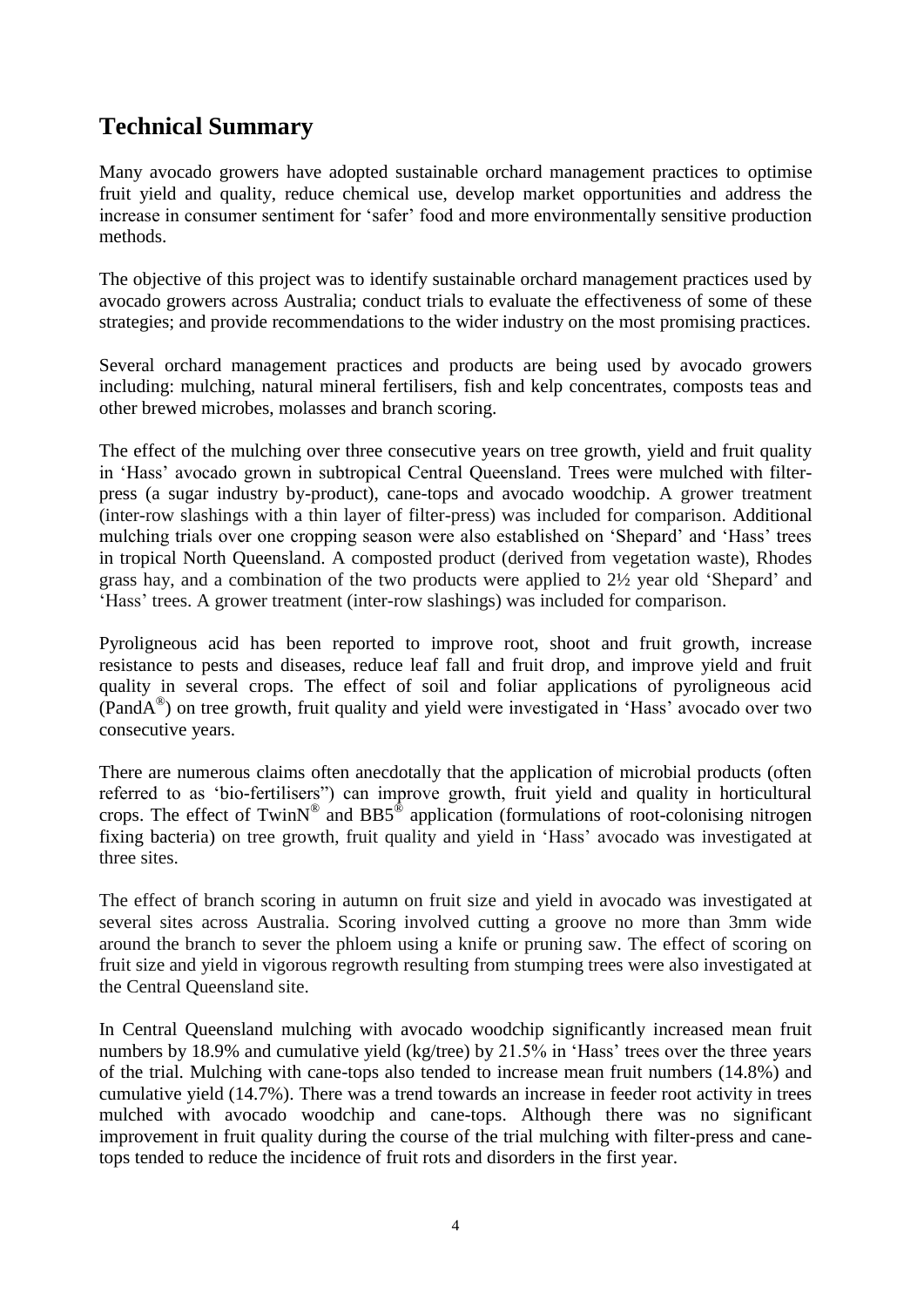In North Queensland there was a trend towards an increase in mean fruit number and yield in 'Shepard' and 'Hass' trees receiving composted vegetation waste at 10t/ha and an increase in fruit size in trees mulched with compost at 20 t/ha in combination with Rhodes grass hay. There was also a tendency for an increase in root growth activity in all mulched trees at this site.

Soil and foliar application of pyroligneous acid (PandA®) alone during the cropping season had no effect on shoot growth, yield and fruit quality, However when PandA® at 4 ml/L was added to the copper fungicide (in the same tank mix) foliar applications improved fruit quality with a reduction in the incidence of vascular browning, stem end rots and body rots compared with both the untreated control and copper fungicide treated trees.

The application of TwinN<sup>®</sup> and BB5<sup>®</sup> (formulations of root-colonising nitrogen fixing bacteria) can increase feeder root activity in 'Hass' avocado. This increase in root growth and possible nutrient uptake may be responsible for improvements in shoot growth, tree health and fruit quality observed at some of the experimental sites.

Branch scoring in autumn (April-May) may be a useful strategy to induce cropping in vigorous avocado trees or to control vigour and promote fruiting in regrowth on stumped trees. A significant increase in the number of fruit and yield was observed on the scored branch at six of the eight experimental sites. However due to the increase in fruit numbers mean fruit size was often reduced in the scored branch. This technique is still experimental and may not necessarily work under all growing conditions.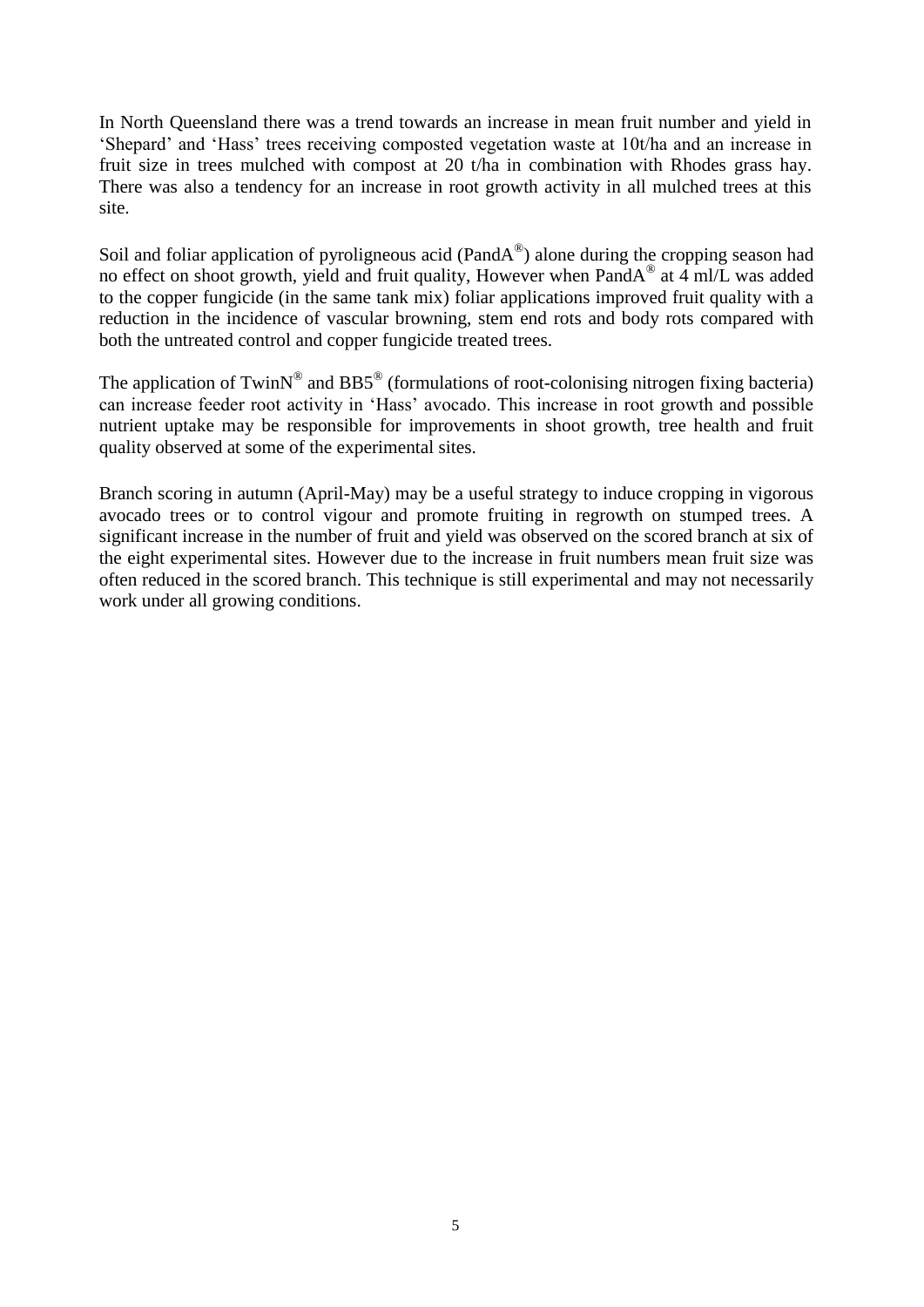# **General Introduction**

An increase in public awareness and concern for the environment has led to a significant increase in consumer demand for 'safer' food and more environmentally sensitive production methods. Australian avocado growers recognise that to remain competitive there are increasing demands to meet consumer expectations, optimise fruit yield and quality, reduce chemical use and develop market opportunities.

Many avocado growers have adopted sustainable orchard management practices including optimising nutritional and irrigation management, reducing pesticide applications, and maintaining a healthy soil and orchard environment. There are also many companies promoting a range of products for use in avocado production including soil and crop health formulations and organic and microbial fertilisers, often with little scientific evaluation.

Several orchard management practices and products are being used by avocado growers including: mulching, natural mineral fertilisers, fish and kelp concentrates, composts teas and other brewed microbes and branch scoring.

The objective of this project was to identify sustainable orchard management practices used by avocado growers across Australia; conduct trials to evaluate the effect of some of these strategies on tree growth, fruit quality and yield; and provide recommendations to the wider industry on the most promising practices.

The selection of orchard management practices evaluated in this project was determined by identifying strategies used by growers across Australia; the availability of product; the suitability of the strategy for use by the wider industry and the willingness of companies to provide product for evaluation on commercial avocado orchards.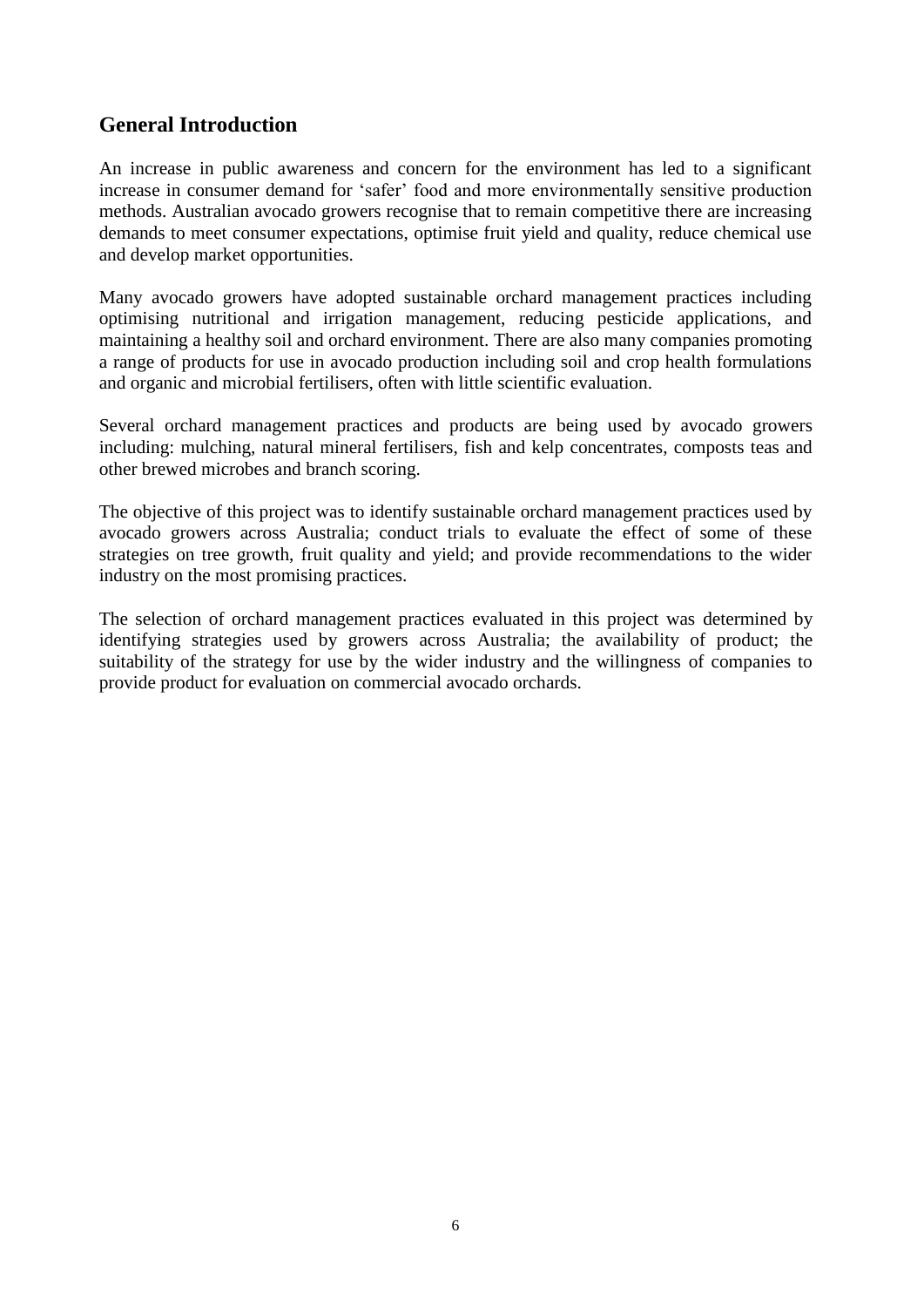# **1. Effect of mulching on tree growth, yield and fruit quality**

# **1.1 Introduction**

Avocado is indigenous to the highland and lowland forests of Mexico and Central America where it has adapted to soils with abundant surface organic litter that provide a well aerated substrate, with a high water holding capacity and rich in microorganisms (Whiley, 2002; Wolstenholme, 2002).

The application of organic mulches has been widely recommended for use in avocado orchards. The benefit of maintaining high levels of organic matter to suppress *Phytophthora cinnamomi* (root rot) activity is well documented (Broadbent and Baker, 1974; Pegg and Whiley, 1987; Turney and Menge, 1994). Mulching has also been reported to increase water and nutrient availability (Gregoriou & Rajkumar, 1984), improve soil structure and porosity (Gallardo-Laro & Nogales, 1987) and help maintain constant soil temperatures (Gregoriou & Rajkumar, 1984).

Mulching has also been shown to promote root growth (Moore-Gordon *et al*., 1996; 1997; Wolstenholme *et al*., 1998; Dixon *et al*., 2007). The prolonged and extensive root growth observed in trees mulched with composted pine bark and the associated amelioration of stress was responsible for the increase in fruit size and yield in 'Hass' grown in subtropical South Africa (Moore-Gordon *et al*., 1996; 1997; Wolstenholme *et al*., 1998).

The aim of this research was to investigate the effect of the mulching over three consecutive years on tree growth, yield and fruit quality in 'Hass' avocado grown in subtropical Central Queensland. Additional mulching trials over one cropping season were also established on 'Shepard' and 'Hass' trees in tropical North Queensland.

### **1.2 Materials and Methods**

### *1.2.1 Experimental site 1*

In September 2009 a trial was established on a commercial orchard near Bundaberg in Central Queensland (latitude 25°S) to investigate the effect of mulching treatments on tree growth, yield and fruit quality. 2½ year old 'Hass' trees were mulched with filter-press (a sugar industry by-product), avocado woodchip and cane-tops to a depth of 5, 10 and 20 cm, respectively. A grower treatment comprising of inter-row slashings with a thin layer of filterpress of less than 2 cm was included for comparison. Mulching treatments were reapplied in September 2010 and 2011.

The trial involved four treatments with seven single tree replications per treatment in a randomised block design.

### *1.2.1.1 Shoot growth and yield*

.

Shoots were tagged prior to flowering and the effect of mulching on shoot growth (spring and summer flush length) and fruiting was assessed in 10 shoots in seven trees for each treatment. In 2010, 2011 and 2012 trees were harvested on 3 June, 20 June and 18 June, respectively and the number and weight of fruit from each tree was recorded. Average fruit weight was calculated from the data. Cumulative yields were also calculated over the three years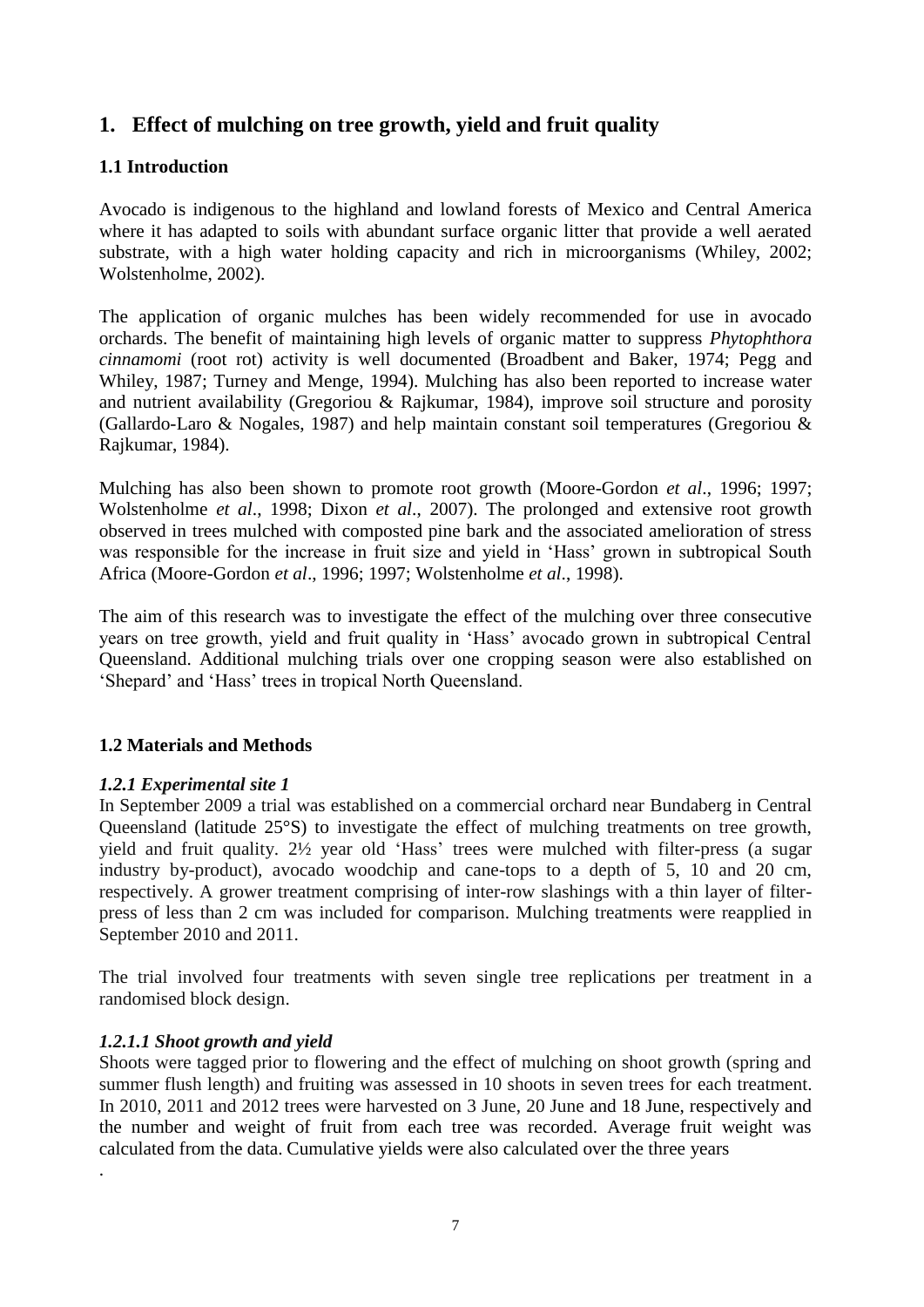### *1.2.1.2 Root growth and tree health*

In the 2010/11 cropping season the effect of mulching on root growth was assessed in five trees for each treatment using 'root windows' (A. Whiley, personal communication). Windows were installed in September 2010 by scraping back any mulch, leaf litter and about 1 cm of soil and placing a clear perspex sheet (500 x 500 x 2 mm) on the soil at one site under the tree canopy 30 cm from the trunk. The perspex sheets were covered with black foam (5 mm) to prevent light penetration and the soil and mulch replaced. Root growth was assessed on 17 January 2011. The length of the visible non-suberised roots (usually white to light brown) were assessed by removing the mulch and black foam, and tracing the outline of roots visible at the soil-perspex interface onto plastic sheets with a black permanent marker. The root tracings were measured and the total length (metres) of non-suberised roots for each perspex sheet was calculated.

The canopy of each tree was visually rated for tree health according to the Ciba-Geigy scale (Darvas *et al.*, 1984; Bezuidenhout *et al.*, 1987) where  $0 =$  healthy and  $10 =$  dead. Canopy health was assessed at the commencement of the trial in September 2009 and at the completion of the trial after harvest in July 2012.

### *1.2.1.3 Fruit quality*

At harvest 20 fruit of uniform size were sampled from five trees from each treatment and packed directly into single layer trays. A further five fruit per tree were sampled at the time of harvest to determine fruit maturity. A core sample of the flesh was taken from the centre of each fruit using the Hofshi plugger. Samples were diced and weighed before and after drying at 65°C until constant weight (approx. 3 days) and percent dry matter was calculated as follows: (weight of dried avocado sample) / (weight of fresh avocado sample) x 100.

Fruit was ripened at 20°C and fruit quality, including fruit softening, the stage of ripeness, and the severity of diseases and internal disorders was assessed as described in the International Avocado Quality Manual (White *et al*., 2001). Fruit firmness was assessed using gentle hand pressure, and the days to eating soft (DTES) determined as the number of days fruit were stored at 20°C until ripe. This corresponded to a firmness of 4-6 N when measured with an Instron Universal Testing Machine Model 1122 (Instron, High Wycombe, UK), fitted with an 8 mm hemispherical probe (probe penetration 2 mm). Fruit skin colour at ripe was visually rated based on a 1-6 scale (1 = green and  $6 =$  black).

Ripe fruit were longitudinally cut into quarters, the seed removed, and the skin peeled from the flesh. The quarters were visually rated for the severity of rots and internal disorders as the percentage of flesh volume affected. Body rots were characterised as those developing from the skin into the body of the fruit, stem end rots as those starting from the stem end of the fruit and vascular browning as the percentage of the flesh rendered non-useable by the disorder. The incidence or percentage of fruit affected with these rots and disorders were determined. Fruit that had less than 10% of the flesh volume affected by disease and internal disorders were considered to be acceptable. Fruit acceptability was calculated as the percentage of acceptable fruit in relation to the total number of fruit per treatment.

### *1.2.2 Experimental site 2*

Trials investigating the effect of mulching on tree growth and yield were established on a commercial orchard near Mareeba in North Queensland (latitude 17°S) in September 2011. A composted product (derived from vegetation waste), Rhodes grass hay and a combination of the two products were applied to 2½ year old 'Shepard' and 'Hass' avocado trees. Compost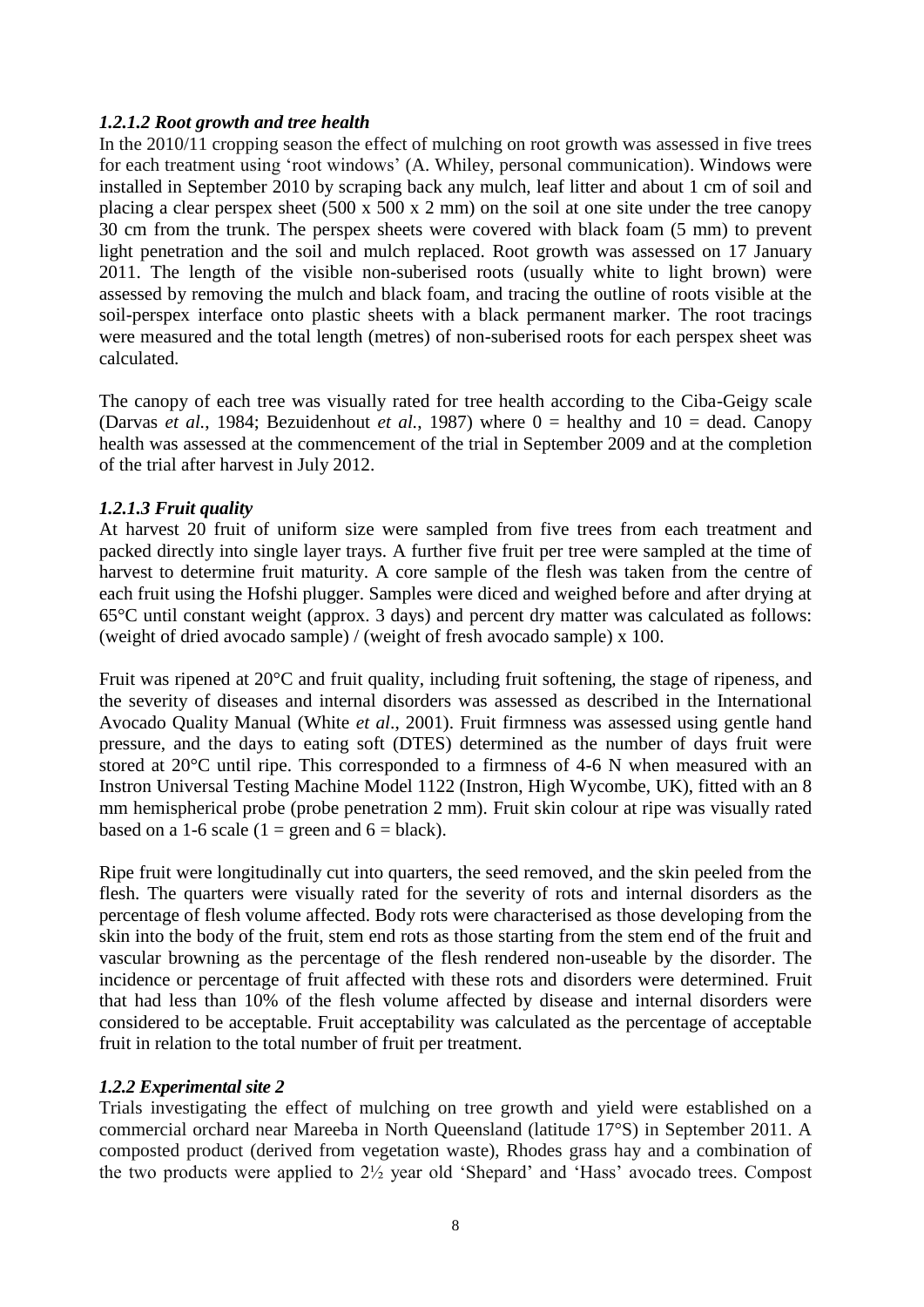was applied at a rate of 10 and 20 tonnes/hectare; Rhodes grass hay at a thickness of 15cm; and in the combined treatments Rhodes grass hay was applied over the top of the compost layer. A grower treatment (inter-row slashings) was included for comparison.

The trial involved six treatments with six single tree replications per treatment in a randomised block design.

# *1.2.2.1 Shoot growth and yield*

In September 2011 shoots were tagged at flowering and the effect of mulching on shoot growth and fruiting was assessed at harvest in 10 shoots in six trees for each treatment. 'Shepard' trees were harvested on 21 February 2012 while 'Hass' trees were harvested on 4 April 2012. The number and weight of fruit from each tree was recorded and average fruit weight was calculated from the data.

# *1.2.2.2 Flowering, root growth and tree health*

The effect of mulching on flowering, root growth, and tree health were assessed on 23 August 2012. Flowering was assessed by visually rating the level of flowering on a 0 to 5 scale where 0 represented no flowering and 5 represented heavy flowering. Root growth was assessed by scraping away the mulch at a single site for each tree equally distant between the trunk and edge of the canopy. This was carried out on the same side of the tree for all trees. The amount of root growth present in a 30cm<sup>2</sup> area of soil was visually rated on a 0 to 5 scale where 0 represented no new roots and 5 represented numerous new roots. Tree health was determined by assessing the percentage of leaf drop at flowering.

### *1.2.3 Statistical analysis*

Statistical analyses were performed using analysis of variance (ANOVA) and the least significant difference (l.s.d.) test at  $P \le 0.05$  was used to separate treatment means. **1.3 Results** 

# *1.3.1 Experimental site 1*

# *1.3.1.1 Shoot growth and yield*

In the first year of the trial there was no significant effect of mulching on shoot growth and yield (Table 1).

**Table 1** Effect of mulching on shoot growth, percentage of shoots bearing fruit, number of fruit, yield and average fruit weight in 3 year old 'Hass' avocado trees near Bundaberg in Central Queensland. Spring and summer shoot growth was measured in December 2009 and April 2010, respectively. Shoot growth and percentage fruiting data are means of 70 shoots from seven trees per treatment. Trees were harvested in June 2010.Yield data are means of seven trees per treatment. Means within columns with the same letter are not significantly different  $(P > 0.05)$ 

| $\sim$ 0.00 $\mu$ |                     |             |        |              |              |
|-------------------|---------------------|-------------|--------|--------------|--------------|
| Treatment         | Shoot growth        | % of shoots | No. of | Yield        | Av. fruit wt |
|                   | $(spring + summer)$ | with fruit  | Fruit  | $(kg$ /tree) | (g)          |
|                   | (cm)                |             |        |              |              |
| Grower            | 40.0a               | 31.4 a      | 58.3 a | 15.8 a       | 292.6 a      |
| Filter-press      | 39.1a               | 28.6a       | 42.9a  | 12.2a        | 289.5 a      |
| Cane-tops         | 38.2 a              | 40.0a       | 64.3 a | 18.1 a       | 291.5a       |
| Avocado           | 40.2a               | 32.9a       | 54.6 a | 14.9 a       | 290.7a       |
| Woodchip          |                     |             |        |              |              |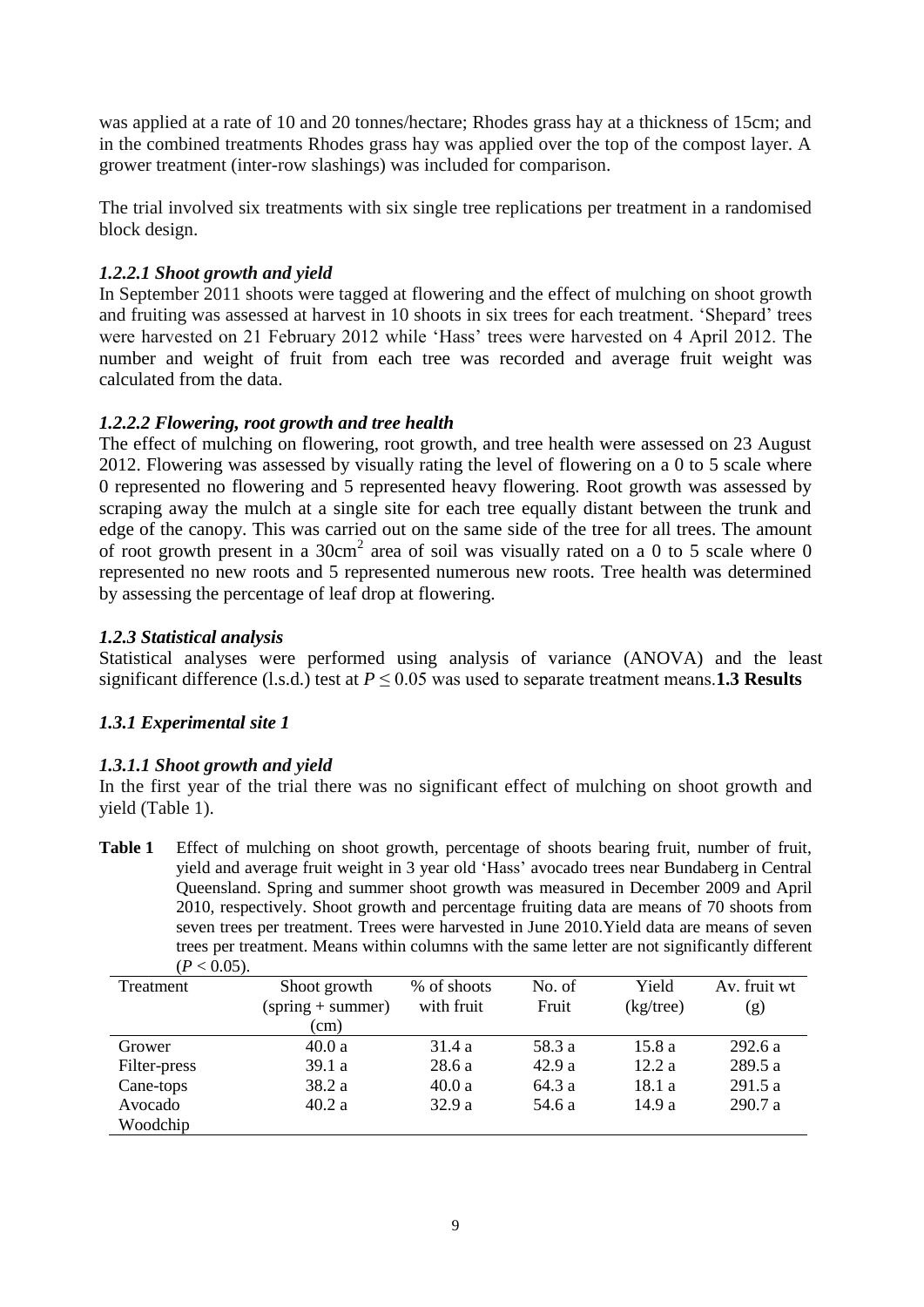In the second year of the trial shoot growth was significantly less in trees mulched with avocado woodchip (20.3 cm) and cane-tops (22.2 cm) compared with 27.3 cm in the grower treated trees (Table 2). This reduction in shoot growth was likely to be due to the trend towards a higher percentage of shoots bearing fruit in the avocado woodchip (55.7%) and cane-tops (54.3%) treatments, compared with 38.6% in the grower treated trees. There was also a significant increase in the number of fruit (380) and yield (97.7 kg) in trees mulched with avocado woodchip compared with 259 fruit and 70.5 kg in the grower treated trees (Table 2). Fruit size tended to be smaller in trees mulched with avocado chip due to the increase in the number of fruit. In the third year of the trial there was no significant effect of mulching on shoot growth and yield (Table 3). Cumulative yields over the three years were highest in trees mulched with avocado woodchip (Table 4).

**Table 2** Effect of mulching on shoot growth, percentage of shoots bearing fruit, number of fruit, yield and average fruit weight in 4 year old 'Hass' avocado trees near Bundaberg in Central Queensland. Spring and summer shoot growth was measured in December 2010 and April 2011, respectively. Shoot growth and percentage fruiting data are means of 70 shoots from seven trees per treatment. Trees were harvested in June 2011.Yield data are means of seven trees per treatment. Means within columns with the same letter are not significantly different  $(P < 0.05)$ .

| Treatment    | Shoot growth        | % of shoots | No. of           | Yield             | Av. fruit wt |
|--------------|---------------------|-------------|------------------|-------------------|--------------|
|              | $(spring + summer)$ | with fruit  | Fruit            | (kg/tree)         | (g)          |
|              | (cm)                |             |                  |                   |              |
| Grower       | 27.3a               | 38.6 a      | 259 <sub>b</sub> | 70.5 <sub>b</sub> | 276.2 a      |
| Filter-press | 24.0 ab             | 37.1a       | 281 <sub>b</sub> | 78.1 b            | 277.1 a      |
| Cane-tops    | 22.2 <sub>b</sub>   | 54.3 a      | 317 b            | 84.4 ab           | 268.3a       |
| Avocado      | 20.3 <sub>b</sub>   | 55.7 a      | 380 a            | 97.7 a            | 258.4 a      |
| Woodchip     |                     |             |                  |                   |              |

Table 3 Effect of mulching on shoot growth, percentage of shoots bearing fruit, number of fruit, yield and average fruit weight in 5 year old 'Hass' avocado trees near Bundaberg in Central Queensland. Spring and summer shoot growth was measured in December 2011 and April 2012, respectively. Shoot growth and percentage fruiting data are means of 70 shoots from seven trees per treatment. Yield data are means of seven trees per treatment. Means within columns with the same letter are not significantly different  $(P < 0.05)$ .

| Treatment    | Shoot growth        | % of shoots | No. of | Yield        | Av. fruit wt |
|--------------|---------------------|-------------|--------|--------------|--------------|
|              | $(spring + summer)$ | with fruit  | Fruit  | $(kg$ /tree) | (g)          |
|              | (cm)                |             |        |              |              |
| Grower       | 25.3a               | 31.4 a      | 297 a  | 51.6 a       | 177.5a       |
| Filter-press | 24.5 a              | 32.9 a      | 276 a  | 48.6 a       | 179.6 a      |
| Cane-tops    | 24.2a               | 35.7 a      | 324a   | 55.6 a       | 176.8a       |
| Avocado      | 23.8a               | 34.3 a      | 295 a  | 55.0 a       | 187.5 a      |
| Woodchip     |                     |             |        |              |              |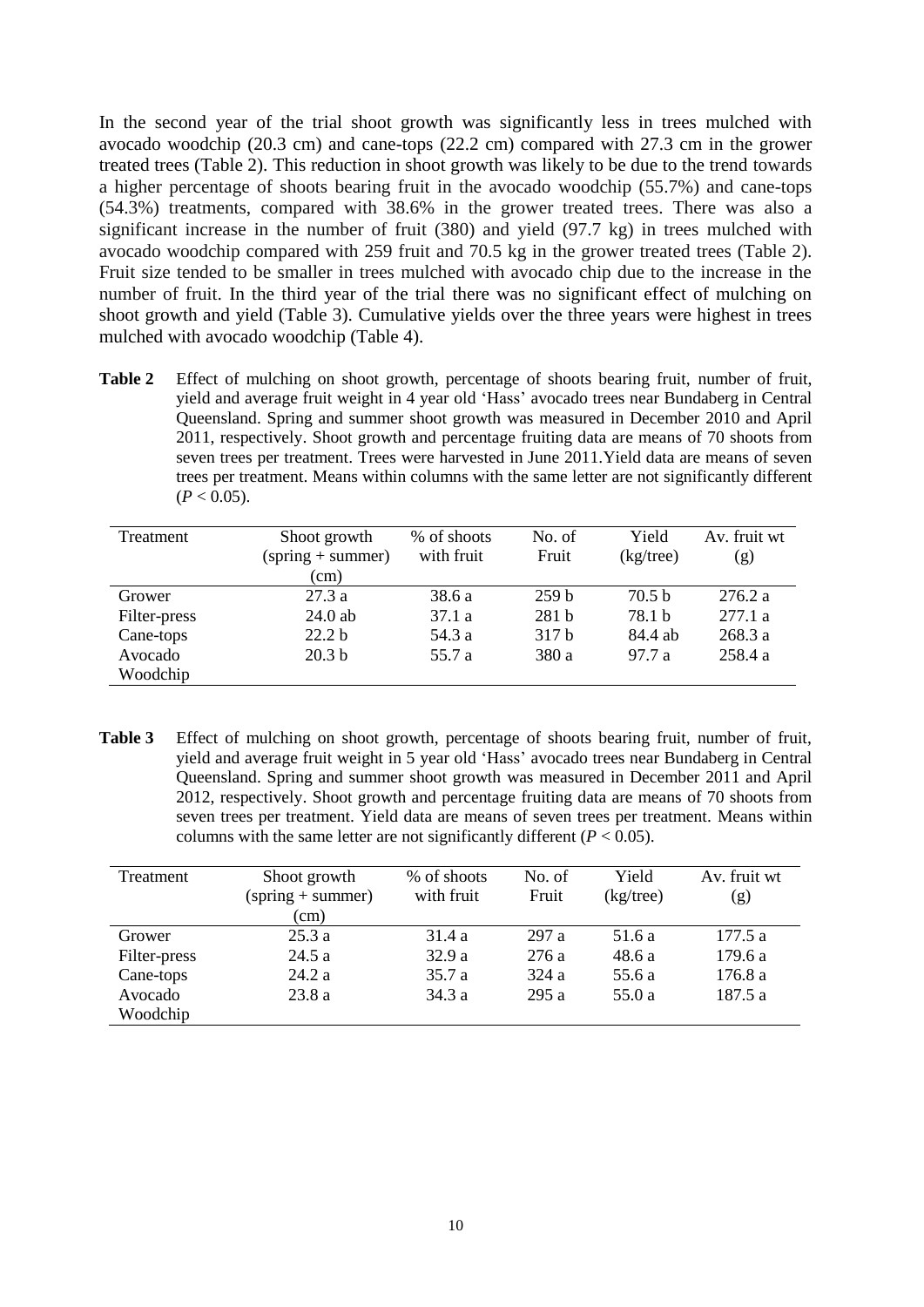**Table 4** Effect of mulching on the cumulative number of fruit and yield and average fruit weight from 2010 to 2012 in 'Hass' avocado trees near Bundaberg in Central Queensland. Data are means of seven trees per treatment. Means within columns with the same letter are not significantly different  $(P < 0.05)$ .

| Treatment        | No. of   | Yield (kg/tree)    | Av. fruit wt $(g)$ |
|------------------|----------|--------------------|--------------------|
|                  | Fruit    |                    |                    |
| Grower           | 614h     | 137.9 <sub>b</sub> | 228.3 a            |
| Filter-press     | 601 h    | 138.9 b            | 234.3a             |
| Cane-tops        | $705$ ab | 158.2 ab           | 227.2 a            |
| Avocado woodchip | 730 a    | 167.6 a            | 231.5 a            |

### *1.3.1.2 Root growth and tree health*

Although there was no significant effect of mulching on root growth measured in the second year of the trial, there was a trend towards an increase in the length of non-suberised roots in trees mulched with avocado woodchip and cane-tops with 4.7m and 4.6m, respectively compared with 2.5m and 2.4m in the filter press and grower treated trees.

At the commencement of the trial in September 2009 average tree health rating ranged from 1.6 to 1.9 (on the Ciba-Geigy scale where  $0 =$  healthy and  $10 =$  dead) and after three years of mulching ranged from 2.7 to 3.3 with no significant statistical difference between treatments.

### *1.3.1.3 Fruit quality*

There was no consistent effect of mulching on fruit maturity (% DM) at the time of harvest (Table 5). In 2010 fruit harvested from trees mulched with filter-press had a significantly higher % DM, while in 2012 it was significantly lower when compared with the grower treated trees. % DM was lowest in trees mulched with cane-tops in 2010 and 2011.

Table 5 Effect of mulching on maturity (% DM) of fruit harvested from 'Hass' avocado trees near Bundaberg in Central Queensland in June 2010, 2011 and 2012. Values are means of 25 fruit from five trees per treatment. Means within columns with the same letter are not significantly different ( $P < 0.05$ ).

| Treatment        | 2010              | 2011              | 2012              |
|------------------|-------------------|-------------------|-------------------|
| Grower           | 26.9 <sub>b</sub> | $28.2$ ab         | 29.4a             |
| Filter-press     | 27.4a             | 28.5a             | 28.7 <sub>b</sub> |
| Cane-tops        | 26.2c             | 27.9 <sub>b</sub> | 29.6a             |
| Avocado woodchip | 26.8 <sub>b</sub> | 28.4 a            | $29.1$ ab         |

Fruit ripening (days to eating soft) was significantly affected by mulching treatment in each year of the experiment (Table 6). In 2010, fruit sampled from trees mulched with cane-tops and in 2011, fruit sampled from trees mulched with cane-tops and avocado woodchip took significantly longer to ripen. In contrast, fruit sampled from the grower treatment was found to take significantly longer to reach the eating soft stage in 2012. In 2011 and 2012 the skin colour rating was significantly lower in fruit sampled from the grower treated trees (Table 6).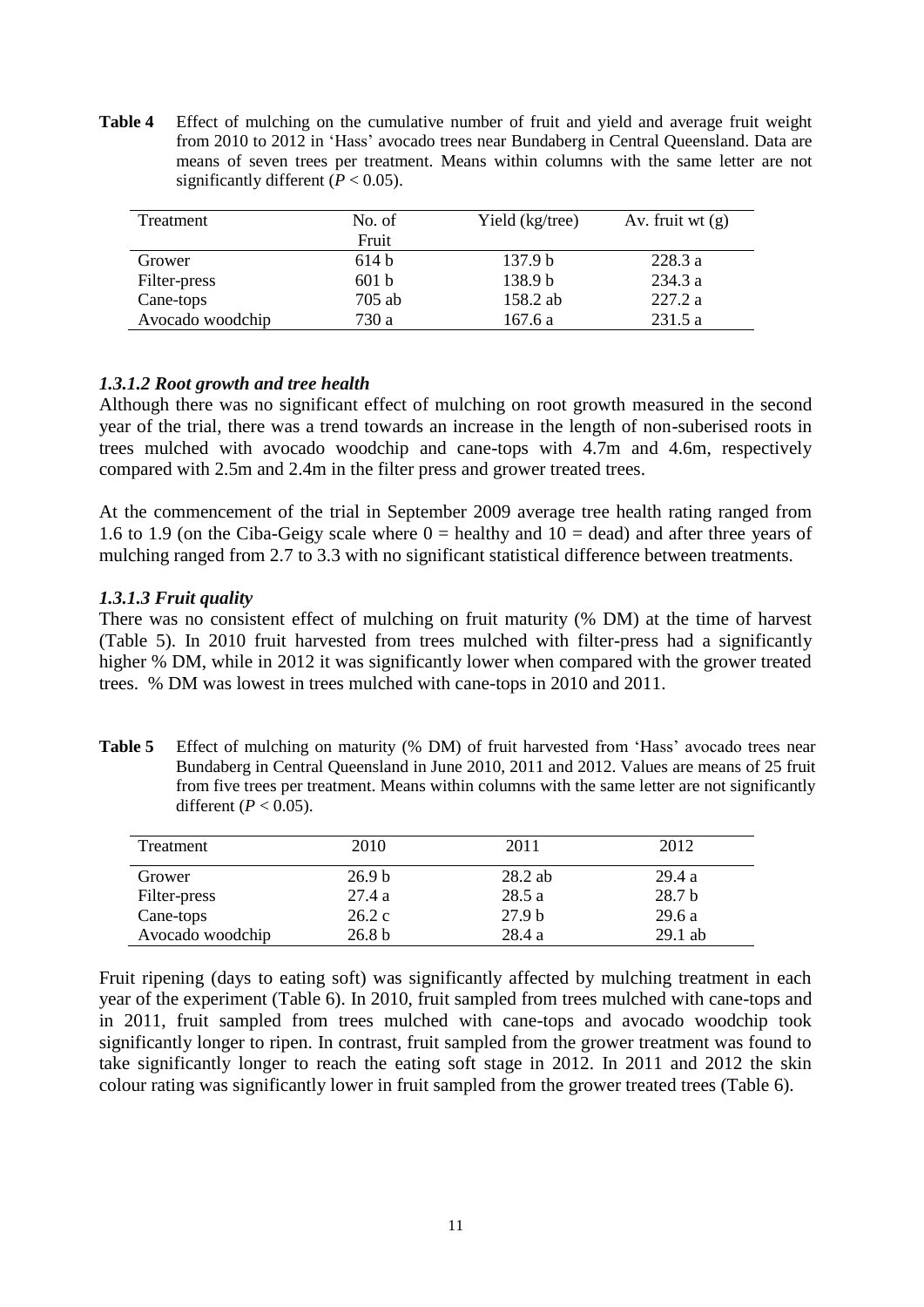**Table 6** Effect of mulching on ripening (days to eating soft) and skin colour in fruit harvested from 'Hass' avocado trees near Bundaberg in Central Queensland in June 2010, 2011 and 2012. Fruit skin colour was visually rated on a 1-6 scale where  $1 =$  green and  $6 =$  black. Values are means of 100 fruit sampled from five trees per treatment. Means within columns with the same letter are not significantly different  $(P < 0.05)$ .

| Treatment           | Days to eating soft |                   |                   | Skin colour |        |                   |  |
|---------------------|---------------------|-------------------|-------------------|-------------|--------|-------------------|--|
|                     | 2010                | 2011              | 2012              | 2010        | 2011   | 2012              |  |
| Grower              | 8.6 b               | 11.9 <sub>b</sub> | 12.8a             | 5.5 a       | 4.5c   | 4.8c              |  |
| Filter-press        | 8.4 b               | 11.9 <sub>b</sub> | 12.2 <sub>b</sub> | 5.7 a       | 4.8a   | 4.9 <sub>bc</sub> |  |
| Cane-tops           | 9.3a                | 12.8a             | 12.0 <sub>b</sub> | 5.5 a       | 4.6 bc | $5.0$ ab          |  |
| Avocado<br>woodchip | 8.6 b               | 12.6a             | 11.9 <sub>b</sub> | 5.6 a       | 4.7 ab | 5.0a              |  |

The effect of mulching on the severity (% of flesh affected) of fruit rots and disorders over the three years of the trial is presented in Table 7. In 2010 mulching with cane-tops tended to reduce the severity of stem end rots and body rots with 3.3 and 4.5% of the flesh volume affected, respectively compared with 4.5 and 6.6% in the grower treated trees. In 2011 the severity of vascular browning, stem end rots and body rots was least in trees mulched with avocado woodchip with 1.5, 1.7 and 0.5% of the flesh volume affected, respectively compared with 1.8, 2.0 and 1.0% in the grower treated trees. While in 2012 the severity of vascular browning, stem end rots and body rots was least in trees mulched with cane-tops with 2.7, 2.7 and 1.1% of the flesh volume affected compared with 3.3, 3.4 and 1.9% in the grower treated trees.

Table 7 Effect of mulching on the severity (% of flesh volume affected) of body rots, stem end rots and vascular browning in fruit harvested from 'Hass' avocado trees near Bundaberg in Central Queensland in June 2010, 2011 and 2012. Fruit was ripened at 20ºC. Values are the means of 100 fruit from five trees per treatment.

|              |          | 2010        |      |          | 2011        |             |          | 2012        |      |
|--------------|----------|-------------|------|----------|-------------|-------------|----------|-------------|------|
| Treatment    | Vascular | <b>Stem</b> | Body | Vascular | <b>Stem</b> | <b>Body</b> | Vascular | <b>Stem</b> | Body |
|              | browning | end         | rots | browning | end         | rots        | browning | end         | rots |
|              |          | rots        |      |          | rots        |             |          | rots        |      |
| Grower       | 3.6      | 4.5         | 6.6  | 1.8      | 2.0         | 1.0         | 3.3      | 3.4         | 1.9  |
| Filter-press | 2.4      | 3.4         | 5.3  | 1.8      | 2.2         | 1.1         | 3.4      | 3.4         | 2.1  |
| Cane-tops    | 2.8      | 3.3         | 4.5  | 1.9      | 2.2         | 0.8         | 2.7      | 2.7         | 1.1  |
| Avocado      | 2.7      | 3.4         | 5.7  | 1.5      | 1.7         | 0.5         | 3.0      | 3.0         | 1.4  |
| woodchip     |          |             |      |          |             |             |          |             |      |
| Mean         | 2.9      | 3.6         | 5.5  | 1.7      | 2.0         | 0.8         | 3.1      | 3.1         | 1.6  |

Due to the non-normality of the severity data the effect of mulching on fruit quality was statistically analysed by comparing the incidence (% of fruit affected) of fruit rots and disorders. There was no significant effect of mulching on the incidence of fruit rots and disorders during the trial (Table 8). However, in 2010 mulching with filter-press tended to reduce the incidence of vascular browning and stem end rots with 9 and 14% of the fruit having at least 10% of the flesh affected compared with 20 and 21% of the fruit in the grower treated trees. While mulching with cane-tops tended to reduce the incidence of body rots with 13% of the fruit having at least 10% of the flesh affected compared with 36% in the grower treated trees.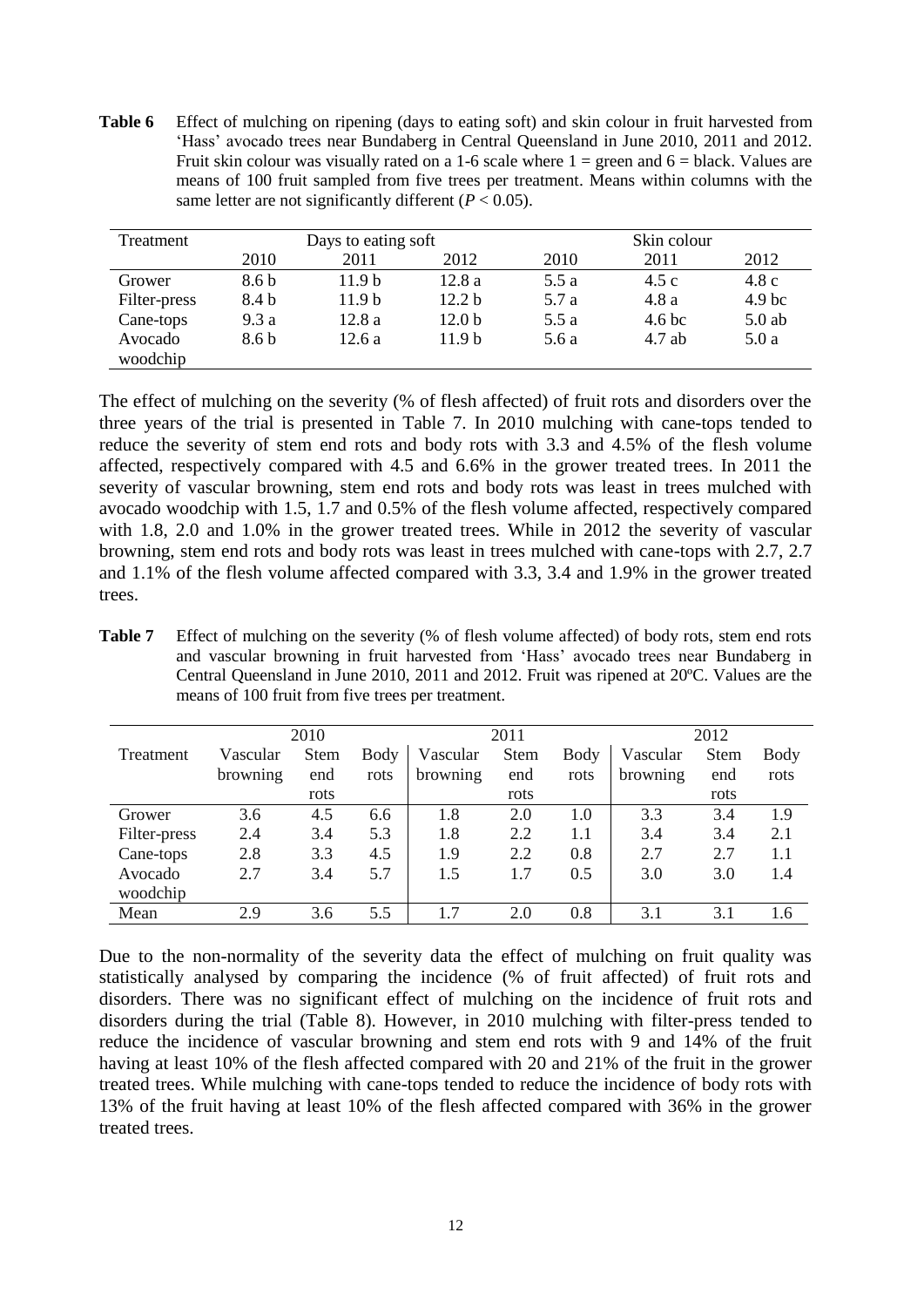There was also no significant effect of mulching on the percentage of acceptable fruit (% of fruit with less than 10% of the flesh affected by rots and disorders) (Table 9). However in 2010 there tended to be less acceptable fruit in the grower treated trees with 42% compared with 52- 56% in the mulched trees.

**Table 8** Effect of mulching on the incidence of vascular browning, stem end rots and body rots in fruit harvested from 'Hass' avocado trees near Bundaberg in Central Queensland in June 2010, 2011 and 2012. Fruit was ripened at 20ºC. Values represent the percentage of fruit with at least 10% of the flesh affected and are the means of 100 fruit from five trees per treatment. Means within columns with the same letter are not significantly different  $(\bar{P}$  < 0.05).

|              |          | 2010        |      |          | 2011 |      |          | 2012 |             |
|--------------|----------|-------------|------|----------|------|------|----------|------|-------------|
| Treatment    | Vascular | <b>Stem</b> | Body | Vascular | Stem | Body | Vascular | Stem | <b>Body</b> |
|              | browning | end         | rots | browning | end  | rots | browning | end  | rots        |
|              |          | rots        |      |          | rots |      |          | rots |             |
| Grower       | 20a      | 21 a        | 36a  | 7 a      | 9 a  | 3 a  | 17a      | 19a  | 9 a         |
| Filter-press | 9 a      | 14 a        | 29a  | 6 a      | 10a  | 4 a  | 17a      | 18 a | 10 a        |
| Cane-tops    | 12a      | 17 a        | 13a  | 5 a      | 11 a | 1 a  | 15a      | 16 a | 3 a         |
| Avocado      | 12a      | 17a         | 28a  | 6 a      | 10a  | 2a   | 14a      | 14 a | 5 a         |
| woodchip     |          |             |      |          |      |      |          |      |             |

**Table 9** Effect of mulching on the percentage of acceptable fruit harvested from 'Hass' avocado trees near Bundaberg in Central Queensland in June 2010, 2011 and 2012. Fruit was ripened at 20ºC. Values represent the percentage of fruit with less than 10% of the flesh affected by rots and disorders and are the means of 100 fruit from five trees per treatment. Means within columns with the same letter are not significantly different  $(P < 0.05)$ .

| Treatment        | 2010 | 2011 | 2012 |
|------------------|------|------|------|
| Grower           | 42 a | 75 a | 57 a |
| Filter-press     | 52 a | 74 a | 59 a |
| Cane-tops        | 56 a | 76 a | 64 a |
| Avocado woodchip | 53 a | 82 a | 61 a |

### *1.3.2 Experimental site 2*

### *1.3.2.1 Shoot growth and yield*

In 'Shepard' trees there was no significant effect of mulching on shoot growth and percentage of shoots bearing fruit (Table 10). However there tended to be more fruit and a greater yield (kg/tree) in trees receiving compost at a rate of 10 t/ha. Fruit size tended to be larger in trees receiving the higher rate of compost (20 t/ha) and in the combined Rhodes grass hay and compost treatments.

There was also no significant effect of mulching on shoot growth and percentage of shoots bearing fruit in 'Hass' trees (Table 11). However there was a trend towards more fruit and a greater yield (kg/tree) in trees receiving compost at a rate of 10 t/ha. Fruit size tended to be largest in trees receiving the higher rate of compost (20 t/ha) in combination with Rhodes grass hay with a mean fruit weight of 307.1g compared with 273.8g in the grower treated control trees.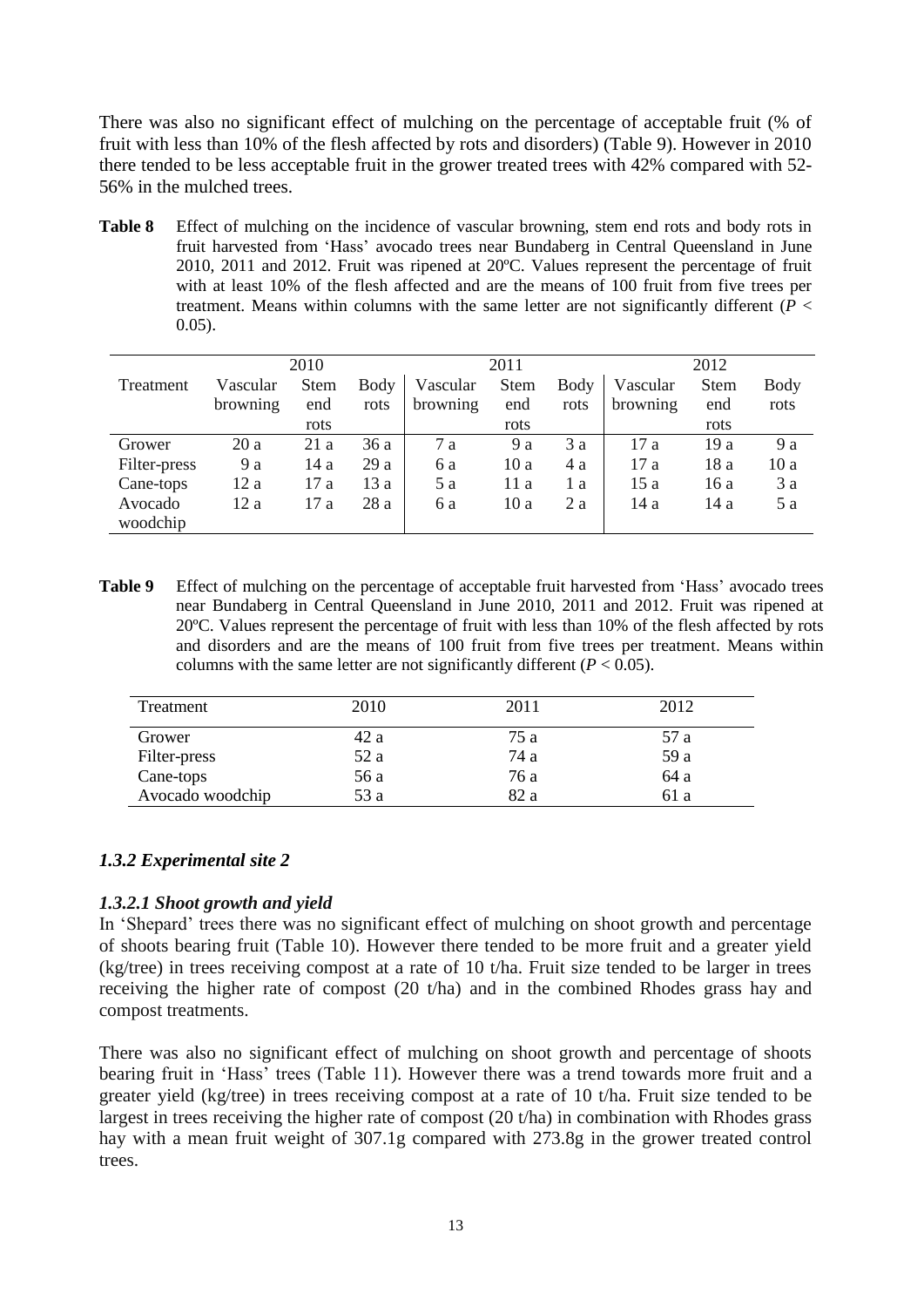**Table 10** Effect of mulching on shoot growth, percentage of shoots bearing fruit, number of fruit, yield and average fruit weight in 3 year old 'Shepard' avocado trees near Mareeba in North Queensland. Shoot assessments were made in February 2012. Shoot growth and percentage fruiting data are means of 60 shoots from six trees per treatment. Trees were harvested in February 2012. Yield data are means of six trees per treatment. Means within columns with the same letter are not significantly different  $(P < 0.05)$ .

| Treatment                                 | Shoot growth<br>(cm) | % of flowering<br>shoots with fruit | No. of<br>fruit | Yield<br>(kg/tree) | Av. fruit wt<br>(g) |
|-------------------------------------------|----------------------|-------------------------------------|-----------------|--------------------|---------------------|
| Grower                                    | 16.3a                | 60.0a                               | 149 a           | 35.5 a             | 245.4 a             |
| Rhodes grass hay                          | 16.1a                | 68.3 a                              | 187 a           | 44.8 a             | 242.1a              |
| Compost $(10 t/ha)$                       | 16.7a                | 65.0a                               | 207 a           | 48.7 a             | 240.5a              |
| Rhodes grass hay<br>$+$ compost (10 t/ha) | 18.2a                | 61.7 a                              | 150a            | 37.1a              | 252.6a              |
| Compost $(20 t/ha)$                       | 16.3a                | 60.0a                               | 154a            | 38.1 a             | 253.4a              |
| Rhodes grass hay<br>$+$ compost (20 t/ha) | 17.2a                | 70.0 a                              | 154a            | 39.2a              | 254.9 a             |

**Table 11** Effect of mulching on shoot growth, percentage of shoots bearing fruit, number of fruit, yield and average fruit weight in 3 year old 'Hass' avocado trees near Mareeba in North Queensland. Shoot assessments were made in April 2012. Shoot growth and percentage fruiting data are means of 60 shoots from six trees per treatment. Trees were harvested in April 2012. Yield data are means of six trees per treatment. Means within columns with the same letter are not significantly different  $(P < 0.05)$ .

| Treatment                                 | Shoot growth<br>(cm) | % of flowering<br>shoots with fruit | No. of<br>fruit | Yield<br>$(kg$ /tree) | Av. fruit wt<br>(g) |
|-------------------------------------------|----------------------|-------------------------------------|-----------------|-----------------------|---------------------|
| Grower                                    | 33.3 a               | 35.0a                               | 51 a            | 13.8a                 | 273.8 a             |
| Rhodes grass hay                          | 32.4a                | 31.7 a                              | 46 a            | 13.5a                 | 296.2 a             |
| Compost $(10 t/ha)$                       | 30.9a                | 43.3a                               | 75 a            | 20.3a                 | 274.6a              |
| Rhodes grass hay<br>$+$ compost (10 t/ha) | 30.1 a               | 35.0a                               | 60a             | 16.5a                 | 289.8 a             |
| Compost $(20 t/ha)$                       | 31.4 a               | 36.7a                               | 58 a            | 15.6a                 | 284.8 a             |
| Rhodes grass hay<br>$+$ compost (20 t/ha) | 32.2a                | 33.3a                               | 52a             | 15.3a                 | 307.1 a             |

### *1.2.2.2 Flowering, root growth and tree health*

Mulching tended to increase flowering and root growth in both 'Shepard' and 'Hass' trees (Table 12 and Table 13, respectively). There was no significant effect of mulching on tree health, however 'Hass' trees mulched with the high rate of compost in combination with Rhodes grass hay tended to have less leaf drop with 33% compared with 43% in grower treated trees.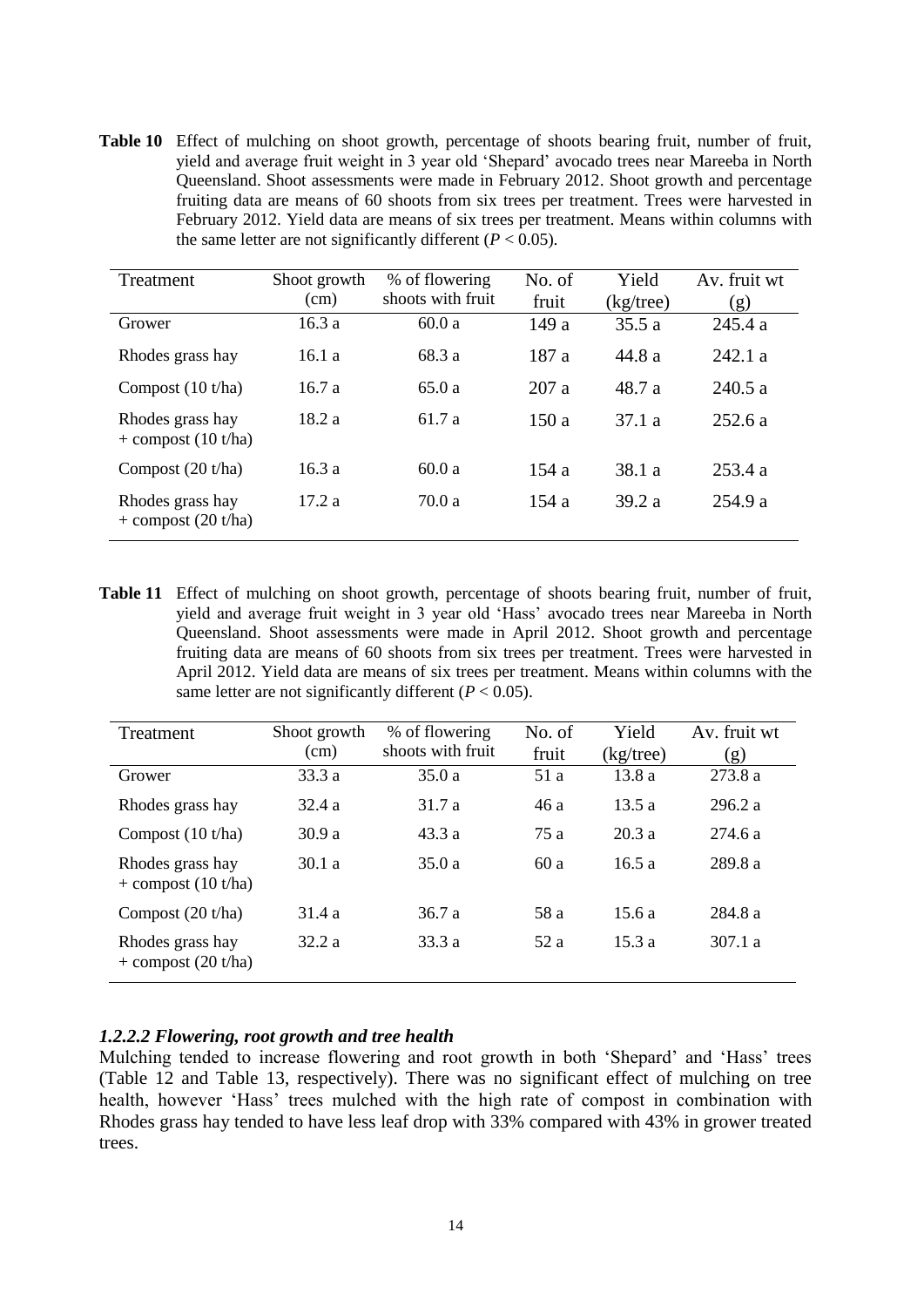**Table 12** Effect of mulching on flowering, root growth and percentage leaf drop in  $3\frac{1}{2}$  year old 'Shepard' avocado trees near Mareeba in North Queensland. Assessments were made in August 2012. Flowering was rated on a 0 to 5 scale where 0 represented no flowering and 5 represented heavy flowering. Root growth was rated on a 0 to 5 scale where 0 represented no new roots and 5 represented numerous new roots. Values are means of six trees per treatment. Means within columns with the same letter are not significantly different ( $P <$ 0.05).

| Treatment                              | Flowering        | Root growth | Leaf drop $(\%)$ |
|----------------------------------------|------------------|-------------|------------------|
| Grower                                 | 4.3 <sub>b</sub> | 1.8 a       | 32.5a            |
| Rhodes grass hay                       | 4.8 a            | 3.0a        | 34.2 a           |
| Compost $(10 t/ha)$                    | $4.5$ ab         | 2.8a        | 36.7a            |
| Rhodes grass hay + compost $(10 t/ha)$ | 4.5 ab           | 2.5a        | 38.3 a           |
| Compost $(20 t/ha)$                    | 4.8a             | 3.0a        | 32.5a            |
| Rhodes grass hay + compost $(20 t/ha)$ | 4.8a             | 2.5a        | 31.7 a           |

Table 13 Effect of mulching on flowering, root growth and percentage leaf drop in 3<sup>1</sup>/<sub>2</sub> year old 'Hass' avocado trees near Mareeba in North Queensland. Assessments were made in August 2012. Flowering was rated on a 0 to 5 scale where 0 represented no flowering and 5 represented heavy flowering. Root growth was rated on a 0 to 5 scale where 0 represented no new roots and 5 represented numerous new roots. Values are means of six trees per treatment. Means within columns with the same letter are not significantly different  $(P < 0.05)$ .

| Treatment                              | Flowering | Root growth | Leaf drop $(\%)$ |
|----------------------------------------|-----------|-------------|------------------|
| Grower                                 | 2.8a      | 1.8a        | 43.3a            |
| Rhodes grass hay                       | 3.7a      | 2.3a        | 46.7a            |
| Compost $(10 t/ha)$                    | 4.7a      | 2.3a        | 46.7a            |
| Rhodes grass hay + compost $(10 t/ha)$ | 4.2a      | 2.3a        | 43.3 a           |
| Compost $(20 t/ha)$                    | 3.7a      | 2.3a        | 42.5a            |
| Rhodes grass hay + compost $(20 t/ha)$ | 3.5a      | 2.8a        | 33.3a            |

### **1.4 Discussion**

In subtropical Central Queensland mulching with avocado woodchip increased mean fruit numbers by 18.9% and increased cumulative yield (kg/tree) by 21.5% in 'Hass' trees over the three years of the trial. Mulching with cane-tops also tended to increase mean fruit numbers (14.8%) and cumulative yield (14.7%). These cumulative outcomes were due to significant increases in fruit number and yield in the second year of the trial. There was also a trend towards an increase in feeder root activity. Trees mulched with avocado woodchip and canetops had 4.7m and 4.6m of new root growth in a 50cm<sup>2</sup> window at the soil/mulch interface compared with 2.4m in control trees in the second year of the trial. Although there was no significant improvement in fruit quality during the course of the trial mulching with filter-press tended to reduce the incidence of vascular browning and stem end rots, and mulching with cane-tops tended to reduce the incidence of body rots in the in the first year.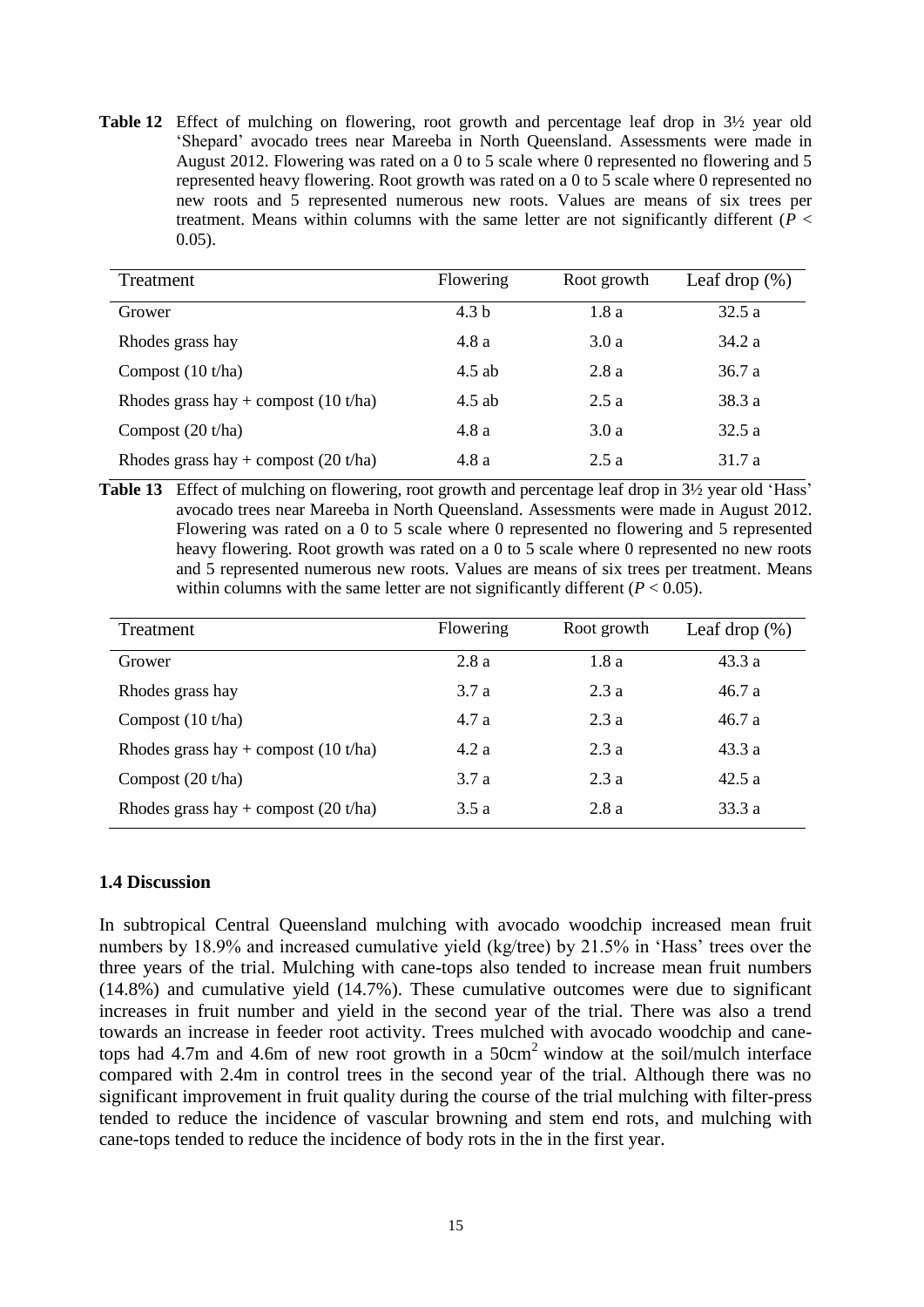In tropical North Queensland there was a trend towards an increase in mean fruit number and yield in 'Shepard' and 'Hass' trees receiving composted vegetation waste at 10t/ha and an increase in fruit size in trees mulched with compost at 20 t/ha in combination with Rhodes grass hay. There was also a tendency for an increase in root growth activity in all mulched trees at this site.

The application of composted pine-bark increased fruit size by 6.6%, increased mean fruit numbers per tree by 14.7% and increased yield by 22.6% in subtropical South Africa (Moore-Gordon *et al*., 1996; 1997 and Wolstenholme *et al*., 1998). These improvements in tree performance were attributed to improved root growth that was observed under mulched trees resulting in a reduction in pedicel ring-neck and premature seed coat degeneration (Wolstenholme *et al*., 1998). However in the naturally high organic matter soils of New Zealand the increase in feeder root activity observed at the soil/mulch interface in mulched trees did not result in an increase in fruit size and yield (Dixon *et al*., 2007).

The benefit of maintaining high levels of organic matter to suppress *Phytophthora cinnamomi* (root rot) activity is well documented and mulching trees to maintain tree health is widely practiced in some countries (Broadbent and Baker, 1974; Pegg and Whiley, 1987; Turney and Menge, 1994). There was no significant effect of mulching on tree health observed in the current trials. However, leaf drop at flowering as an indicator of stress tended to be less in 'Hass' trees mulched with compost at 20 t/ha in combination with Rhodes grass hay at the North Queensland site.

Mulching has also been reported to increase water and nutrient availability to the tree (Gregoriou and Rajkumar, 1984). However the choice of mulching material will alter the irrigation and nutritional requirements of the tree. The carbon:nitrogen (C:N) ratio of the mulch according to Wolstenholme *et al*.(1998) should be between 25:1 and 100:1 to avoid serious nitrogen draw-down that can occur when sawdust is used (C:N ratio of 400-500).

In areas that experience heavy summer rainfall, the time of application is important (Wolstenholme *et al*., 1996) as thick mulches can be too moisture retentive thus exacerbating root rot problems. In North Queensland mulching treatments were applied at flowering in September prior to the commencement of the summer dominated rainfall period from December to March. Applying mulches after harvest (March in 'Shepard' and April in 'Hass') may eliminate any potential water-logging issues.

At the Central Queensland site well above average rainfall experienced during the 2011/12 cropping season not only impacted on tree health (due to water-logging and Phytophthora issues) but also reduced mean fruit size (180.4 g) and average yield (52.7 kg/tree) across all treatments compared with 270.0g and 82.7 kg/tree in the 2010/11 cropping season. Although there were no significant differences in fruit size and yield in the 2011/12 cropping season between treatments the ability of mulches to retain more water (particularly during increased rainfall events) may have negated any potential improvements in root growth, fruit size and yield in the mulched trees.

The impact of mulching on water and nutritional requirements were not investigated in the current study and need to be monitored before grower recommendations can be made.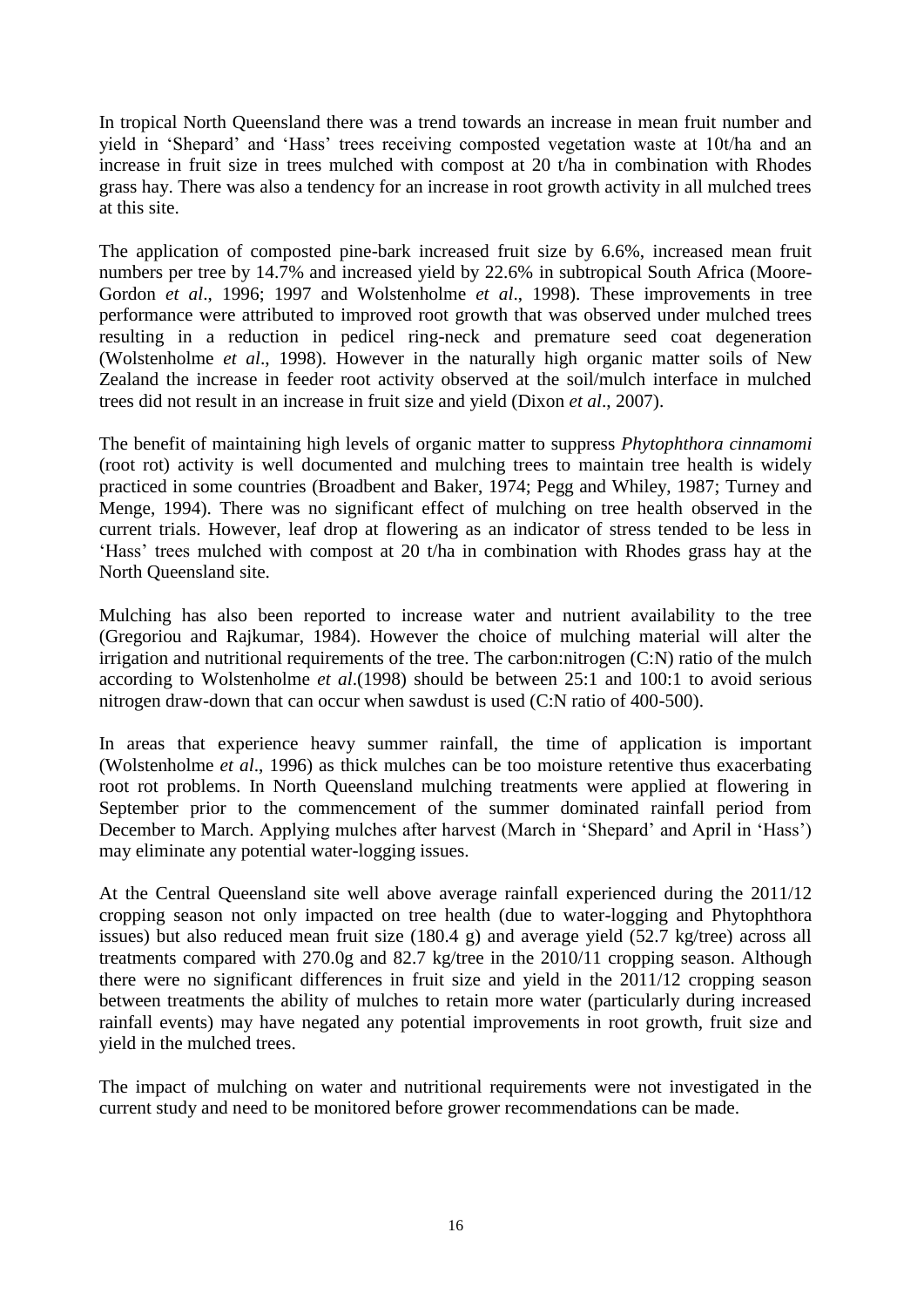# **2. Effect of pyroligneous acid (PandA® ) on tree growth, yield and fruit quality**

### **2.1 Introduction**

Pyroligneous acid is a light brown coloured organic liquid produced by heating Moso bamboo to 250-350°C in a restricted oxygen kiln, where the liquids and oils in the plant cells of the bamboo are turned into gaseous vapours. These vapours pass through several condensers where they are cooled and turned back into liquids. The solid residual is Moso Bio-Char. The condensed liquid is further refined into three fractions. The heavy tars and oils settle to the bottom, the pyroligneous acid is the middle fraction, while the low density light oils accumulate on the top. After separation it is aged for at least six months before further decanting prior to packing. Pyroligneous acid has a density of 1.01 and a pH of 2.4-2.8. There are traces of more than 200 organic components that can be grouped as phenolics (18-21% of total organic chemicals), aldehyde (3-5%), keytones (8-17%), alcohol (2-7%) and esters (1- 1.5%). It also contains sodium 3.1mg/kg, magnesium 2.9mg/kg, calcium 56mg/kg, iron 13mg/kg and zinc 0.9mg/kg.

Pyroligneous acid has been reported to improve root, shoot and fruit growth, increase resistance to pests and diseases, reduce leaf fall and fruit drop, and improve yield and fruit quality in several crops. The aim of this research was to identify the effect of soil and foliar applications of pyroligneous acid (Pand $A^{\circledast}$ ) on tree growth, fruit quality and yield in 'Hass' avocado.

### **2.2 Materials and Methods**

### *2.2.1 Trees and treatments*

In 2010 a preliminary trial investigating the effect of foliar application of pyroligneous acid (PandA® ) on fruit quality and yield was established on 2½ year old 'Hass' trees in a commercial orchard near Bundaberg in Central Queensland (latitude 25°S). PandA® at 2 and 4 ml/L was applied at 3-5 week intervals using a motorised, backpack spray unit. Five trees for each treatment were sprayed to the point of run-off using 2.5 litres per tree (500 L/ha). A total of six applications were made during the cropping season with the first application on the 21 January 2010 and additional treatments on the 17 February, 18 March, 7 April and 17 May. The final treatment was applied one week prior to harvest on 3 June 2010. It is important to note the pyroligneous acid treatments were in addition to the grower's disease control measures which consisted of six copper fungicide (Norshield<sup>®</sup> WG at 1.05 g/L containing 750 g/kg copper as cuprous oxide) applications during the cropping season from October 2009 to May 2010.

The preliminary trial involved three treatments with five single tree replications per treatment in a completely randomised design. The treatments used include:

- 1. Copper fungicide only (Norshield<sup>®</sup> at 1.05  $g/L$ )
- 2. Copper fungicide + foliar applied Pand $A^{\circ}$  at 2 ml/L
- 3. Copper fungicide + foliar applied Pand $A^{\textcircled{\tiny{\textcirc}}}$  at 4 ml/L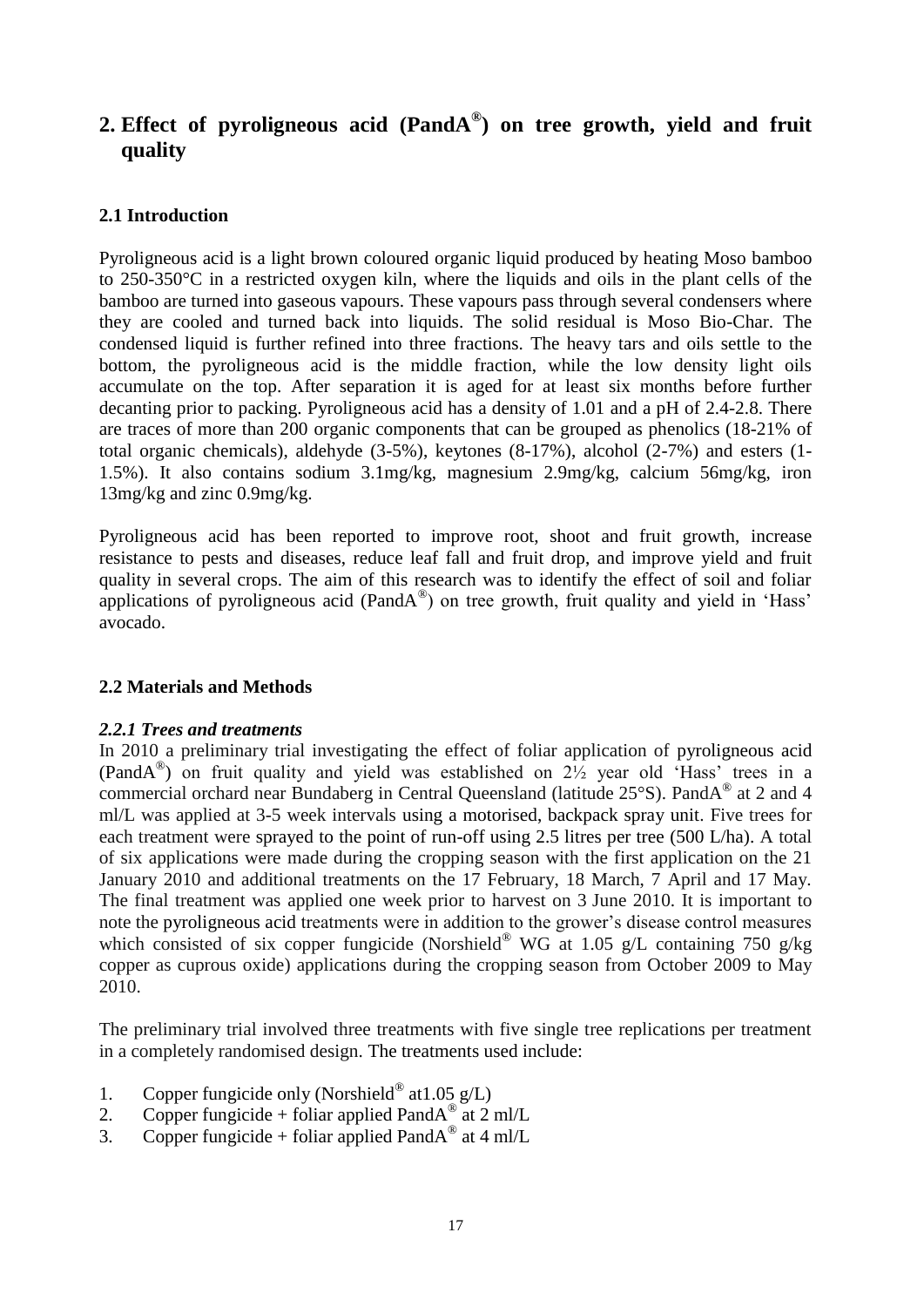In 2011 a trial to investigate the effect of soil and foliar applications of pyroligneous acid (PandA® ) on fruit quality and yield was established on 3½ year old 'Hass' trees. Soil and foliar treatments of PandA<sup>®</sup> either alone or in combination with a copper fungicide (Norshield<sup>®</sup>) were applied at 3-5 week intervals. Soil treatments were applied as a drench at a rate of 12 litres per tree to a  $2m^2$  area around the tree trunk. Foliar treatments were applied using a motorised spray unit to the point of run-off using six litres per tree (1200 L/ha). A total of six applications were made during the cropping season with the first application on 18 January 2011 and additional treatments on the 14 February, 21 March, 25 April and 27 May. The final treatment was applied one week prior to harvest on 15 June 2011. An unsprayed control and copper fungicide treatment (Norshield® at 1.05 g/L) was included for comparison. All trees received three copper fungicide treatments between October and December 2010 prior to the commencement of this trial.

In the 2011/12 cropping season the trial was repeated. A total of seven applications were made with the first application on 26 October 2011 and additional treatments on the 22 November, 9 January, 3 February, 12 March and 20 April. The final treatment was applied one week prior to harvest on 15 May 2012. All trees received one copper fungicide treatment in October 2011 prior to the commencement of this trial.

The trial involved eight treatments with five single tree replications per treatment in a randomised block design. The treatments used include:

- 1. Untreated (Control)
- 2. Copper fungicide (Norshield® at 1.05 g/L)
- 3. Foliar applied PandA® at 2 ml/L
- 4. Copper fungicide + foliar applied Pand $A^{\textcircled{\tiny{\textcirc}}}$  at 2 ml/L
- 5. Foliar applied Pand $A^{\textcircled{\tiny{\textcirc}}}$  at 4 ml/L
- 6. Copper fungicide + foliar applied Pand $A^{\textcircled{\tiny{\textcirc}}}$  at 4 ml/L
- 7. Soil applied PandA® at 4 ml/L
- 8. Copper fungicide + soil applied Pand $A^{\textcircled{\tiny{\textcirc}}}$  at 4 ml/L

### *2.2.2 Shoot growth and yield*

In 2010 trees were harvested on 10 June and the number and weight of fruit was recorded in five trees for each treatment.

In the 2011/12 cropping season the effect of soil and foliar treatments on shoot growth (spring and summer flush length) was assessed in 10 fruiting and 10 non-fruiting shoots in five trees for each treatment. In 2011 and 2012 trees were harvested by the 24 June and 6 June, respectively and the number and weight of fruit from each tree was recorded. Average fruit weight was calculated from the data. Cumulative yields were also calculated over the two years.

### *2.2.3 Fruit quality*

At harvest 20 fruit of uniform size were sampled from five trees from each treatment and ripened at 20°C. In 2010, 2011 and 2012 fruit was sampled one week after the final treatment on the 10 June, 22 June and 22 May, respectively. In 2011 and 2012 a further five fruit per tree were sampled at the time of harvest to determine fruit maturity. Percentage dry matter was determined as described earlier (section 1.2.1.2).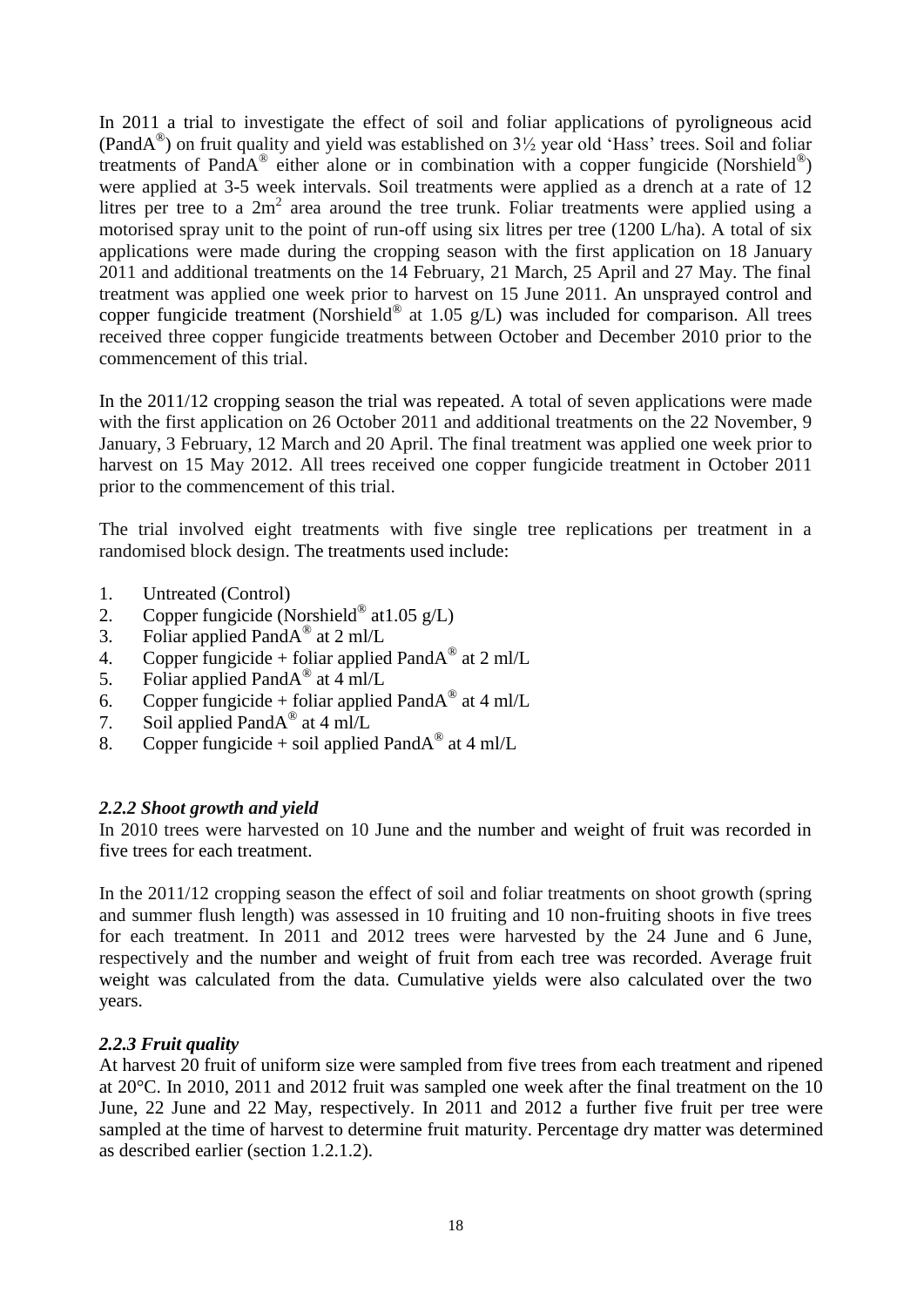At the eating soft stage fruit were visually rated for the severity of rots and internal disorders as described earlier (section 1.2.1.2). The effect of treatment on the severity (% of flesh affected) and incidence (% of fruit affected) of fruit rots and disorders were determined.

### *2.2.4 Shoot and tree health*

The effect of soil and foliar treatments on shoot and tree health was assessed after harvest in July 2012. Shoot health was assessed by counting the number of flushes that were clean (no presence of sooty blotch) in 10 shoots in five trees of each treatment.

The canopy of each tree was visually rated for tree health according to the Ciba-Geigy scale (Darvas *et al.*, 1984; Bezuidenhout *et al.*, 1987) where 0 = healthy and 10 = dead. Canopy health was assessed at the commencement of the trial in January 2011 and at the completion of the trial after harvest in July 2012.

### *2.2.5 Statistical analysis*

Statistical analyses were by ANOVA and the least significant difference (l.s.d.) test at  $P < 0.05$ was used to separate treatment means.

### **2.3 Results**

### *2.3.1 Shoot growth and yield*

In the 2010 cropping season there was no effect of pyroligneous acid on yield with a mean of 13.9 and 12.7 kg/tree produced in the 2 ml/L and 4 ml/L PandA<sup>®</sup> treatments respectively, compared with 13.8 kg in trees receiving copper fungicide only.

In the 2011/12 cropping season there was no significant effect of pyroligneous acid on shoot growth (Table 1). In 2011 and 2012 there was no significant effect of pyroligneous acid on the number of fruit, yield and average fruit weight (Table 2) and cumulative yields over the two years (Table 3).

Table 1 Effect of pyroligneous acid (PandA<sup>®</sup>) on shoot growth in fruiting and non-fruiting shoots in 4 year old 'Hass' avocado trees near Bundaberg in Central Queensland. Spring and summer shoot growth was measured in December 2011 and April 2012, respectively. Shoot growth data are means of 50 shoots from five trees per treatment. Means within columns with the same letter are not significantly different  $(P < 0.05)$ .

| Treatment                                   | Fruiting shoot<br>length (cm) | Non-fruiting shoot<br>length (cm) |
|---------------------------------------------|-------------------------------|-----------------------------------|
| Untreated (Control)                         | 9.1a                          | 26.4a                             |
| Copper fungicide (Norshield $0.05$ g/L)     | 8.7 a                         | 25.9a                             |
| Foliar PandA® 2 ml/L                        | 9.4 a                         | 25.8a                             |
| Copper + foliar Pand $A^{\circledR}$ 2 ml/L | 8.8 a                         | 25.9a                             |
| Foliar Pand $A^{\circledR}$ 4 ml/L          | 9.7a                          | 26.1a                             |
| Copper + foliar Pand $A^{\circledR}$ 4 ml/L | 10.3a                         | 26.4a                             |
| Soil PandA® 4 ml/L                          | 9.6a                          | 27.2a                             |
| Copper + soil Pand $A^{\circledast}$ 4 ml/L | 9.2a                          | 25.8 a                            |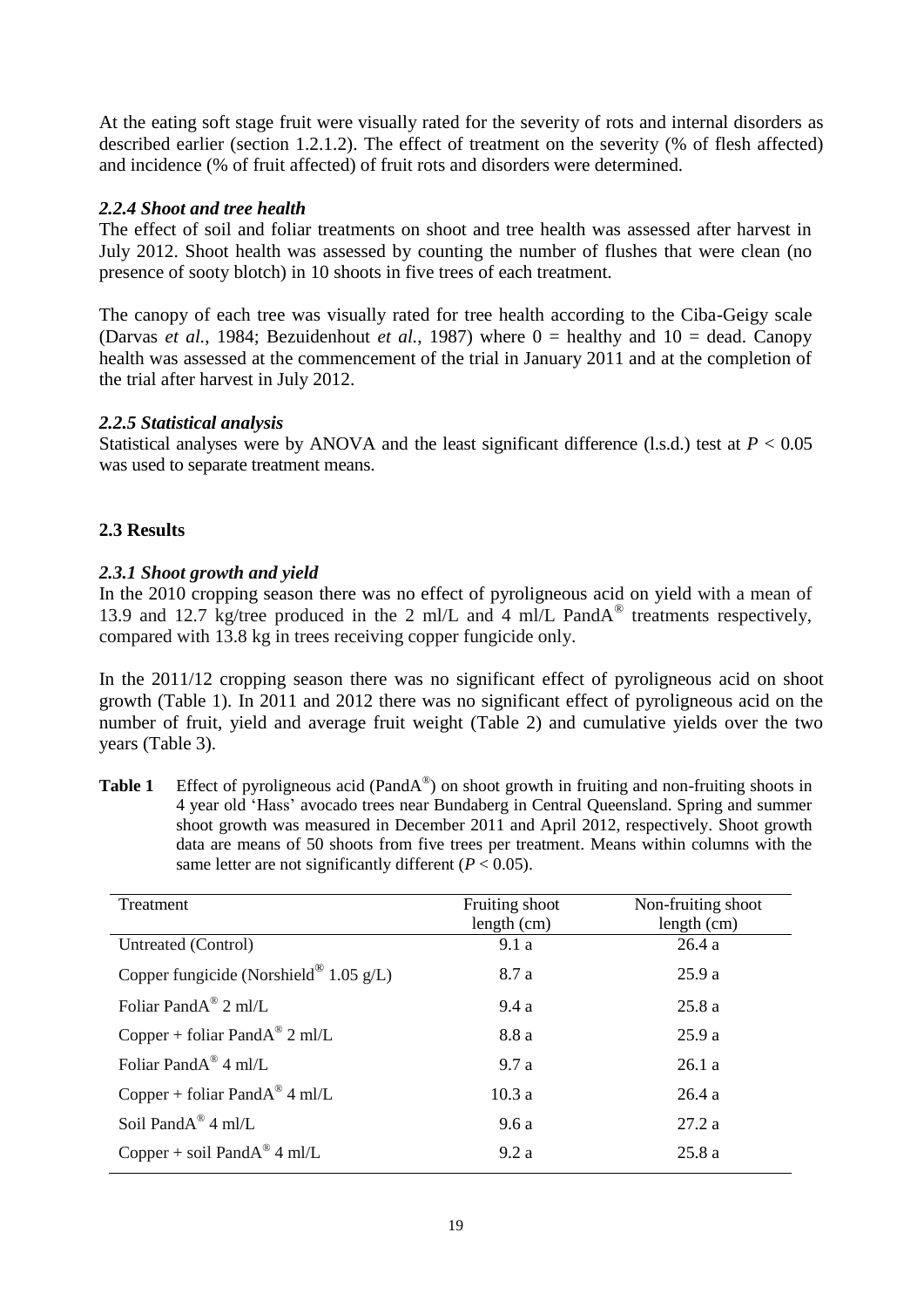Table 2 Effect of pyroligneous acid (PandA<sup>®</sup>) on the number of fruit, yield and average fruit weight in 4 and 5 year old 'Hass' avocado trees near Bundaberg in Central Queensland. Trees were harvested by 24 June in 2011 and by 6 June in 2012. Data are means of five trees per treatment. Means within columns with the same letter are not significantly different (*P* <  $0.05$ 

| 0.03h                                       |        |              |           |        |              |           |
|---------------------------------------------|--------|--------------|-----------|--------|--------------|-----------|
| Treatment                                   |        | 2011         |           |        | 2012         |           |
|                                             | No. of | Yield        | Av. fruit | No. of | Yield        | Av. fruit |
|                                             | Fruit  | $(kg$ /tree) | wt(g)     | fruit  | $(kg$ /tree) | wt $(g)$  |
| Untreated (Control)                         | 184 a  | 51.2 a       | 284.6 a   | 392 a  | 57.0 a       | 145.8 a   |
| Copper fungicide<br>(Norshield $1.05g/L$ )  | 228a   | 63.2 a       | 279.1 a   | 396 a  | 59.5 a       | 146.0a    |
| Foliar Pand $A^{\circledR}$ 2 ml/L          | 193 a  | 53.5 a       | 281.8 a   | 397 a  | 57.0 a       | 152.2 a   |
| Copper + foliar Pand $A^{\circledR}$ 2 ml/L | 195 a  | 54.0 a       | 281.5 a   | 344 a  | 50.4 a       | 145.3 a   |
| Foliar Pand $A^{\circledR}$ 4 ml/L          | 219a   | 61.3 a       | 280.0 a   | 448 a  | 65.8 a       | 147.3 a   |
| Copper + foliar Pand $A^{\circledR}$ 4 ml/L | 204a   | 57.6 a       | 281.5 a   | 398 a  | 61.0 a       | 155.5 a   |
| Soil Pand $A^{\circledR}$ 4 ml/L            | 205a   | 55.7 a       | 277.4 a   | 389 a  | 55.6 a       | 146.3 a   |
| Copper + soil Pand $A^{\circledast}$ 4 ml/L | 184 a  | 51.7 a       | 279.3 a   | 410 a  | 62.1a        | 148.5 a   |

**Table 3** Effect of pyroligneous acid (PandA<sup>®</sup>) on the cumulative number of fruit and yield and average fruit weight in 'Hass' avocado trees near Bundaberg in Central Queensland. Trees were harvested by 24 June in 2011 and by 6 June in 2012. Data are means of five trees per treatment. Means within columns with the same letter are not significantly different (*P* <  $0.05$ 

| $\cdots$<br>Treatment                         | No. of | Yield     | Av. fruit |
|-----------------------------------------------|--------|-----------|-----------|
|                                               | Fruit  | (kg/tree) | wt(g)     |
| Untreated (Control)                           | 575 a  | 108.1 a   | 187.4 a   |
| Copper fungicide (Norshield $0.05g/L$ )       | 624a   | 122.8a    | 197.6 a   |
| Foliar Pand $A^{\circledR}$ 2 ml/L            | 590 a  | 110.5 a   | 192.6a    |
| Copper + foliar Pand $A^{\circledast}$ 2 ml/L | 539 a  | 104.4a    | 194.3 a   |
| Foliar Pand $A^{\circledR}$ 4 ml/l            | 667 a  | 127.1a    | 192.9 a   |
| Copper + foliar Pand $A^{\circledast}$ 4 ml/L | 602a   | 118.6a    | 199.6 a   |
| Soil Pand $A^{\circledR}$ 4 ml/L              | 594 a  | 111.3 a   | 188.9 a   |
| Copper + soil Pand $A^{\circledast}$ 4 ml/L   | 594 a  | 113.8 a   | 192.2 a   |

### *2.3.2 Fruit quality*

In the preliminary trial the addition of PandA<sup>®</sup> at 4 m/L tended to improve fruit quality with a reduction in the severity of vascular browning by 1.6%, stem end rots by 1.9% and body rots by 1.3% (Table 4). Due to the non-normality of the severity data the effect of treatment on fruit quality was statistically analysed by comparing the incidence (% of fruit affected) of fruit rots and disorders. The addition of PandA<sup>®</sup> at 4 m/L significantly reduced the incidence of vascular browning by 16.6% and stem end rots by 6.7% compared with the copper fungicide treatment alone (Table 4).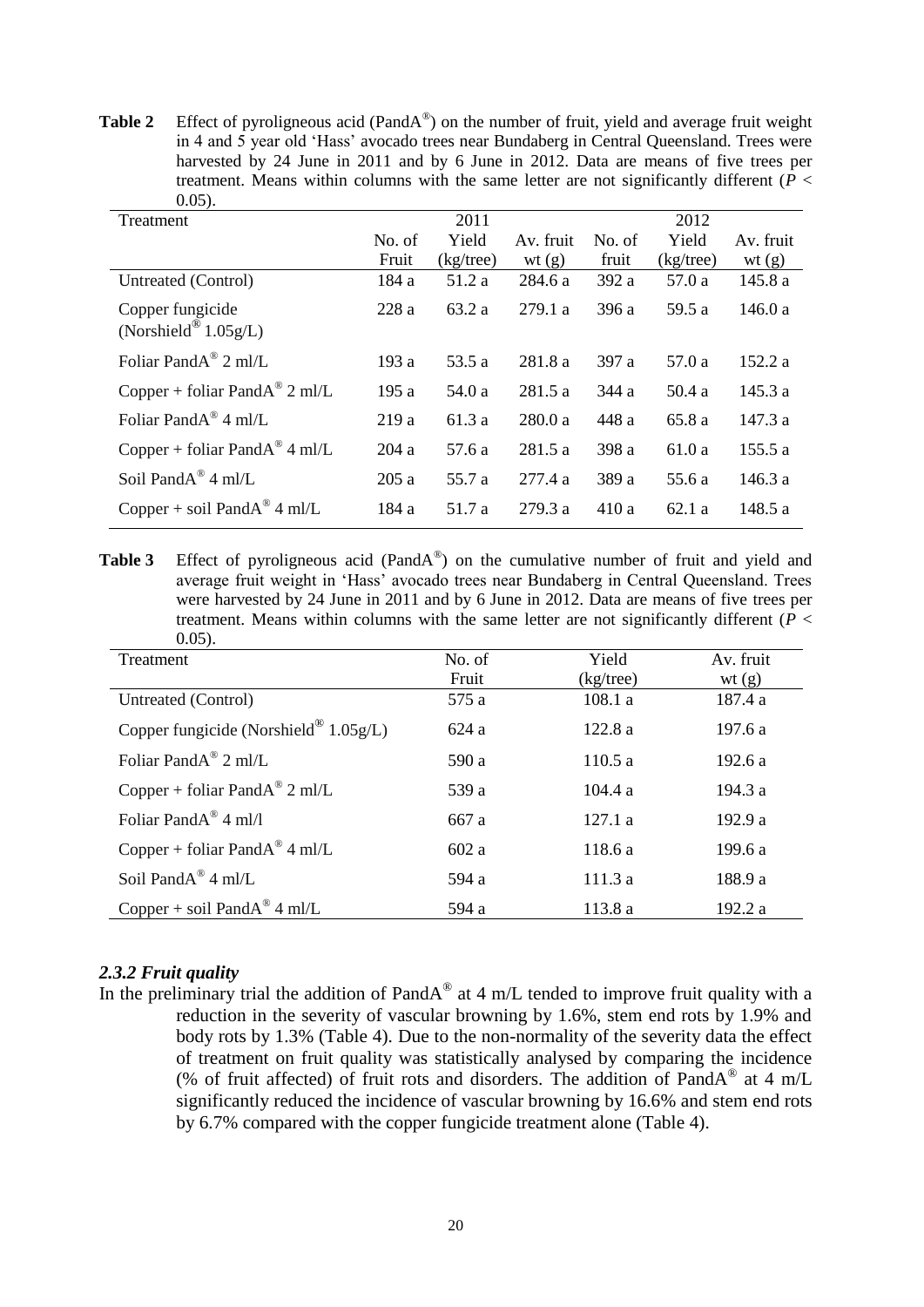Table 4 Effect of pyroligneous acid (PandA<sup>®</sup>) on the severity and incidence of vascular browning, stem end rots and body rots in fruit ripened at 20ºC. Fruit was sampled from 3 year old 'Hass' avocado trees near Bundaberg in Central Queensland on 3 June 2010. Severity values represent the percentage of flesh affected and incidence values represent the percentage of fruit with at least 10% of the flesh affected. Values are the means of 100 fruit from five trees per treatment. Means within columns with the same letter are not significantly different (*P* < 0.05).

| Treatment                                     | Severity             |                  |              | Incidence            |                   |              |
|-----------------------------------------------|----------------------|------------------|--------------|----------------------|-------------------|--------------|
|                                               | Vascular<br>browning | Stem end<br>rots | Body<br>rots | Vascular<br>browning | Stem end<br>rots  | Body<br>rots |
| Copper fungicide<br>(Norshield® $1.05g/L$ )   | 4.1                  | 5.1              | 7.0          | 23.3a                | $25.0$ ab         | 36.7a        |
| Copper + foliar Pand $A^{\circledast}$ 2 ml/L | 3.4                  | 5.3              | 5.1          | 18.3 ab              | 33.0 a            | 26.7a        |
| Copper + foliar Pand $A^{\circledR}$ 4 ml/L   | 2.5                  | 3.2              | 5.7          | 6.7 <sub>b</sub>     | 18.3 <sub>b</sub> | 30.0a        |

In 2011 and 2012 there was no significant difference in fruit maturity at harvest (% DM) among treatments (Table 5). In 2011 fruit sampled from the copper fungicide and copper + foliar PandA<sup>®</sup> at 2 and 4 ml/L treatments took significantly longer to ripen (days to eating soft) than the untreated trees (Table 5). There was no significant effect of treatment on fruit ripening in the 2012 cropping season. In 2011 and 2012 the skin colour rating was lowest in fruit sampled from the copper + foliar Pand $A^{\textcircled{a}}$  at 4 ml/L treated trees (Table 5).

Table 5 Effect of pyroligneous acid (PandA<sup>®</sup>) on maturity (% DM), ripening (days to eating soft) and skin colour in fruit sampled from 4 and 5 year old 'Hass' avocado trees near Bundaberg in Central Queensland on 22 June 2011 and 22 May 2012, respectively. % DM values are means of 25 fruit sampled from five trees per treatment. Fruit was ripened at 20°C. Fruit skin colour was visually rated on a 1-6 scale where  $1 =$  green and  $6 =$  black. Fruit ripening and skin colour values are means of 100 fruit sampled from five trees per treatment. Means within columns with the same letter are not significantly different  $(P < 0.05)$ .

| Treatment                                     | % DM   |        | Days to eating    |                   | Skin colour      |                  |
|-----------------------------------------------|--------|--------|-------------------|-------------------|------------------|------------------|
|                                               |        |        |                   | soft              |                  |                  |
|                                               | 2011   | 2012   | 2011              | 2012              | 2011             | 2012             |
| Untreated (Control)                           | 29.2 a | 26.6 a | 11.3 <sub>b</sub> | 15.0 ab           | 5.2a             | 4.9 <sub>b</sub> |
| Copper fungicide (Norshield $(8)$ 1.05g/L)    | 28.8 a | 27.9a  | 12.1a             | $15.0$ ab         | 5.0c             | 4.9 <sub>b</sub> |
| Foliar Pand $A^{\circledR}$ 2 ml/L            | 29.0a  | 26.7a  | 11.1 <sub>b</sub> | 14.9 <sub>b</sub> | $5.2$ ab         | 5.1 a            |
| Copper + foliar Pand $A^{\circledR}$ 2 ml/L   | 28.8 a | 27.8a  | 12.0a             | 15.3a             | $4.9 \text{ cd}$ | 4.9 <sub>b</sub> |
| Foliar Pand $A^{\otimes}$ 4 ml/L              | 29.5 a | 27.0a  | 11.4 <sub>b</sub> | 15.3a             | 5.1c             | 4.9 <sub>b</sub> |
| Copper + foliar Pand $A^{\circledast}$ 4 ml/L | 29.8 a | 27.5a  | 11.9a             | 14.9 <sub>b</sub> | 4.8d             | 4.8c             |
| Soil PandA® 4 ml/L                            | 29.7a  | 27.4 a | 11.4 <sub>b</sub> | 15.3a             | $5.1$ bc         | 5.0 <sub>b</sub> |
| Copper + soil Pand $A^{\circledR}$ 4 ml/L     | 29.4 a | 27.2a  | 11.3 <sub>b</sub> | $15.2$ ab         | 5.1 bc           | 4.9 b            |

The effect of soil and foliar application of pyroligneous acid on the severity (% of flesh affected) of fruit rots and disorders in fruit harvested in 2011 and 2012 is presented in Table 6. In 2011 and 2012 soil and foliar applications of PandA<sup>®</sup> alone at 2 and 4 ml/L had no effect on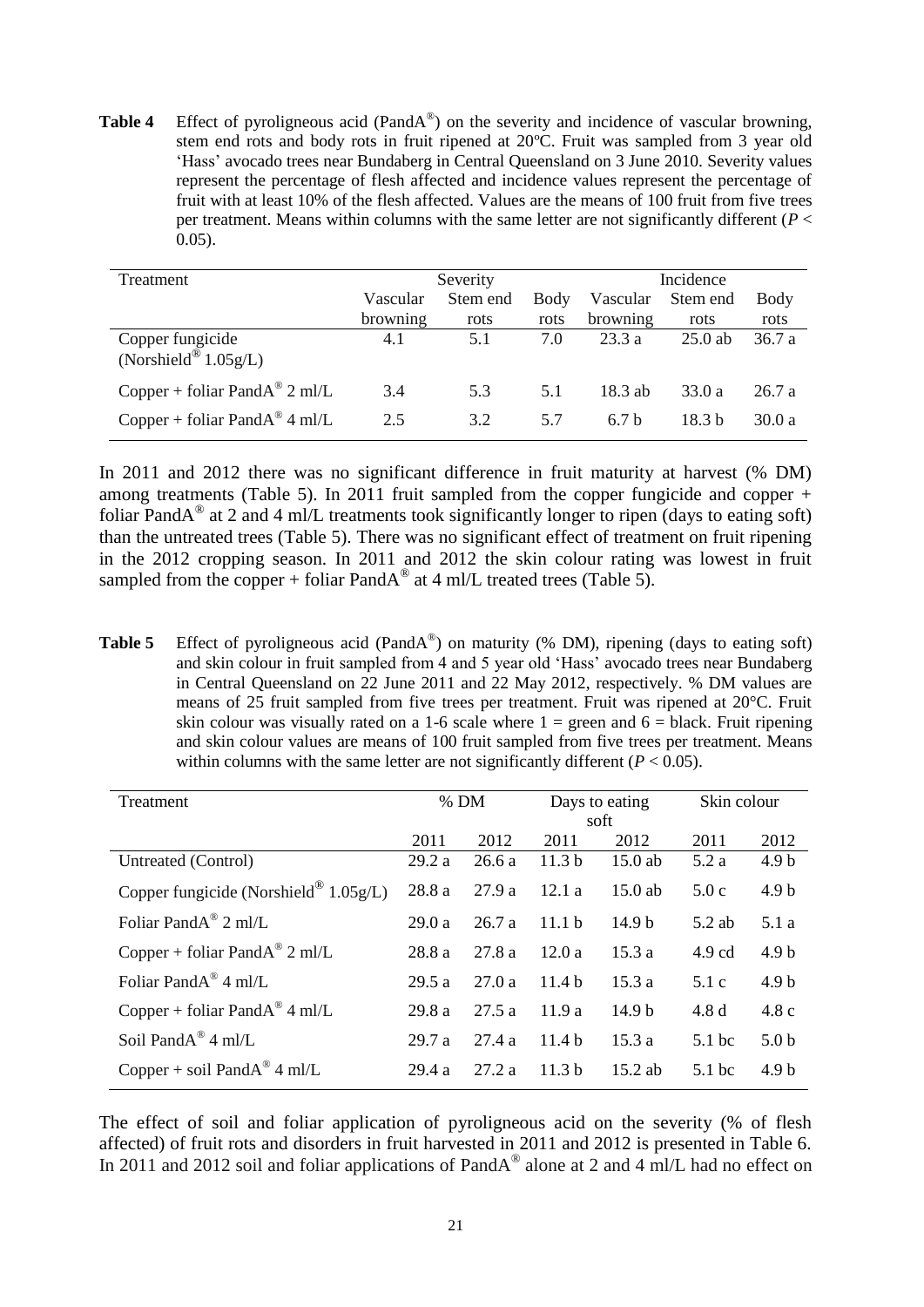fruit quality compared with the untreated control. In 2011 there was no improvement in fruit quality when PandA® was included with the copper fungicide treatment compared with copper alone. In 2012 the severity of vascular browning, stem end rots and body rots was least in trees that received foliar PandA<sup>®</sup> at 4 ml/L + copper with 2.5, 2.3 and 0.7% of the flesh affected, respectively compared with 6.1, 6.2 and 2.6% in the untreated trees.

Table 6 Effect of pyroligneous acid (PandA<sup>®</sup>) on the severity (% of flesh affected) of vascular browning, stem end rots and body rots in fruit ripened at 20ºC. Fruit was sampled from 4 and 5 year old 'Hass' avocado trees near Bundaberg in Central Queensland on 22 June 2011 and 22 May 2012, respectively. Values are the means of 100 fruit from five trees per treatment.

| Treatment                                            |          | Severity 2011 |      | Severity 2012 |          |      |
|------------------------------------------------------|----------|---------------|------|---------------|----------|------|
|                                                      | Vascular | Stem end      | Body | Vascular      | Stem end | Body |
|                                                      | browning | rots          | rots | browning      | rots     | rots |
| Untreated (Control)                                  | 2.3      | 3.3           | 2.2  | 6.1           | 6.2      | 2.6  |
| Copper fungicide<br>(Norshield <sup>®</sup> 1.05g/L) | 1.6      | 2.1           | 1.6  | 4.2           | 4.0      | 1.3  |
| Foliar PandA® 2 ml/L                                 | 2.0      | 3.0           | 1.9  | 5.4           | 5.7      | 2.0  |
| Copper + foliar Pand $A^{\circledast}$ 2 ml/L        | 1.2      | 1.7           | 1.4  | 3.0           | 2.8      | 1.1  |
| Foliar Pand $A^{\otimes}$ 4 ml/L                     | 2.2      | 3.1           | 1.6  | 4.9           | 4.9      | 1.6  |
| Copper + foliar Pand $A^{\circledast}$ 4 ml/L        | 1.4      | 2.1           | 1.3  | 2.5           | 2.3      | 0.7  |
| Soil Pand $A^{\circledR}$ 4 ml/L                     | 1.9      | 2.3           | 1.3  | 5.7           | 5.6      | 2.2  |
| Copper + soil Pand $A^{\circledast}$ 4 ml/L          | 1.3      | 1.9           | 1.5  | 4.2           | 4.1      | 1.5  |

Due to the non-normality of the severity data the effect of treatment on fruit quality was statistically analysed by comparing the incidence (% of fruit affected) of fruit rots and disorders. In 2011 there was no significant effect of soil and foliar application of pyroligneous acid on the incidence of fruit rots and disorders (Table 7). However, in 2012 foliar application of PandA<sup>®</sup> at 4 ml/L in combination with copper significantly reduced the incidence of vascular browning, stem-end rots and body rots with 10, 10 and 0% of the fruit having at least 10% of the flesh affected, respectively compared with 34, 34 and 11% of the fruit in the untreated trees (Table 7).

There was a significantly higher percentage of acceptable fruit (% of fruit with less than 10% of the flesh affected by rots and disorders) in trees receiving copper treatment alone or in combination with soil and foliar  $PandA^{\circledast}$  in 2011 (Table 8). While in 2012 there was significantly more acceptable fruit in trees receiving foliar application of PandA<sup>®</sup> at 4 ml/L in combination copper with 72% compared with 42% in the untreated trees (Table 8).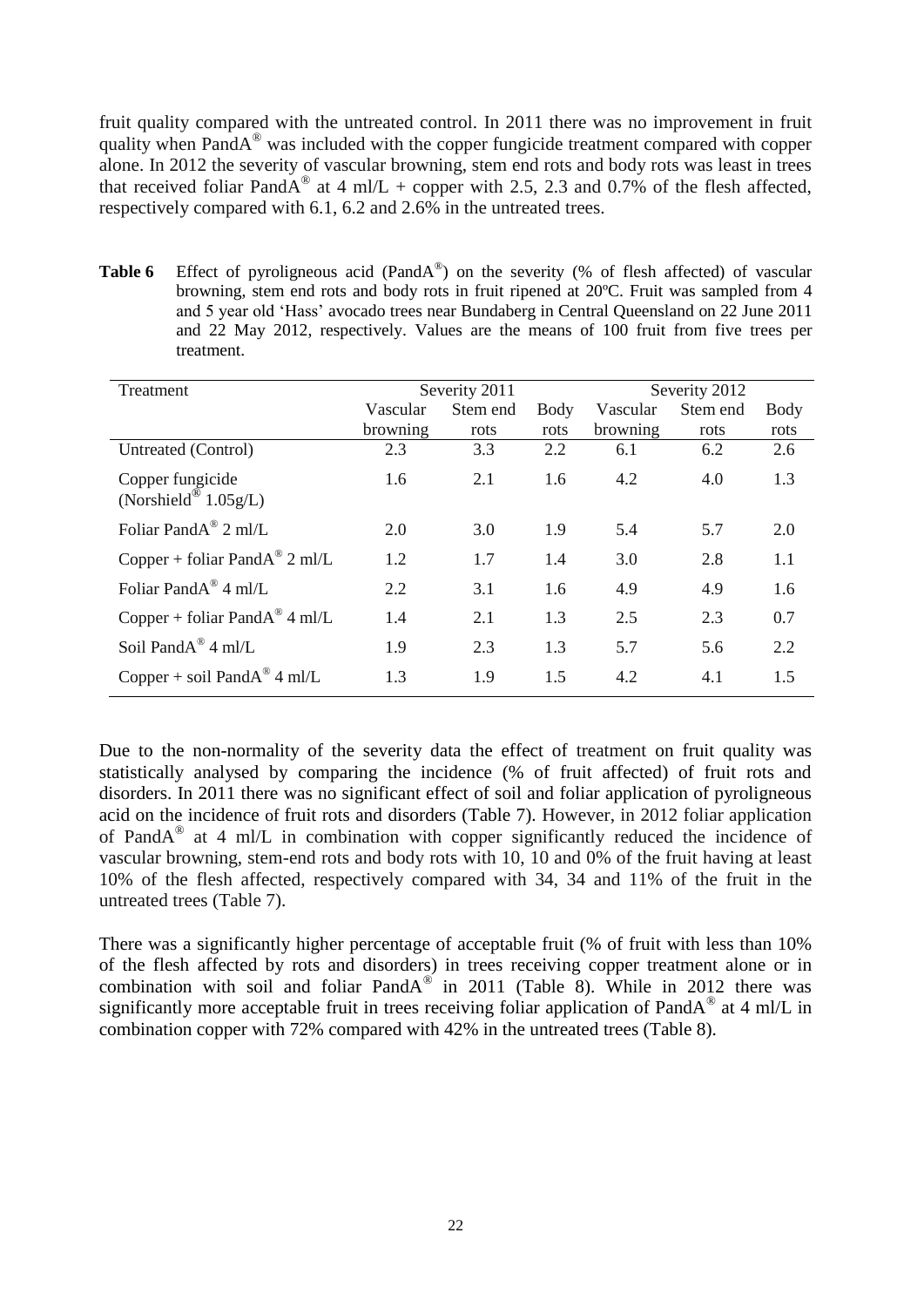Table 7 Effect of pyroligneous acid (PandA<sup>®</sup>) on the incidence of vascular browning, stem end rots and body rots in fruit ripened at 20ºC. Fruit was sampled from 4 and 5 year old 'Hass' avocado trees near Bundaberg in Central Queensland on 22 June 2011 and 22 May 2012, respectively. Values represent the percentage of fruit with at least 10% of the flesh affected and are the means of 100 fruit from five trees per treatment. Means within columns with the same letter are not significantly different (*P* < 0.05).

| Treatment                                     |          | Incidence 2011 |      | Incidence 2012 |          |                |
|-----------------------------------------------|----------|----------------|------|----------------|----------|----------------|
|                                               | Vascular | Stem end       | Body | Vascular       | Stem end | Body           |
|                                               | browning | rots           | rots | browning       | rots     | rots           |
| Untreated (Control)                           | 8 a      | 21a            | 10a  | 34a            | 34a      | 11a            |
| Copper fungicide                              | 4a       | 14a            | 6a   | $27$ ab        | $25$ ab  | 5 bc           |
| (Norshield <sup>®</sup> 1.05g/L)              |          |                |      |                |          |                |
| Foliar Pand $A^{\circledR}$ 2 ml/L            | 7a       | 16a            | 7a   | 33a            | 34a      | $10$ ab        |
| Copper + foliar Pand $A^{\circledast}$ 2 ml/L | 2a       | 10a            | 5a   | $16$ bc        | $14$ bc  | $5$ bc         |
| Foliar Pand $A^{\text{®}}$ 4 ml/L             | 5a       | 17a            | 8 a  | $25$ abc       | 26ab     | 7 ab           |
| Copper + foliar Pand $A^{\circledast}$ 4 ml/L | 6a       | 13a            | 5a   | 10c            | 10c      | 0 <sub>c</sub> |
| Soil PandA® 4 ml/L                            | 9a       | 10a            | 5a   | $30$ ab        | 30a      | $10$ ab        |
| Copper + soil Pand $A^{\circledcirc}$ 4 ml/L  | 3a       | 10a            | 5a   | $25$ abc       | $23$ ab  | 6 ab           |

**Table 8** Effect of pyroligneous acid (PandA<sup>®</sup>) on the percentage of acceptable fruit harvested from 'Hass' avocado trees near Bundaberg in Central Queensland on 22 June 2011 and 22 May 2012, respectively. Fruit was ripened at 20ºC. Values represent the percentage of fruit with less than 10% of the flesh affected by rots and disorders and are the means of 100 fruit from five trees per treatment. Means within columns with the same letter are not significantly different ( $P < 0.05$ ).

| Treatment                                   | 2011            | 2012             |
|---------------------------------------------|-----------------|------------------|
| Untreated (Control)                         | 64b             | $42$ bc          |
| Copper fungicide (Norshield $0.05g/L$ )     | 80 a            | $61$ ab          |
| Foliar Pand $A^{\circledast}$ 2 ml/L        | $73$ ab         | 50 <sub>bc</sub> |
| Copper + foliar Pand $A^{\circledR}$ 2 ml/L | 84 a            | $61$ ab          |
| Foliar Pand $A^{\circledast}$ 4 ml/L        | 65 <sub>b</sub> | $52$ bc          |
| Copper + foliar Pand $A^{\circledR}$ 4 ml/L | 81 a            | 72a              |
| Soil Pand $A^{\circledR}$ 4 ml/L            | 81 a            | 41c              |
| Copper + soil Pand $A^{\circledast}$ 4 ml/L | 80 a            | 59 abc           |

### *2.3.3 Shoot and tree health*

The effect of soil and foliar treatments on shoot and tree health is presented in Table 9. Application of Pand $A^{\circledast}$  had no significant effect on shoot and tree health. Shoot health as measured by the number of clean growth flushes was significantly improved in trees receiving the copper fungicide treatment. Although there was no significant difference in the rating of tree health (using the Ciba-Geigy scale where  $0 =$  healthy and  $10 =$  dead) there was a trend for trees to be healthier when receiving the copper fungicide treatment.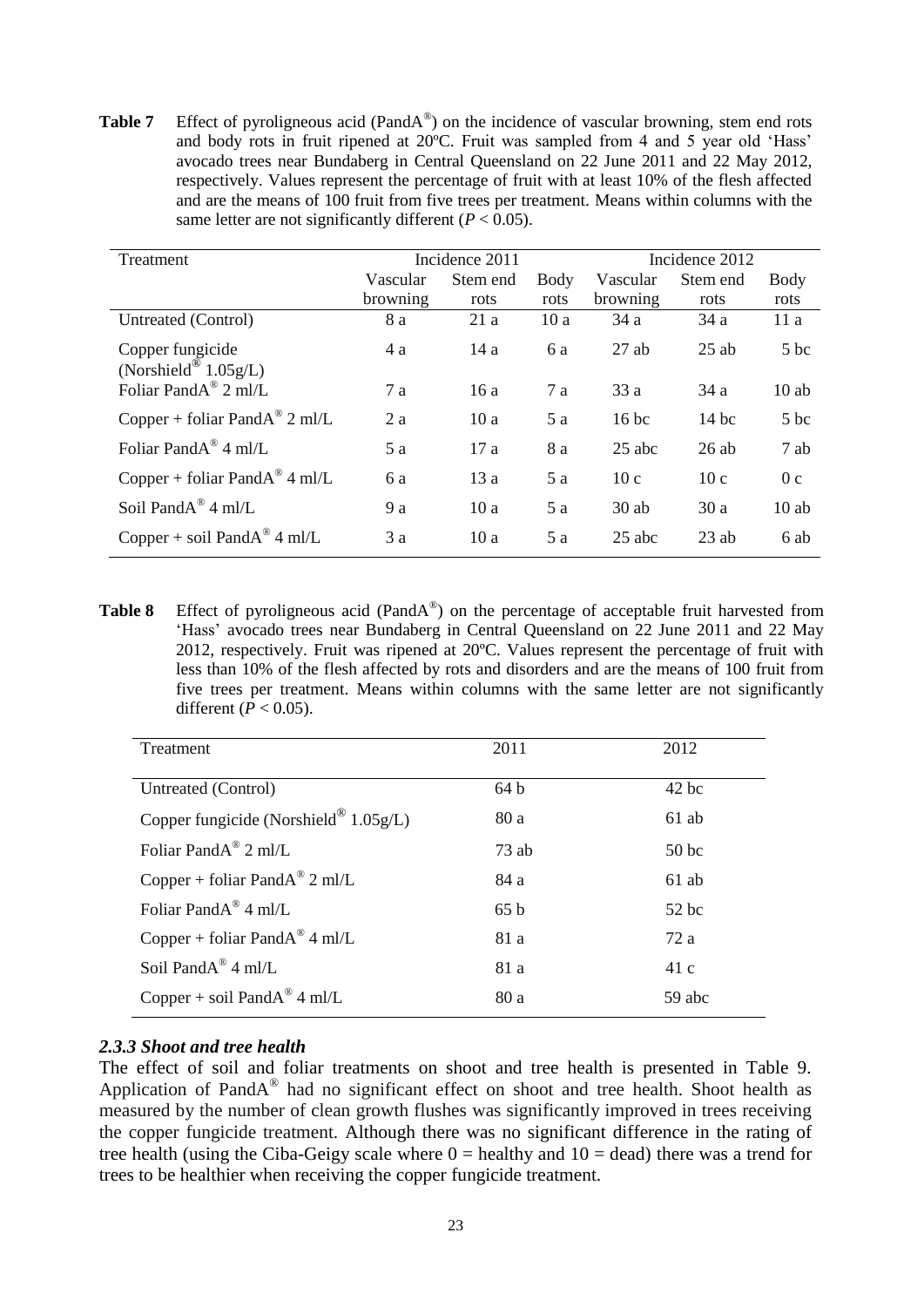**Table 9** Effect of pyroligneous acid (PandA<sup>®</sup>) on shoot and tree health in 5 year old 'Hass' avocado trees near Bundaberg in Central Queensland. Shoot and tree health assessments were made after harvest in July 2012. Shoot health was assessed by counting the number of clean growth flushes. Tree health was rated using the Ciba-Geigy scale where  $0 =$  healthy and  $10 =$ dead. Shoot health values are means of 50 shoots from five trees per treatment. Tree health values are means from five trees per treatment. Means within columns with the same letter are not significantly different  $(P < 0.05)$ .

| Treatment                                     | Shoot health<br>(No. of clean flushes) | Tree health $(0 - 10)$ |                  |
|-----------------------------------------------|----------------------------------------|------------------------|------------------|
|                                               |                                        | Jan 2011               | <b>July 2012</b> |
| Untreated (Control)                           | 1.1 <sub>b</sub>                       | 1.8a                   | 4.0a             |
| Copper fungicide (Norshield $0.05g/L$ )       | 2.1a                                   | 1.6a                   | 2.8a             |
| Foliar Pand $A^{\circledR}$ 2 ml/L            | 1.3 <sub>b</sub>                       | 1.8a                   | 3.6a             |
| Copper + foliar Pand $A^{\circledast}$ 2 ml/L | 2.0a                                   | 1.4a                   | 3.0a             |
| Foliar Pand $A^{\otimes}$ 4 ml/L              | 1.2 <sub>b</sub>                       | 1.6a                   | 3.4a             |
| Copper + foliar Pand $A^{\circledR}$ 4 ml/L   | 2.0a                                   | 1.6a                   | 2.8a             |
| Soil Pand $A^{\circledR}$ 4 ml/L              | 1.0 <sub>b</sub>                       | 1.8a                   | 3.8a             |
| Copper + soil Pand $A^{\circledast}$ 4 ml/L   | 2.1a                                   | 1.6a                   | 3.0a             |

### **2.4 Discussion**

The results of these trials demonstrate that applications of pyroligneous acid alone during the cropping season had no effect on shoot growth, yield and fruit quality, However when PandA<sup>®</sup> at 4 ml/L was added to the copper fungicide (in the same tank mix) foliar applications improved fruit quality with a reduction in the incidence of vascular browning, stem end rots and body rots compared with both the untreated control and copper fungicide treated trees.

Applications of pyroligneous acid (PA) at low concentrations have been reported to increase germination, growth and yield in a wide range of plants (Kadota *et al*., 2002; Zulkarami *et al*., 2011). PA contains phenolic compounds that are known to have antimicrobial properties (Loo *et al*., 2008) and have been reported to reduce the growth of phytopathogenic fungi such as *Fusarium*, *Pythium* and *Rhizoctonia*. Jung (2007) demonstrated that PA could inhibit the growth of *Alternaria mali* which is known to cause Alternaria blotch in apple plants.

Further work is required to test the effectiveness of pyroligenous acid application as a possible soil drench on *Phytophthora* root rot and other soil borne diseases that affect avocado.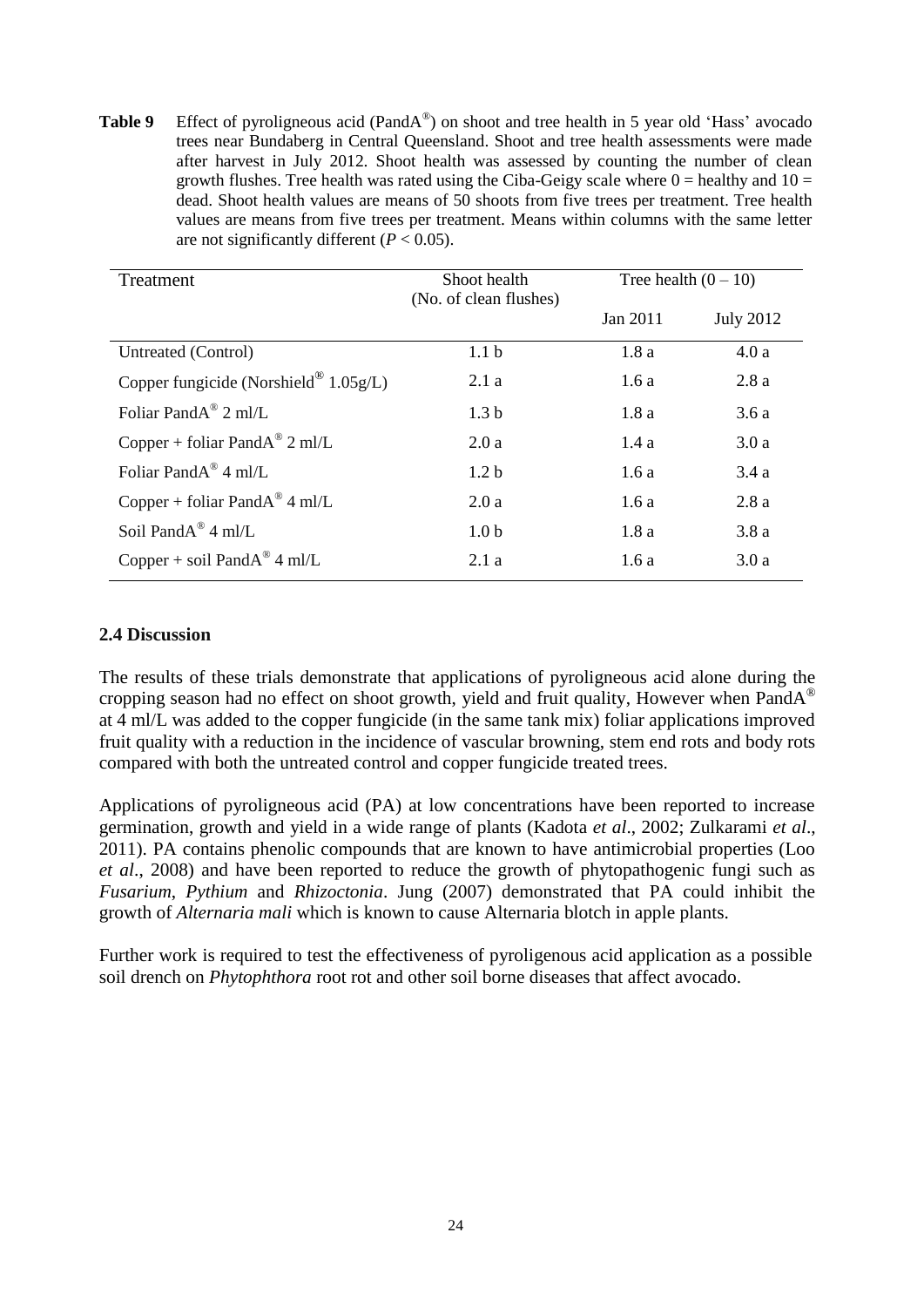# **3. Effect of microbial products on tree growth, yield and fruit quality**

### **3.1 Introduction**

There are numerous claims often anecdotally that the application of microbial products (often referred to as 'bio-fertilisers") can improve growth, fruit yield and quality in horticultural crops.

TwinN<sup>®</sup> and BB5<sup>®</sup> are freeze dried microbial products used for improving crop productivity. The microbes can be applied to the foliage or to the root system. After application these microbes multiply to exist within the plant foliage, stem and roots as endophytes and also colonise the soil zone in close proximity to the roots. The microbes are Diazotrophs which are able to fix atmospheric nitrogen into ammonia, a form available to plants. They have also been reported to promote plant growth, particularly root growth, which can allow the plant to take up more nutrients and reduce losses through leaching. Because of the ability of these microbes to fix nitrogen and improve the uptake of nutrients through increased root growth it has been suggested that applications of  $TwinN^@$  and  $BB5^@$  can maintain productivity with reduced inputs of nitrogen fertilisers.

The effect of soil and foliar applications of Twin $N^{\circledR}$  and soil applications of BB5 $^{\circledR}$  on tree growth, fruit quality and yield in 'Hass' avocado was investigated at three sites.**3.2 Materials and Methods**

### *3.2.1 Experiment 1: Central Queensland*

### *3.2.1.1 Trees and treatments*

In the 2010/11 cropping season soil and foliar applications of Twin $N^{\circledR}$  were applied to 3<sup>1</sup>/<sub>2</sub> year old 'Hass' trees grown in a commercial orchard near Bundaberg in Central Queensland (latitude 25°S). An untreated control was included for comparison.

The microbes were rehydrated in 50 ml of rainwater prior to treatment in a container with a food source. Microbes were rehydrated the night before and stored in the refrigerator for use the next day. 50 ml of the rehydrated microbe solution is recommended to treat one hectare or around 200 trees. To treat 20 trees 5 ml of the rehydrated microbe solution was mixed in 200 litres of rainwater. Soil treatments were applied as a drench at a rate of 10 litres per tree to a  $2m<sup>2</sup>$  area around the tree trunk. The microbe solution was applied to moist soil and was followed by an irrigation to ensure the microbes reach the root zone. Foliar treatments were applied using a motorised spray unit to moist leaves in the morning to prevent drying out of the microbes. To treat 20 trees 10 ml of the rehydrated microbe solution was mixed in 200 litres of rainwater. Trees were sprayed to the point of run-off using five litres per tree (1000 L/ha). Soil and foliar rates applied were in accordance to those recommended by the supplier.

The experiment consisted of three treatments with each treatment applied to a two rows of 20 trees. Treatments in 2010/11 cropping season included:

- 1. Untreated (Control)
- 2. Soil applied  $TwinN^@$
- 3. Foliar applied Twin $N^{\circledR}$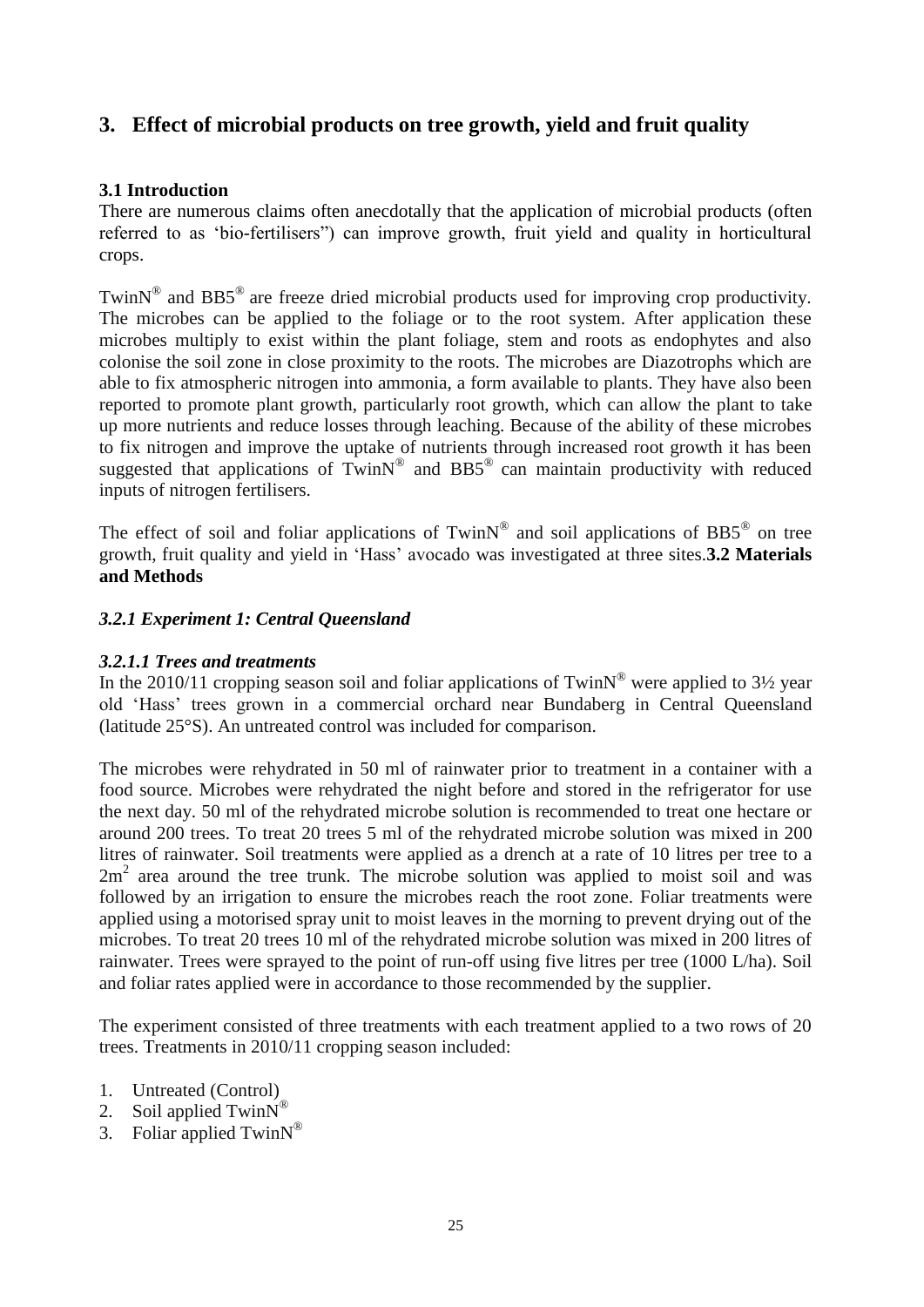Treatments were applied in August 2010 (floral buds were at the cauliflower stage of development), in November 2010 (maturity of the spring growth flush) and in April 2011 (maturity of the summer growth flush and prior to floral bud development).

In the 2011/12 cropping season the soil applied  $TwinN^{\circledast}$  treatment was repeated. However, the foliar applied TwinN<sup>®</sup> treatment was replaced with another source of freeze dried microbes  $(BBS^{\circ})$ . BB5<sup>®</sup> consists of TwinN<sup>®</sup> plus additional microbes. TwinN<sup>®</sup> microbes were prepared as previously described. The additional microbes were rehydrated in 220 ml of rainwater. To treat 20 trees 5 ml of the TwinN® solution and 22 ml of the additional microbe solution was mixed in 200 litres of rainwater and applied to the soil as previously described. An untreated control was included for comparison.

The experiment consisted of three treatments with each treatment applied to two rows of 20 trees. Treatments in 2011/12 cropping season included:

- 1. Untreated (Control)
- 2. Soil applied  $TwinN^®$
- 3. Soil applied  $BB5^{\circledR}$

Treatments were applied in October 2011 (early fruit set) and in March 2012 (maturity of the summer growth flush).

The trial plot consisted of six rows of trees split into two blocks with three rows each. Three treatments were randomly allocated to the rows within each block in a randomised block design with row as the experimental unit. Yield variables were recorded on 10 trees within each row. Dry matter was recorded for five fruit and severity and incidence variables were recorded for 20 fruit within each of the five trees. Analyses are performed using an ANOVA with treatment as the treatment effect and Block, Row within Block, Tree within Row and Block and Fruit within Tree, Row and Block as potential blocking effects.

### *3.2.1.2 Shoot growth and yield*

The effect of microbial treatment on shoot growth was assessed in 10 fruiting and 10 nonfruiting shoots in 20 trees for each treatment. In both years trees were harvested by the end of June and the number and weight of fruit from each tree was recorded. Average fruit weight was calculated from the data. Cumulative yields were also calculated over the two years.

### *3.2.1.3 Fruit quality*

At harvest 20 fruit of uniform size were sampled from 10 trees for each treatment and ripened at 20°C. A further five fruit per tree were sampled at the time of harvest to determine fruit maturity. Percentage dry matter was determined as described earlier (section 1.2.1.2).

At the eating soft stage fruit were visually rated for the severity of rots and internal disorders as described earlier (section 1.2.1.2). The effect of treatment on the severity (% of flesh affected) and incidence (% of fruit affected) of fruit rots and disorders were determined.

### *3.2.1.4 Root growth and tree health*

In the 2010/11 cropping season the effect of microbial treatment on root growth was assessed in six trees for each treatment using 'root windows' (A Whiley, personal communication). Windows were installed by scraping back any mulch, leaf litter and about 1 cm of soil and placing a clear perspex sheet (500 x 500 x 2 mm) on the soil at one site under the tree canopy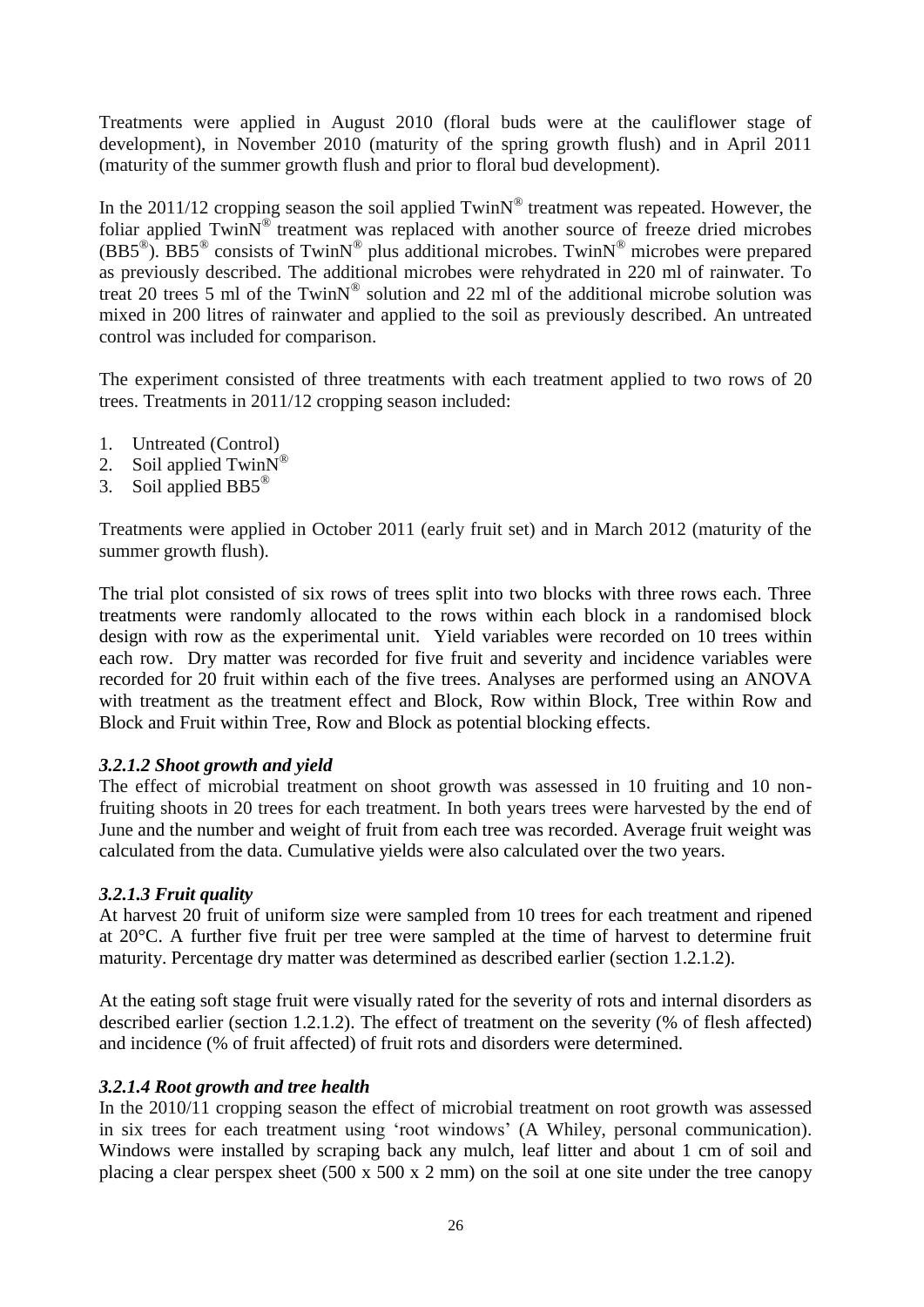30 cm from the trunk. The perspex sheets were covered with black foam (5 mm) to prevent light penetration and the soil and mulch replaced. Root growth was assessed three months after treatment on 15 November 2010, 24 February 2011 and 27 July 2011. The length of the visible non-suberised roots (usually white to light brown) were assessed by removing the mulch and black foam, and tracing the outline of roots visible at the soil-perspex interface onto plastic sheets with a black permanent marker. The root tracings were measured and the total length (metres) of non-suberised roots for each perspex sheet was calculated.

The canopy of each tree was visually rated for tree health according to the Ciba-Geigy scale (Darvas *et al.*, 1984; Bezuidenhout *et al.*, 1987) where  $0 =$  healthy and  $10 =$  dead. Canopy health was assessed at the commencement of the trial in August 2010 and at the completion of the trial after harvest in July 2012.

### *3.2.2 Experiment 2: Southern Queensland*

### *3.2.2.1 Trees and treatments*

In the 2010/11 cropping season soil and foliar applications of Twin $N^{\circ}$  were applied to 11 year old 'Hass' trees grown in a commercial organic orchard in Southern Queensland. An untreated control was included for comparison.

The microbes were rehydrated as described earlier. Soil applications were made through the grower's irrigation system while foliar treatments were by spray unit delivering 10 litres per tree.

The experiment consisted of three treatments with each treatment applied to two rows of 15 trees. Treatments in 2010/11 cropping season included:

- 1. Untreated (Control)
- 2. Soil applied  $TwinN^<sup>®</sup>$
- 3. Foliar applied Twin $N^{\circledR}$

Treatments were applied in April 2010 at maturity of the summer growth flush and prior to bud development; in October 2010 at early fruit set and again in April 2011 at the maturity of the summer growth flush.

The trial plot consisted of six rows of trees split into two blocks with three rows each. Three treatments were randomly allocated to the rows within each block in a randomised block design with row as the experimental unit. Yield variables were recorded on three trees within each row. Dry matter was recorded for five fruit and severity and incidence variables were recorded for 20 fruit within each of the three trees. Analyses are performed using an ANOVA with treatment as the treatment effect and Block, Row within Block, Tree within Row and Block and Fruit within Tree, Row and Block as potential blocking effects.

### *3.2.2.2 Fruit yield and quality*

The effect of microbial treatment on fruit yield and quality was assessed in 10 trees for each treatment. Trees were harvest in July 2011 and the number and weight of fruit in each tree was recorded. Average fruit weight was calculated from the data. A further five fruit per tree were sampled at the time of harvest to determine fruit maturity. Percentage dry matter was determined as described earlier (section 1.2.1.2).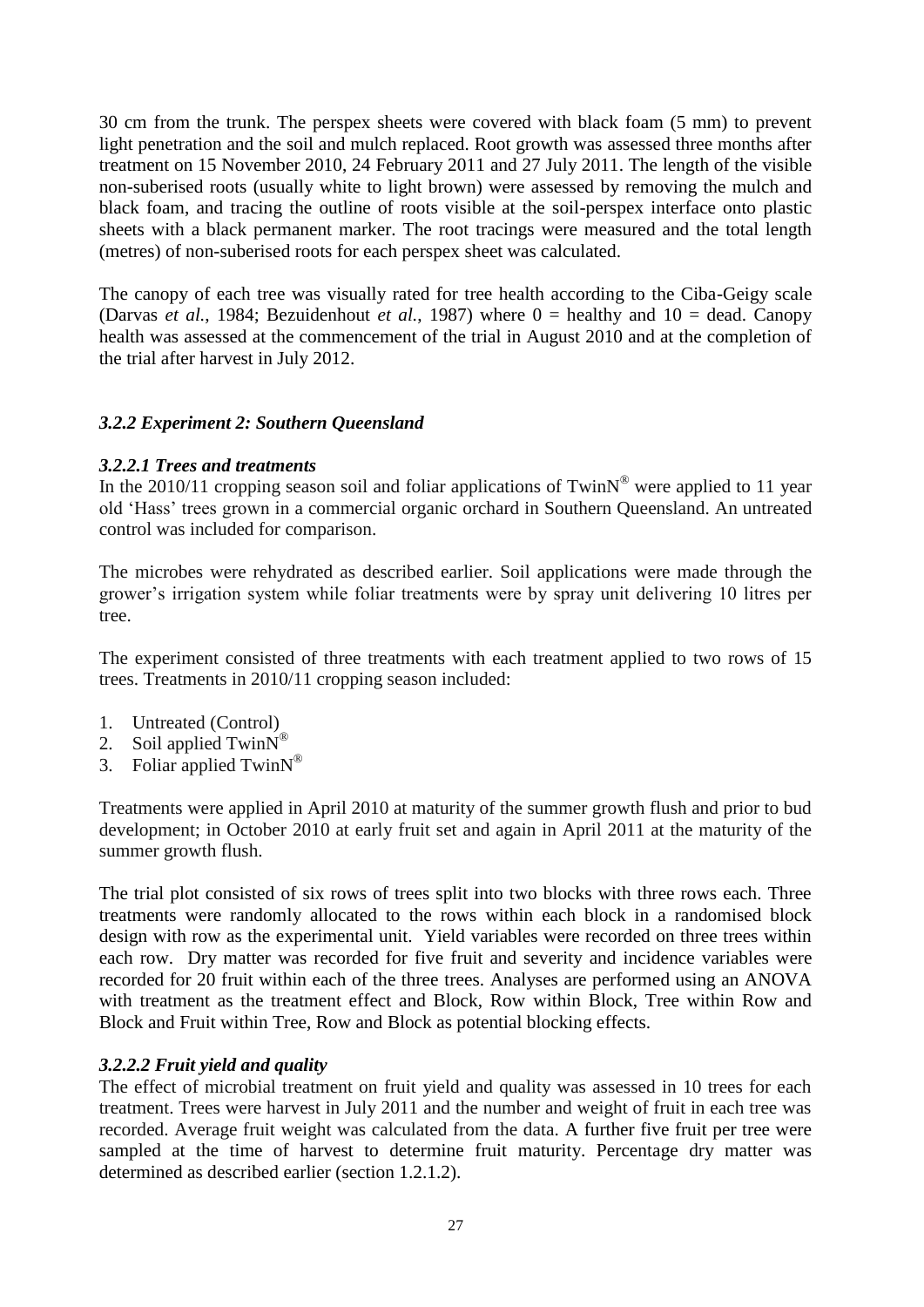At the eating soft stage fruit were visually rated for the severity of rots and internal disorders as described earlier (section 1.2.1.2). The effect of treatment on the severity (% of flesh affected) and incidence (% of fruit affected) of fruit rots and disorders were determined.

### *3.2.2.3 Root growth*

The effect of microbial treatment on root growth was assessed in six trees for each treatment using 'root windows'. Windows were installed as described earlier in July 2010. Root growth was assessed three months after second treatment on 31 January 2011. The length of the visible non-suberised roots (usually white to light brown) were assessed by removing the mulch and black foam, and tracing the outline of roots visible at the soil-perspex interface onto plastic sheets with a black permanent marker. The root tracings were measured and the total length (metres) of non-suberised roots for each perspex sheet was calculated.

### *3.2.3 Experiment 3: Northern New South Wales*

### *3.2.3.1 Trees and treatments*

In the 2011/12 cropping season soil applications of Twin $N^{\circledcirc}$  and BB5<sup>®</sup> were applied to six year old 'Hass' trees grown in a commercial orchard near Tweed Heads in Northern New South Wales. An untreated control was included for comparison. The microbes were rehydrated as described earlier. Treatments were applied as a soil drench at a rate of 10 litres per tree under the canopy.

The experiment consisted of three treatments and seven single tree replications per treatment in a completely randomised design. Treatments in 2011/12 cropping season included:

- 1. Untreated (Control)
- 2. Soil applied  $TwinN^®$
- 3. Soil applied  $BB5^{\circledcirc}$

Treatments were applied in December 2011 at maturity of the spring growth flush and again in April 2012 at the maturity of the summer growth flush and prior to floral bud development.

Statistical analyses were by ANOVA and the least significant difference (l.s.d.) test at  $P < 0.05$ was used to separate treatment means.

### *3.2.3.2 Shoot growth, flowering and yield*

The effect of microbial treatment on shoot growth and flowering was assessed in 10 fruiting and 10 non-fruiting shoots in seven trees for each treatment in September 2012. Trees were harvested by the end of October 2012 and the number and weight of fruit from each tree was recorded. Average fruit weight was calculated from the data.

### *3.2.3.3 Tree health*

The canopy of each tree was visually rated for tree health according to the Ciba-Geigy scale (Darvas *et al.*, 1984; Bezuidenhout *et al.*, 1987) where 0 = healthy and 10 = dead. Canopy health was assessed at the flowering in September 2012.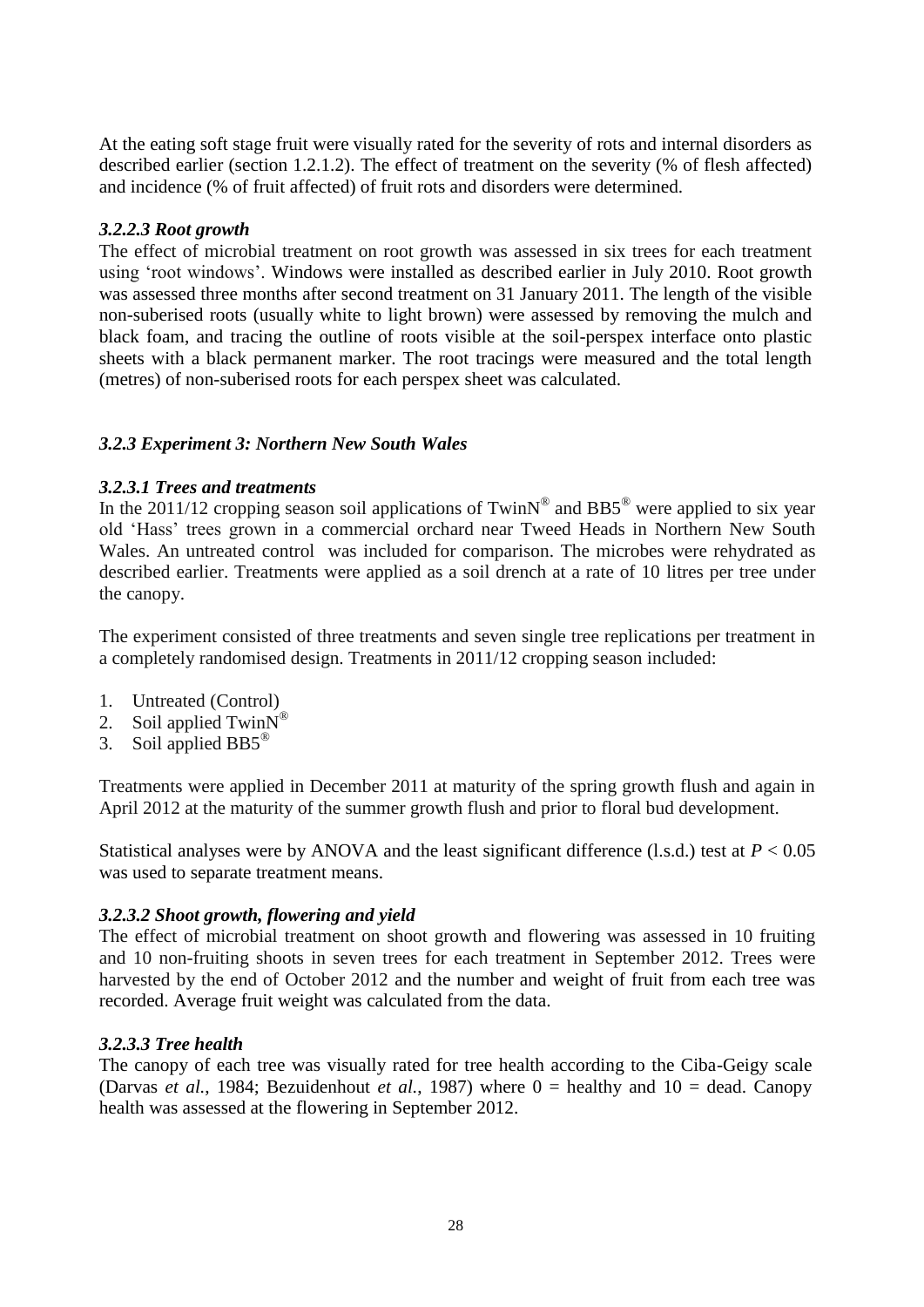### **3.3 Results**

### *3.3.1 Experiment 1: Central Queensland*

### *3.3.1.1 Shoot growth and yield*

In the 2010/11 cropping season, growth in both fruiting and non-fruiting shoots was significantly increased by soil and foliar  $TwinN^{\circledast}$  application (Table 1). There was no significant effect of treatment on the number of fruit, yield and average fruit weight in 2011 (Table 1).

Table 1 Effect of microbial treatments (soil and foliar TwinN®) on shoot growth, number of fruit, yield and average fruit weight in 4 year old 'Hass' avocado trees near Bundaberg in Central Queensland. Spring and summer shoot growth was measured in December 2010 and April 2011, respectively. Shoot growth data are means of 200 fruiting and non-fruiting shoots from 20 trees per treatment. Yield data are means of 20 trees per treatment. Means within columns with the same letter are not significantly different  $(P < 0.05)$ .

| Treatment                            | Fruiting shoot    | Non-fruiting shoot | No. of | Yield     | Av. fruit |
|--------------------------------------|-------------------|--------------------|--------|-----------|-----------|
|                                      | length (cm)       | length $(cm)$      | fruit  | (kg/tree) | wt $(g)$  |
| Untreated (Control)                  | 14.2 <sub>b</sub> | 40.7 <sub>b</sub>  | 253a   | 69.8 a    | 277.3 a   |
| Soil applied TwinN <sup>®</sup>      | 16.1a             | 42.9a              | 255 a  | 71.0 a    | 281.1a    |
| Foliar applied $TwinN^{\circledast}$ | 16.1 a            | 43.0a              | 287 a  | 77 9 a    | 272.6a    |

In the 2011/12 cropping season there was no significant effect of microbial treatment on shoot growth (Table 2). There was a trend for an increase in the number of fruit and yield (kg/tree) in trees receiving the soil applied  $TwinN^{\circledast}$  treatment with 274 fruit and 52.3 kg/tree compared with 216 and 42.6 k/tree in the untreated control (Table 2).

Table 2 Effect of microbial treatments (TwinN<sup>®</sup> & BB5<sup>®</sup>) on shoot growth, number of fruit, yield and average fruit weight in 5 year old 'Hass' avocado trees near Bundaberg in Central Queensland. Spring and summer shoot growth was measured in December 2010 and April 2011, respectively. Shoot growth data are means of 200 fruiting and non-fruiting shoots from 20 trees per treatment. Yield data are means of 20 trees per treatment. Means within columns with the same letter are not significantly different  $(P < 0.05)$ .

| Treatment                     | Fruiting shoot | Non-fruiting shoot | No. of | Yield     | Av. fruit |
|-------------------------------|----------------|--------------------|--------|-----------|-----------|
|                               | length (cm)    | length (cm)        | fruit  | (kg/tree) | wt(g)     |
| Untreated (Control)           | 11.7a          | 31.7 a             | 216 a  | 42.6a     | 200.1 a   |
| Soil applied TwinN®           | 11.9a          | 32.1a              | 274 a  | 52.3 a    | 196.2 a   |
| Soil applied BB5 <sup>®</sup> | 12.0a          | 32.1a              | 226a   | 44.5 a    | 201.3a    |

### *3.3.1.2 Fruit quality*

In 2011 there was no significant effect of soil and foliar application of Twin $N^{\circledR}$  on maturity at harvest  $(27.8 - 28.0 \times \overline{DM})$  and skin colour when ripe (ratings of 4.8 - 4.9). However, fruit sampled from the foliar  $TwinN^*$  treated trees took significantly longer to ripen with 11.9 days to reach the eating soft stage compared with 11.4 in untreated control trees (Table 3). There was a trend towards a reduction in the severity of vascular browning, stem end rots and body rots in fruit sampled from trees receiving the soil applied  $TwinN^{\circledast}$  treatment with 2.1, 2.5 and 2.4% of the flesh affected, respectively compared with 2.7, 3.4 and 3.6% in the untreated control trees (Table 3).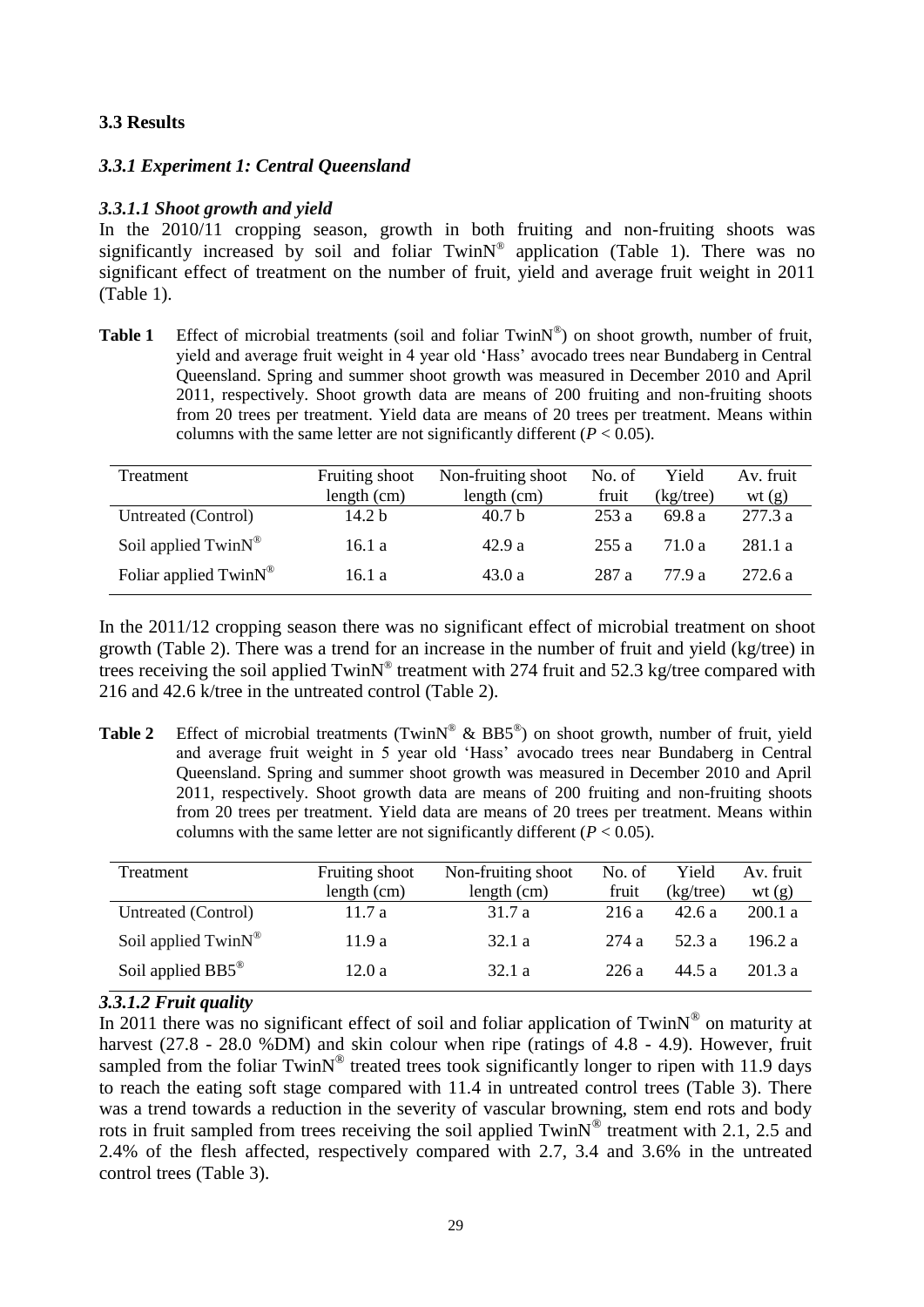**Table 3** Effect of microbial treatments (soil and foliar  $TwinN^{\circledcirc}$ ) on fruit ripening (days to eating soft) and the severity of vascular browning, stem end rots and body rots. Fruit was sampled from 4 year old 'Hass' avocado trees near Bundaberg in Central Queensland on 26 June 2011 and ripened at 20ºC. Severity values represent the percentage of flesh affected. Values are the means of 200 fruit from 10 trees per treatment. Means within columns with the same letter are not significantly different (*P* < 0.05).

| Treatment                            | Days to           |          | Severity    |      |
|--------------------------------------|-------------------|----------|-------------|------|
|                                      | eating            | Vascular | Stem end    | Body |
|                                      | soft              | browning | <b>Rots</b> | Rots |
| Untreated (Control)                  | 11.6 <sub>b</sub> | 2.7      | 3.4         | 3.6  |
| Soil applied $TwinN^®$               | 11.4 <sub>b</sub> | 2.1      | 2.5         | 2.4  |
| Foliar applied $TwinN^{\circledast}$ | 11.9 a            | 2.4      | 3.1         | 3.2  |

Due to the non-normality of the severity data the effect of treatment on fruit quality was statistically analysed by comparing the incidence (% of fruit affected) of fruit rots and disorders. In 2011 there was no significant effect of soil and foliar application of Twin $N^{\circledast}$ (Table 4). However, soil application of TwinN® tended to reduce the incidence of vascular browning, stem end rots and body rots with 5.5, 10.5 and 10.0% of the fruit having at least 10% of the flesh affected, respectively compared with 11.5, 15.5 and 20.0% in the untreated control trees.

There was also a trend towards a higher percentage of acceptable fruit (% of fruit with less than 10% of the flesh affected by rots and disorders) is trees receiving soil applied  $TwinN^{\circledcirc}$  with 70.5% compared with 59.0% in the untreated control trees (Table 4).

Table 4 Effect of microbial treatments (soil and foliar TwinN®) on the incidence of vascular browning, stem end rots and body rots and the percentage of acceptable fruit. Fruit was sampled from 4 year old 'Hass' avocado trees near Bundaberg in Central Queensland on 26 June 2011 and ripened at 20 ºC. Incidence values represent the percentage of fruit with at least 10% of the flesh affected Acceptable fruit values represent the percentage of fruit with less than 10% of the flesh affected by rots and disorders. Values are the means of 200 fruit from 10 trees per treatment. Means within columns with the same letter are not significantly different ( $P < 0.05$ ).

| Treatment                         | Incidence |                         |       | Acceptable |
|-----------------------------------|-----------|-------------------------|-------|------------|
|                                   | Vascular  | Stem end<br><b>Body</b> |       | fruit      |
|                                   | browning  | Rots                    | Rots  |            |
| Untreated (Control)               | 11.5a     | 15.5a                   | 20.0a | 59.0 a     |
| Soil applied TwinN®               | 5.5 a     | 10.5a                   | 10.0a | 70.5 a     |
| Foliar applied TwinN <sup>®</sup> | 7.5a      | 15.5a                   | 14.5a | 67.0 a     |

In 2012 there was a significant effect of microbial treatment on fruit maturity at harvest with 27.7 and 27.8 %DM in trees treated with  $TwinN^@$  and  $BBS^@$ , respectively compared with 27.2% in the untreated trees. There was no significant effect of treatment on skin colour when ripe (ratings of 4.9 - 5.0) and fruit ripening (12.2 - 12.3 days to reach eating soft). There was a trend towards a reduction in the severity of vascular browning, stem end rots and body rots in fruit sampled from trees receiving TwinN<sup>®</sup> with 2.9, 3.0 and 2.1% of the flesh affected, respectively compared with 5.0, 5.1 and 3.3% in the untreated control trees (Table 5).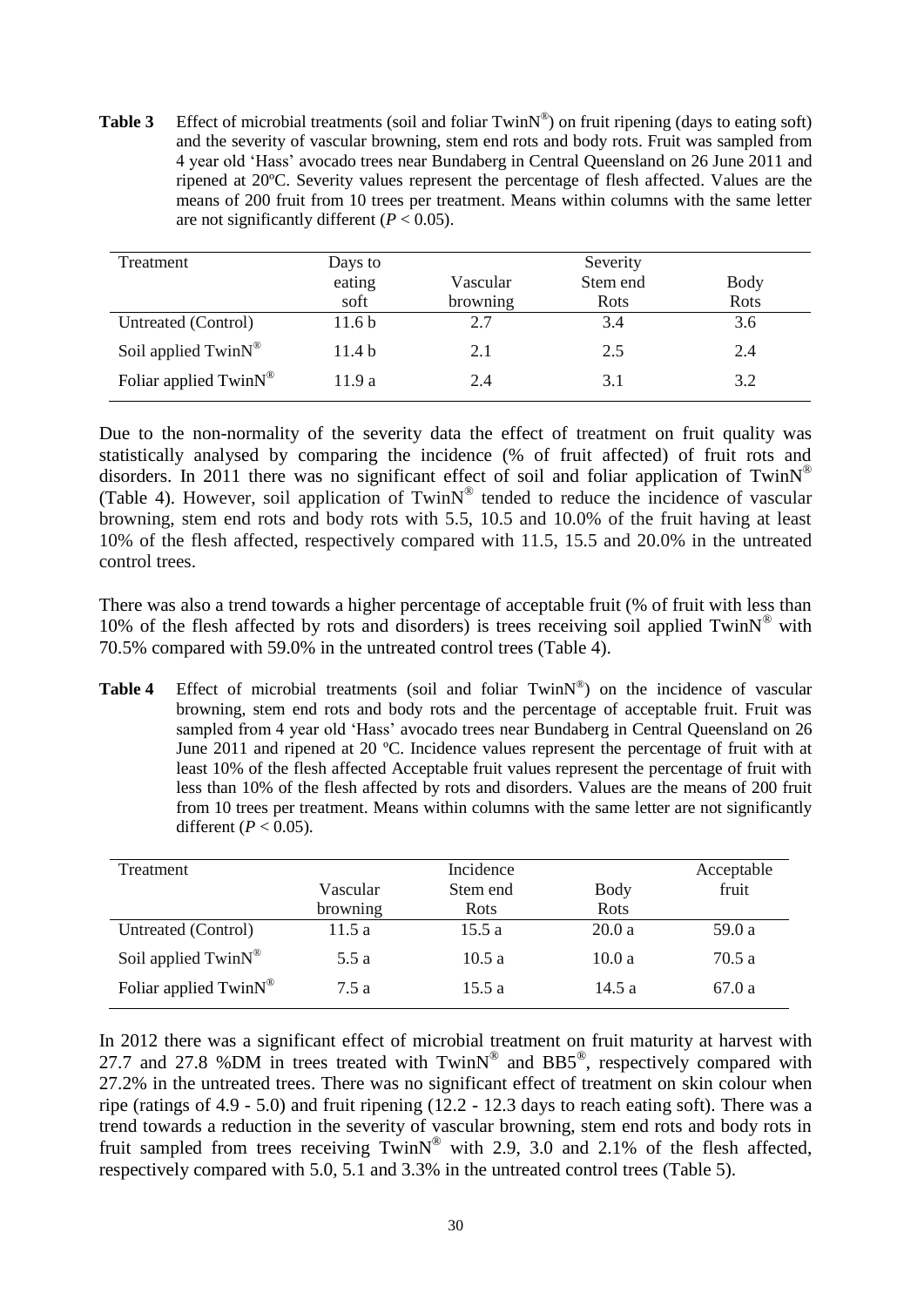**Table 5** Effect of microbial treatments (TwinN<sup>®</sup> and BB5<sup>®</sup>) on fruit ripening (days to eating soft) and the severity of vascular browning, stem end rots and body rots. Fruit was sampled from 5 year old 'Hass' avocado trees near Bundaberg in Central Queensland on 28 May 2012 and ripened at 20ºC. Severity values represent the percentage of flesh affected. Values are the means of 200 fruit from 10 trees per treatment. Means within columns with the same letter are not significantly different  $(P < 0.05)$ .

| Treatment                     | Days to |          | Severity |             |
|-------------------------------|---------|----------|----------|-------------|
|                               | Eating  | Vascular | Stem end | <b>Body</b> |
|                               | Soft    | browning | Rots     | Rots        |
| Untreated (Control)           | 12.2a   | 5.0      | 5.1      | 3.3         |
| Soil applied TwinN®           | 12.3a   | 3.0      | 3.0      | 2.1         |
| Soil applied BB5 <sup>®</sup> | 12.3a   | 4.4      | 4.5      | 3.4         |

Due to the non-normality of the severity data the effect of treatment on fruit quality was statistically analysed by comparing the incidence (% of fruit affected) of fruit rots and disorders. In 2012 TwinN<sup>®</sup> significantly reduced the incidence of vascular browning, stem end rots and body rots with 15.5, 15.5 and 8.5% of the fruit having at least 10% of the flesh affected, respectively compared with 29.5, 30.5 and 17.5% in the untreated control trees (Table 6). There was also significantly more acceptable fruit (% of fruit with less than 10% of the flesh affected by rots and disorders) is trees receiving  $TwinN^{\circledcirc}$  with 62% compared with 49% in the untreated control trees (Table 6).

**Table 6** Effect of microbial treatments (TwinN<sup>®</sup> and BB5<sup>®</sup>) on the incidence of vascular browning, stem end rots and body rots and the percentage of acceptable fruit. Fruit was sampled from 5 year old 'Hass' avocado trees near Bundaberg in Central Queensland on 28 June 2012 and ripened at 20 ºC. Incidence values represent the percentage of fruit with at least 10% of the flesh affected. Acceptable fruit values represent the percentage of fruit with less than 10% of the flesh affected by rots and disorders. Values are the means of 200 fruit from 10 trees per treatment. Means within columns with the same letter are not significantly different (*P* < 0.05).

| Treatment                       | Incidence |                   |                  | Acceptable        |
|---------------------------------|-----------|-------------------|------------------|-------------------|
|                                 | Vascular  | Stem end          | Body             | fruit             |
|                                 | browning  | <b>Rots</b>       | rots             |                   |
| Untreated (Control)             | 29.5a     | 30.5a             | 17.5a            | 49.0 <sub>b</sub> |
| Soil applied TwinN <sup>®</sup> | 15.5 b    | 15.5 <sub>b</sub> | 8.5 <sub>b</sub> | 62.0a             |
| Soil applied BB5 <sup>®</sup>   | 24.5a     | 24.5a             | 19.0a            | 47.0 <sub>b</sub> |

### *3.3.1.3 Root growth and tree health*

In November 2010 the mean length of non-suberised roots was significantly greater in trees receiving the soil applied TwinN<sup>®</sup> with 3.95 m compared with  $0.98$  m in the untreated trees (Table 7). While in February 2011 the mean length of roots tended to be greatest in the foliar applied TwinN<sup>®</sup> treatment. There was no difference in the amount of root growth in July 2011 three months after the third application.

There was no significant effect of microbial treatments on tree health. At the commencement of the trial in August 2010 average tree health ratings ranged from 1.6 to 1.8 and at the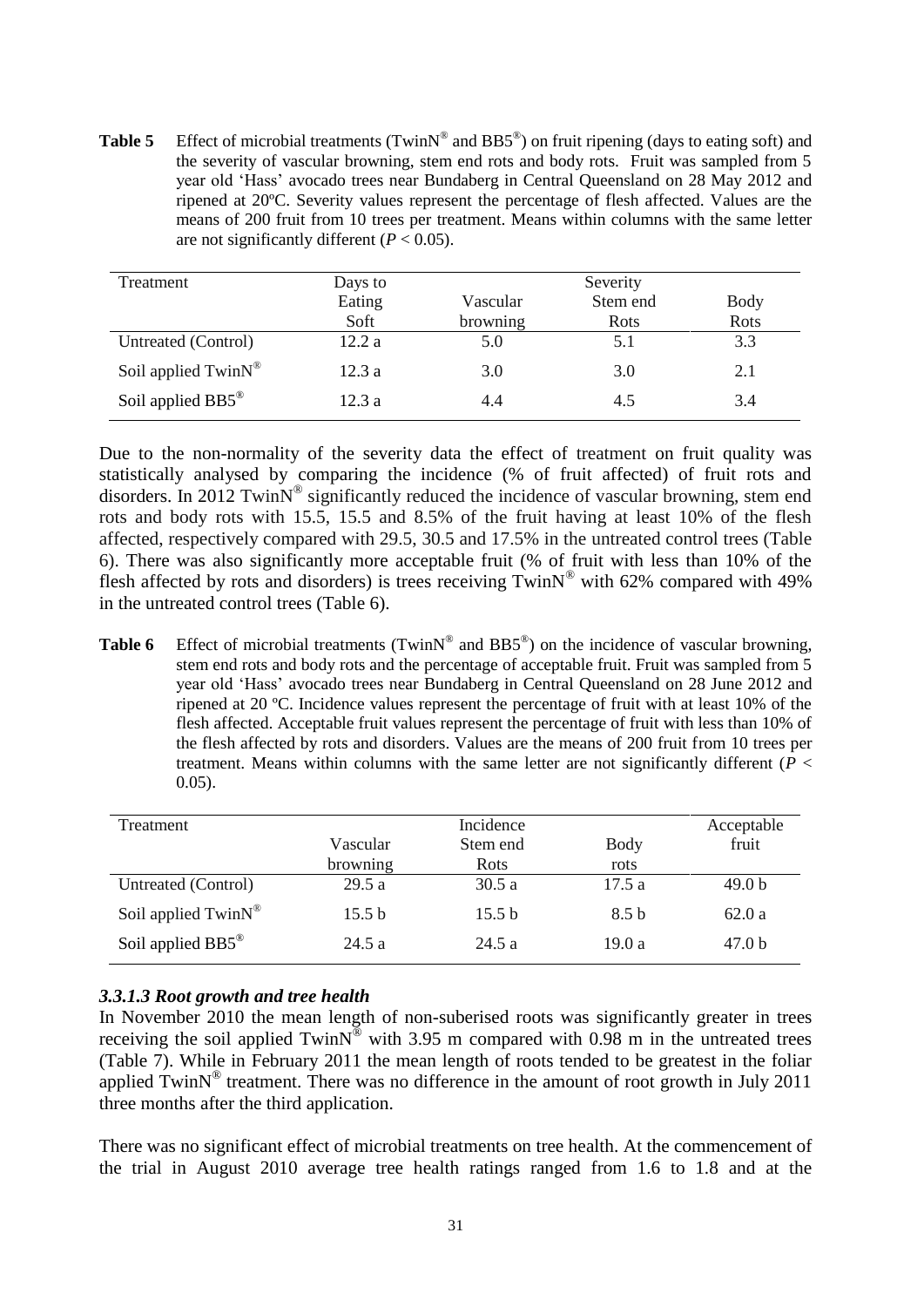completion of the trial after harvest in July 2012 tree health ratings ranged from 2.4 to 2.8 (on the Ciba-Geigy scale where  $0 =$  healthy and  $10 =$  dead).

Table 7 Effect of microbial treatments (soil and foliar TwinN®) on root growth in 'Hass' avocado trees near Bundaberg in Central Queensland. Root growth was assessed three months after treatment in November 2010, February 2011 and July 2011. Values are the means of six trees. Means within columns with the same letter are not significantly different  $(P < 0.05)$ .

| Treatment                         | Root length (m)   |             |             |  |  |
|-----------------------------------|-------------------|-------------|-------------|--|--|
|                                   | 15 Nov 2010       | 24 Feb 2011 | 27 Jul 2011 |  |  |
| Untreated (Control)               | 0.98 <sub>b</sub> | 4.72 a      | 7.92a       |  |  |
| Soil applied $TwinN^®$            | 3.95a             | 6.84 a      | 8.54 a      |  |  |
| Foliar applied TwinN <sup>®</sup> | $2.34$ ab         | 7.65 a      | 9.61 a      |  |  |

#### *3.3.2 Experiment 2: Southern Queensland*

#### *3.3.2.1 Fruit yield and quality*

In the 2010/11 cropping season there was a trend towards an increase in the number of fruit and yield in the soil applied  $TwinN^{\circledast}$  treatment with 1007 fruit and 256.5 kg/tree compared with 810 fruit and 205.8 kg/tree in the untreated trees (Table 8). Fruit size was significantly smaller in trees treated with foliar  $TwinN^@$  (Table 8).

Table 8 Effect of microbial treatments (soil and foliar TwinN®) on the number of fruit, yield and average fruit weight in 12 year old 'Hass' avocado trees in Southern Queensland. Trees were harvested in July 2011. Data are means of six trees per treatment. Means within columns with the same letter are not significantly different  $(P < 0.05)$ .

| Treatment                            | No. of | Yield        | Av. fruit wt |
|--------------------------------------|--------|--------------|--------------|
|                                      | Fruit  | $(kg$ /tree) | (ջ)          |
| Untreated (Control)                  | 810 a  | 205.8a       | 254.3a       |
| Soil applied TwinN <sup>®</sup>      | 1007a  | 256.5 a      | 255.5 a      |
| Foliar applied $TwinN^{\circledast}$ | 713 a  | 176.1 a      | 247.6 b      |

There was a significant effect of microbial treatment on fruit maturity at harvest with 27.5 and 27.7 %DM in fruit sampled from trees treated with soil and foliar  $TwinN^{\circledast}$  compared with 26.7% in the untreated control trees. Fruit also tended to take longer to ripen with 12.0 and 12.1 days to reach the eating soft stage in the foliar and soil  $TwinN^@$  treated trees compared with 11.6 in untreated control trees (Table 9).

The effect of microbial treatment on the severity of fruit rots and disorders is presented in Table 9. Although there was no significant effect of microbial treatment, the severity of vascular browning, stem end rots and body rots tended to be least in fruit sampled from soil TwinN<sup>®</sup> treated trees with 1.4, 1.3 and 1.0%, respectively compared with 2.2, 2.0 and 2.3% in the untreated control trees (Table 9).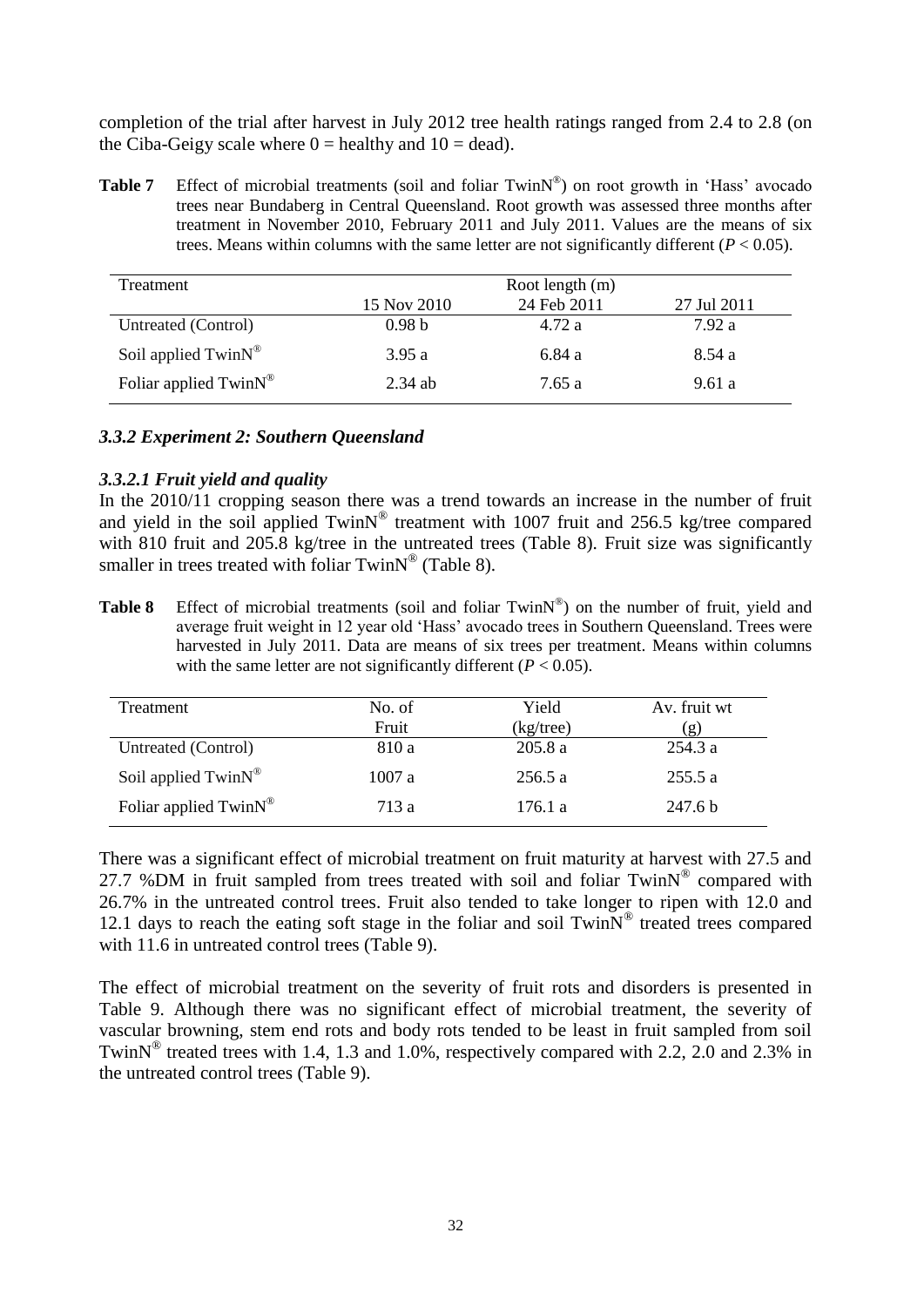**Table 9** Effect of microbial treatments (soil and foliar TwinN®) on fruit ripening (days to eating soft) and the severity of vascular browning, stem end rots and body rots. Fruit was sampled from 12 year old 'Hass' avocado trees in Southern Queensland on 7 July 2011 and ripened at 20ºC. Severity values represent the percentage of flesh affected. Values are the means of 120 fruit from six trees per treatment. Means within columns with the same letter are not significantly different  $(P < 0.05)$ .

| Treatment                | Days to |          | Severity |      |
|--------------------------|---------|----------|----------|------|
|                          | eating  | Vascular | Stem end | Body |
|                          | soft    | browning | Rots     | Rots |
| Untreated (Control)      | 11.6a   | 2.2      | 2.0      | 2.3  |
| Soil applied $TwinN^®$   | 12.1a   | 1.4      | 1.3      | 1.0  |
| Foliar applied $TwinN^*$ | 12.0a   | 1.6      |          | L.5  |

Due to the non-normality of the severity data the effect of treatment on fruit quality was statistically analysed by comparing the incidence (% of fruit affected) of fruit rots and disorders. Although there was no significant effect of microbial treatment, both soil and foliar applied TwinN<sup>®</sup> tended to reduce the incidence of vascular browning (4.2 & 5.0%), stem end rots  $(5.8 \& 5.0\%)$  and body rots (both 0.5%) compared with 8.3, 9.2, and 5.8% in the untreated control trees (Table 10). There was a significantly more acceptable fruit in trees receiving soil and foliar applications  $TwinN^®$  with 85.0 and 85.8% compared with 71.7% in the untreated control trees (Table 10).

Table 10 Effect of microbial treatments (soil and foliar TwinN®) on the incidence of vascular browning, stem end rots and body rots and the percentage of acceptable fruit. Fruit was sampled from 12 year old 'Hass' avocado trees in Southern Queensland on 7 July 2011 and ripened at 20 ºC. Incidence values represent the percentage of fruit with at least 10% of the flesh affected. Acceptable fruit values represent the percentage of fruit with less than 10% of the flesh affected by rots and disorders. Values are the means of 120 fruit from six trees per treatment. Means within columns with the same letter are not significantly different (*P* < 0.05).

| Treatment                | Incidence |             |       | Acceptable |
|--------------------------|-----------|-------------|-------|------------|
|                          | Vascular  | Stem end    | Body  | Fruit      |
|                          | browning  | <b>Rots</b> | Rots  |            |
| Untreated (Control)      | 8.3 a     | 9.2a        | 5.8 a | 71.7 b     |
| Soil applied $TwinN^®$   | 4.2a      | 5.8 a       | 0.8a  | 85.0a      |
| Foliar applied $TwinN^*$ | 5.0a      | 5.0a        | 0.8a  | 85.8 a     |

### *3.3.2.2 Root growth*

Root growth was significantly increased by microbial treatment. In January 2011 (three months after the second microbial treatment) the mean length of non-suberised roots was significantly greater in trees receiving  $TwinN^{\circledast}$  with 4.0 and 4.2m in the foliar and soil applied treatments compared with 2.5m in the grower control trees.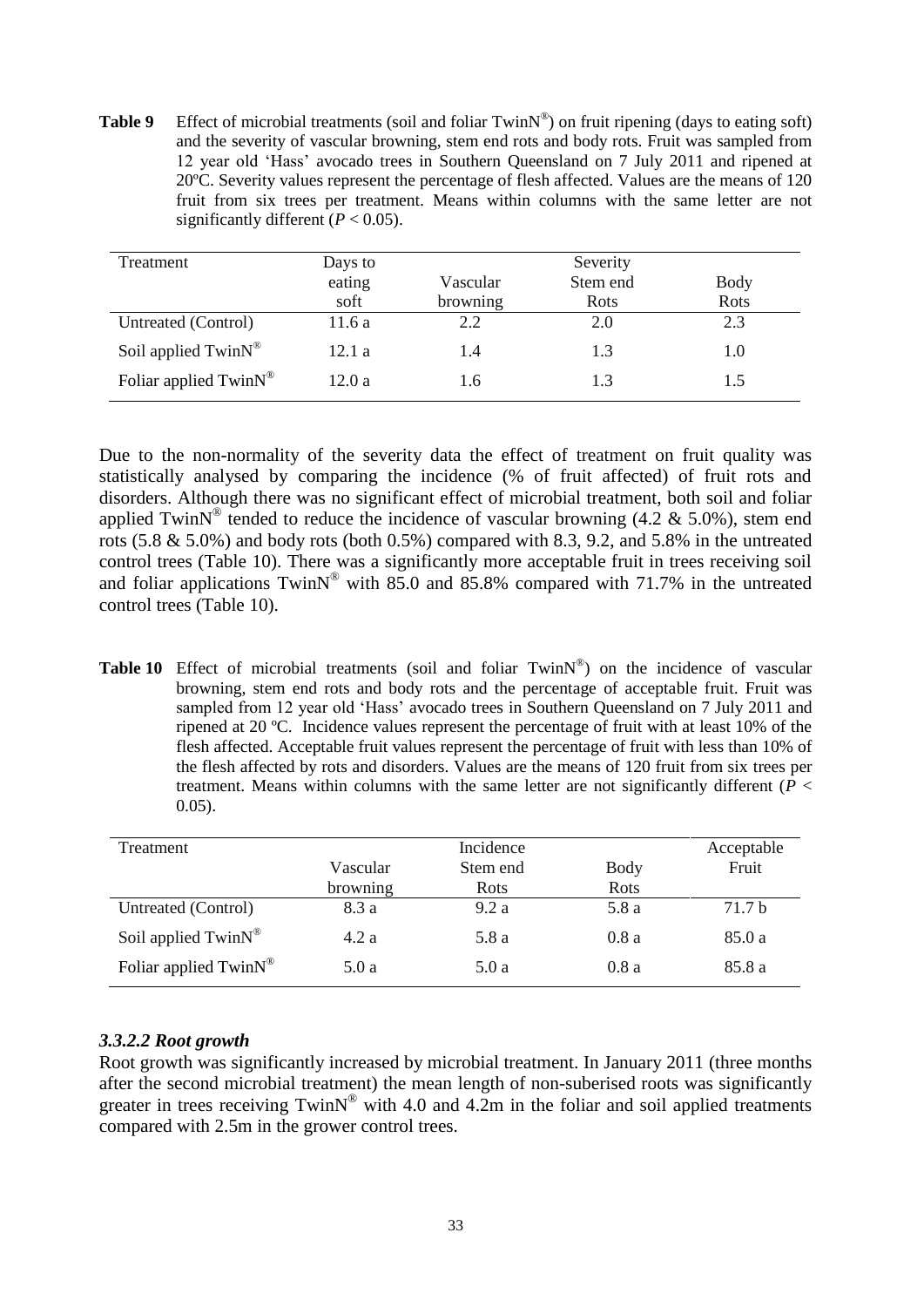### *3.3.3 Experiment 3: Northern New South Wales*

### *3.3.3.1 Shoot growth, flowering and yield*

Shoot growth was significantly increased in trees receiving soil applied BB5<sup>®</sup> with a mean length of 11.9 and 26.6 cm in fruiting and non-fruiting shoots compared with 10.3 and 23.5 cm in the untreated trees (Table 11). There was no significant effect of microbe treatment on the percentage of shoots flowering. However, percentage flowering was greatest in trees receiving BB5® with 85.7% of the fruiting shoots and 94.3% of the non-fruiting shoots flowering the next season compared with 71.4 and 84.3% in untreated control trees (Table 11).

**Table 11** Effect of microbial treatments (TwinN<sup>®</sup> & BB5<sup>®</sup>) on shoot growth and flowering in six year old 'Hass' avocado trees near Tweed Heads in Northern New South Wales. Shoot assessments were made in September 2012. Data are means of 70 fruiting and non-fruiting shoots from seven trees per treatment. Means within columns with the same letter are not significantly different  $(P < 0.05)$ .

| Treatment                           | Fruiting shoot    |                  |               | Non-fruiting shoot |
|-------------------------------------|-------------------|------------------|---------------|--------------------|
|                                     | Length $(cm)$     | Flowering $(\%)$ | Length $(cm)$ | Flowering $(\%)$   |
| Untreated (Control)                 | 10.3 <sub>b</sub> | 71.4 a           | 23.6c         | 84.3 a             |
| Soil applied $TwinN^{\circledcirc}$ | $11.4$ ab         | 81.4 a           | 25.1 h        | 91.4 a             |
| Soil applied $BB5^{\circledcirc}$   | 11.9 a            | 85.7 a           | 27.3 a        | 94.3 a             |

There tended to be more fruit (241 and 225) and a greater yield (64.2 and 64.8 kg/tree) in trees treated with TwinN<sup>®</sup> and BB5<sup>®</sup>, respectively compared with 124 fruit and 33.2 kg/tree in the untreated control trees (Table 12). Fruit size tended to be larger in the BB5<sup>®</sup> treated trees with an average fruit weight of 286.5 g compared with 258.0g in the untreated control trees.

**Table 12** Effect of microbial treatments (TwinN<sup>®</sup> & BB5<sup>®</sup>) on the number of fruit, yield and average fruit weight in six year old 'Hass' avocado trees near Tweed Heads in Northern New South Wales. Trees were harvested by October 2012. Data are means of seven trees per treatment. Means within columns with the same letter are not significantly different  $(P < 0.05)$ .

| Treatment                     | No. of | Yield     | Av. fruit wt |
|-------------------------------|--------|-----------|--------------|
|                               | Fruit  | (kg/tree) | (g)          |
| Untreated (Control)           | 124 a  | 33.2a     | 258.0 a      |
| Soil applied $TwinN^®$        | 241a   | 64.2 a    | 269.7a       |
| Soil applied BB5 <sup>®</sup> | 225a   | 64.8 a    | 286.5 a      |

### *3.3.3.2 Tree health*

A significant improvement in tree health was observed in trees receiving microbial treatments at this site (Table 13). Trees treated with BB5<sup>®</sup> and TwinN<sup>®</sup> had a health rating of 3.0 and 3.2 compared with 4.4 in the untreated control trees (on the Ciba-Geigy scale where  $0 =$  healthy and  $10 = dead$ ).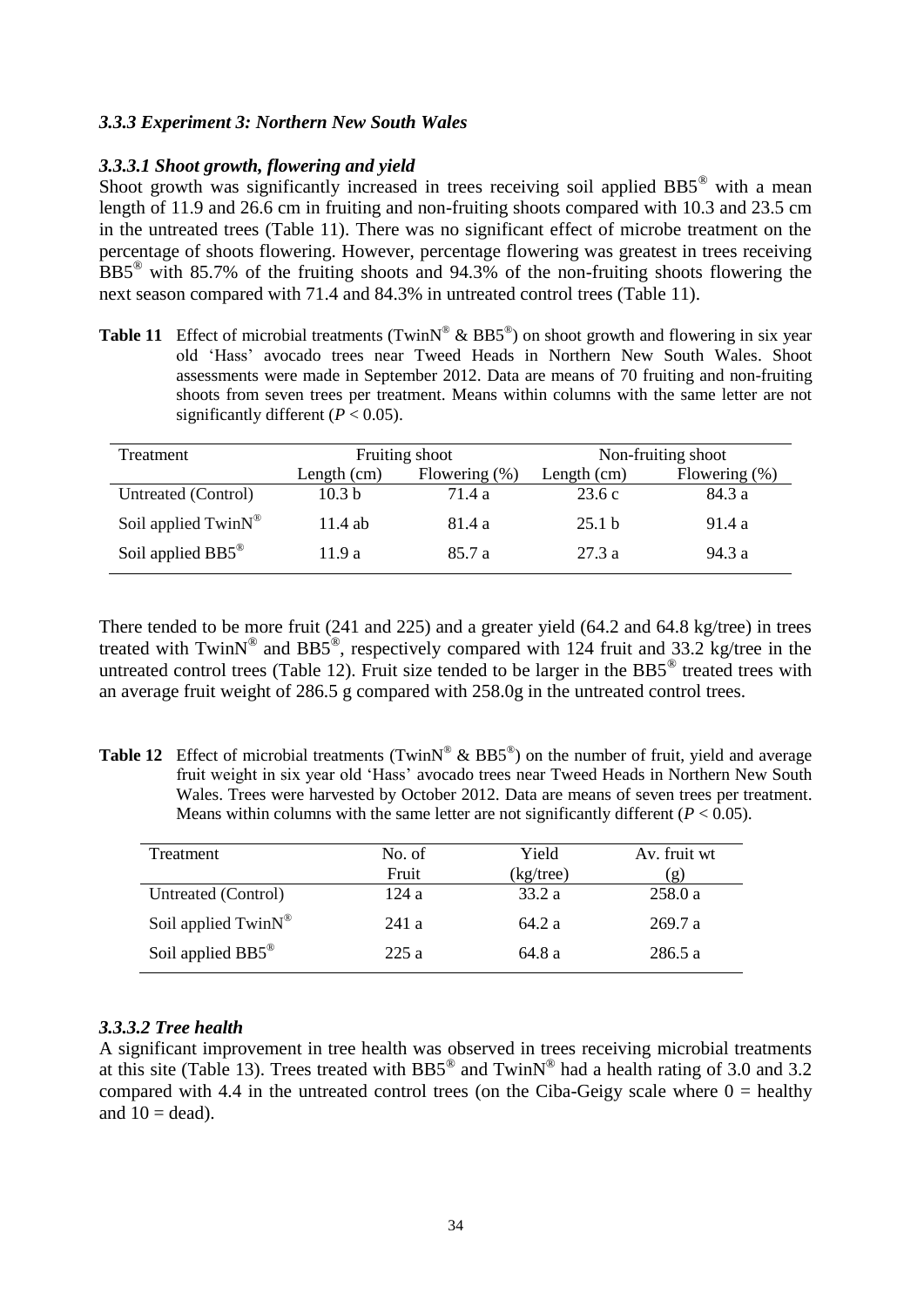**Table 13** Effect of microbial treatments (TwinN<sup>®</sup> and  $BB5^\circ$ ) on tree health in six year old 'Hass' avocado trees near Tweed Heads in Northern New South Wales. Tree health was rated in September 2012 using the Ciba-Geigy scale where  $0 =$  healthy and  $10 =$  dead. Tree health values are means from seven trees per treatment. Means within columns with the same letter are not significantly different  $(P < 0.05)$ .

| Treatment           | Tree health<br>$(0-10)$ |
|---------------------|-------------------------|
| Untreated (Control) | 4.4a                    |
| Soil applied TwinN® | 3.2 <sub>b</sub>        |
| Soil applied BB5®   | 3.0 <sub>b</sub>        |

### **3.4 Discussion**

The results of these trials indicate the application of Twin $N^{\circledast}$  and BB5<sup>®</sup> (formulations of rootcolonising nitrogen fixing bacteria) can increase feeder root activity in 'Hass' avocado. This increase in root growth and possible nutrient uptake may be responsible for improvements in shoot growth, tree health and fruit quality observed at some of the experimental sites.

Bower (2011) reported that in trials on citrus in South Africa and Australia a reduction of 25%  $\sim$  35kg N/ha) in annual nitrogen levels was possible in combination with TwinN<sup>®</sup> without loss of yield or reduced leaf nitrogen levels. In addition to supplying nitrogen via fixation of atmospheric nitrogen, the use of microbial bio-fertilisers has been shown to increase root growth activity thereby increasing the potential uptake of nitrogen and other nutrients from the soil.

The application of TwinN<sup>®</sup> has also been reported to suppress soil pathogens (Bower, 2011). Results from the USDA show that application of Roundup herbicide to soya beans increased root infection by *Fusarium* however, when TwinN<sup>®</sup> was added a reduction in root infection back to the levels prior to Roundup application was observed.

In the current trials microbial application was in addition to the grower's regular nutritional program and further work is required to determine if any reduction in nitrogen fertiliser application can be made when using these products before grower recommendations can be made. Further testing is also required to identify if application of these microbes can assist in reducing *Phytophthora cinnamomi* populations in avocado soils.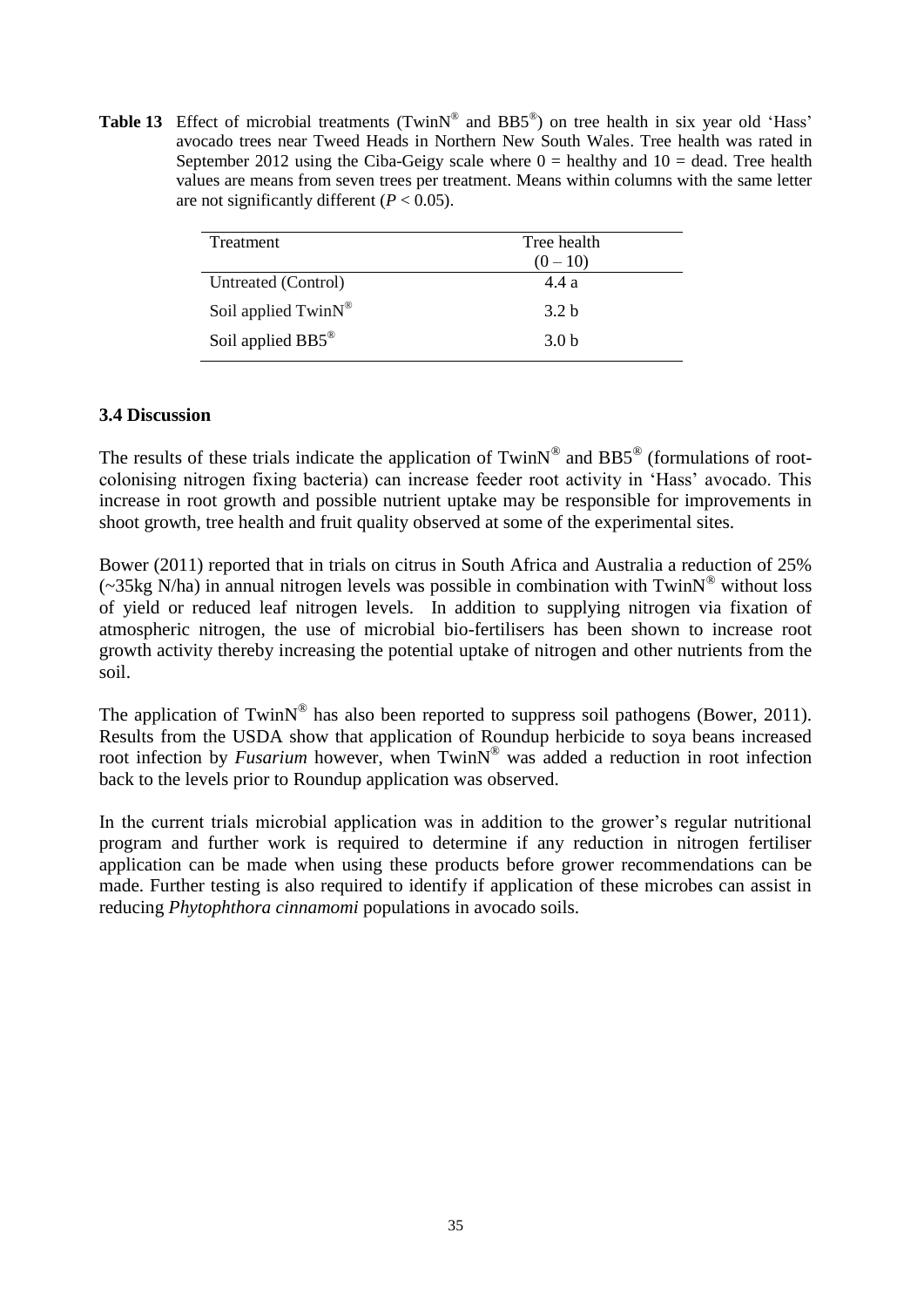# **4. Effect of branch scoring on fruit size and yield**

### **4.1 Introduction**

Cincturing, girdling, ringing and scoring refer to the complete severance of the phloem on a limb or trunk of a tree either by a narrow incision or removal of a strip of bark and have been widely used to promote flowering and fruiting in tree crops (Noel, 1970).

The main effect of cincturing is the interruption of the phloem movement of photoassimilates and phytohormones from the cinctured branch to other parts of the tree (Noel 1970; Tomer, 1977; Davie *et al*., 1995). When successfully carried out cincturing does not interrupt the movement of water and solutes from roots to leaves via the xylem and the wound will produce callus tissue and eventually heal, thereby restoring the normal function of the branch (Noel, 1970)

Cincturing has been reported to increase flowering and yield in avocados (Lahav *et al*., 1971*a*; Ticho, 1971; Trochoulias and O'Neill, 1976; Tomer, 1977; Köhne, 1992). Lahav *et al*. (1971*a*) and Trochoulias and O'Neill (1976) reported an increase in yield in avocado trees that were cinctured for three consecutive years. However, conventional cincturing involving the removal of a band of bark was too severe resulting in tree decline with reduced yield in the second year after cincturing (Hackney *et al*. 1995).

The effect of branch scoring in autumn on fruit size and yield was investigated in 'Hass' trees in Central New South Wales and South-West Western Australia and 'Shepard' trees in Central Queensland. The effect of scoring on fruit size and yield in vigorous regrowth in stumped 'Hass' trees were also investigated at the Central Queensland site. Scoring involved cutting a groove no more than 3mm wide around the branch to sever the phloem using a knife or pruning saw.

### **4.2 Materials and Methods**

### *4.2.1 Experimental sites and trees*

### *4.2.1.1 Central New South Wales*

Trials were conducted on two commercial orchards near Comboyne in Central New South Wales (latitude 31°S).

Site 1: A single branch was scored in four year old 'Hass' trees in May 2008. The procedure was repeated in May 2009 when two to four branches were scored. The effect of branch scoring on yield was assessed in 15 trees in October 2009 and 2010. Yield assessments were made on a scored branch and a similar non-scored branch within the tree. Total fruit yield in each tree was also collected.

Site 2: A single branch was scored in four year old 'Hass' trees in May 2010. The effect of branch scoring on the number of fruit was assessed in 15 trees in October 2011. Fruit yield assessments were made on the scored branch and a similar non-scored branch within the tree. The total number of fruit in each tree was also counted.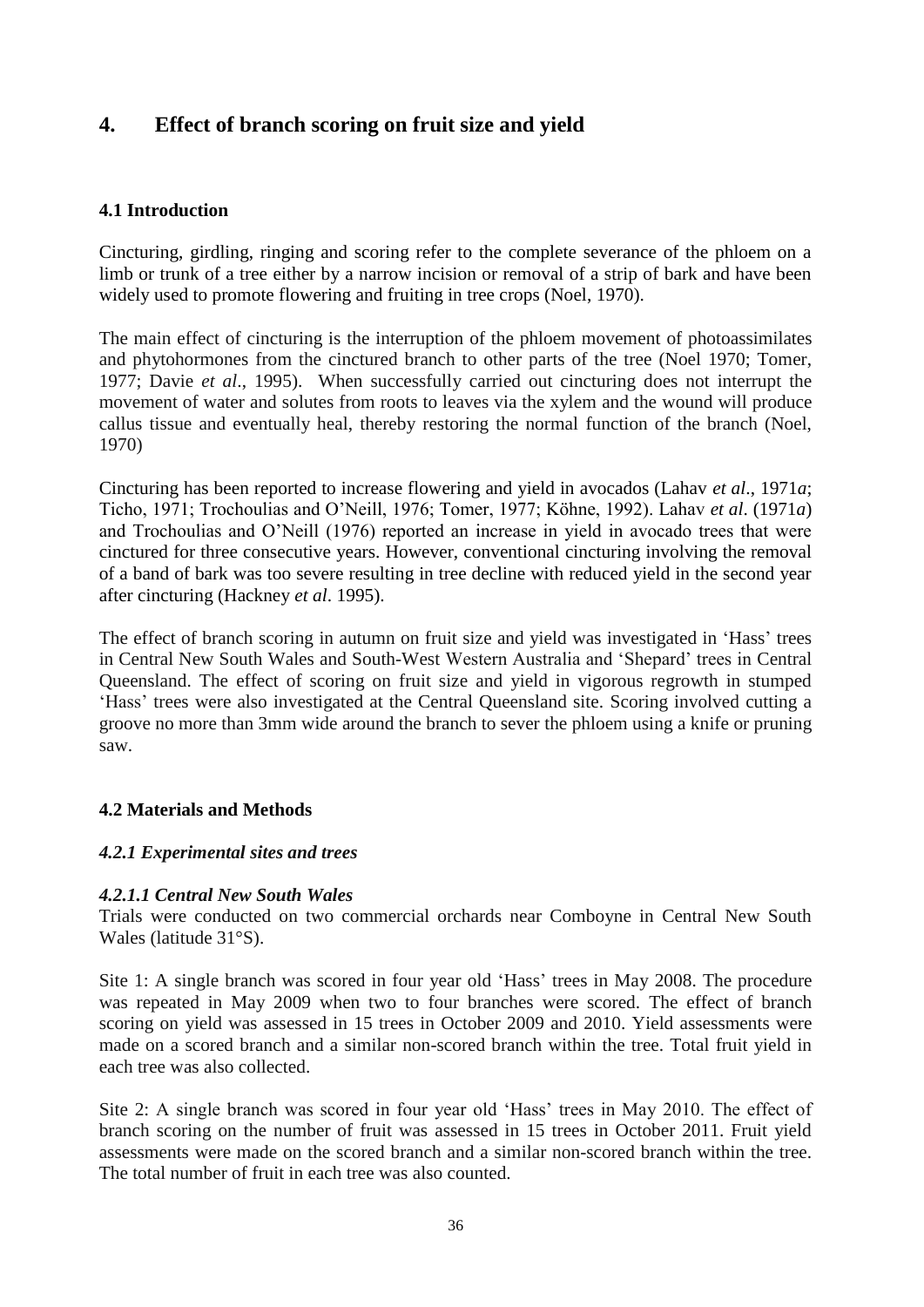### *4.2.1.2 South-West Western Australia*

Trials were conducted on four commercial orchards near Pemberton and Manjimup in South-West Western Australia (latitude 34°S).

Site 1: In April 2007 a single branch was scored in three year old 'Hass' trees in an orchard near Pemberton. The procedure was repeated in April 2008 when another branch was scored. The effect of branch scoring on fruit yield was assessed in 15 trees in October 2008 and December 2009. Fruit yield assessments were made on the scored branch and a similar nonscored branch within the tree. Total fruit yield in each tree was also collected in the 2009 harvest.

Site 2: In April 2009 a single branch was scored in 2½ year old 'Hass' trees in an orchard near Pemberton. The procedure was repeated in April 2010 when another branch was scored. The effect of branch scoring on the number of fruit, fruit size and yield was assessed in 10 trees in December 2010. Fruit yield assessments were made on the scored branch and a similar nonscored branch within the tree. Total fruit yield in each tree was also collected.

Site 3: A single branch was scored in 3 year old 'Hass' trees in an orchard near Manjimup in April 2010. The effect of branch scoring on the number of fruit was assessed in 19 trees in December 2011. Fruit yield assessments were made on the scored branch and a similar nonscored branch within the tree. The total number of fruit in each tree was also counted.

Site 4: A single branch was scored in 3 year old 'Hass' trees in an orchard near Pemberton in April 2010. The effect of branch scoring on the number of fruit, fruit size and yield was assessed in 10 trees in December 2011. Fruit yield assessments were made on the scored branch and a similar non-scored branch within the tree. Total fruit yield in each tree was also collected. Trees with no scored branches were included for comparison.

### *4.2.1.3 Central Queensland*

Two trials were conducted in a commercial orchard near Bundaberg in Central Queensland (latitude 25ºS).

Trial 1: A single branch was scored in five year old 'Shepard' trees in April 2009. The effect of branch scoring on fruit yield was assessed in seven trees in March 2010 Fruit yield assessments were made on the scored branch and a similar non-scored branch within the tree. Total fruit yield in each tree was also collected.

Trial 2: 'Hass' trees were cut back to a stump approximately one metre above the graft union in June 2009. By May 2010 there was significant amount of regrowth with 6 to 8 branches produced from each stump. A single branch was scored in May 2010. The effect of branch scoring on yield was assessed in 10 trees in May 2011. Yield assessments were made on the scored branch and a similar non-scored branch within the tree. Total fruit yield in each tree was also collected. Trees with no scored branches were included for comparison.

### *4.2.2 Statistical analysis*

Statistical analyses were by ANOVA and the least significant difference (l.s.d.) test at  $P \le 0.05$ was used to separate treatment means.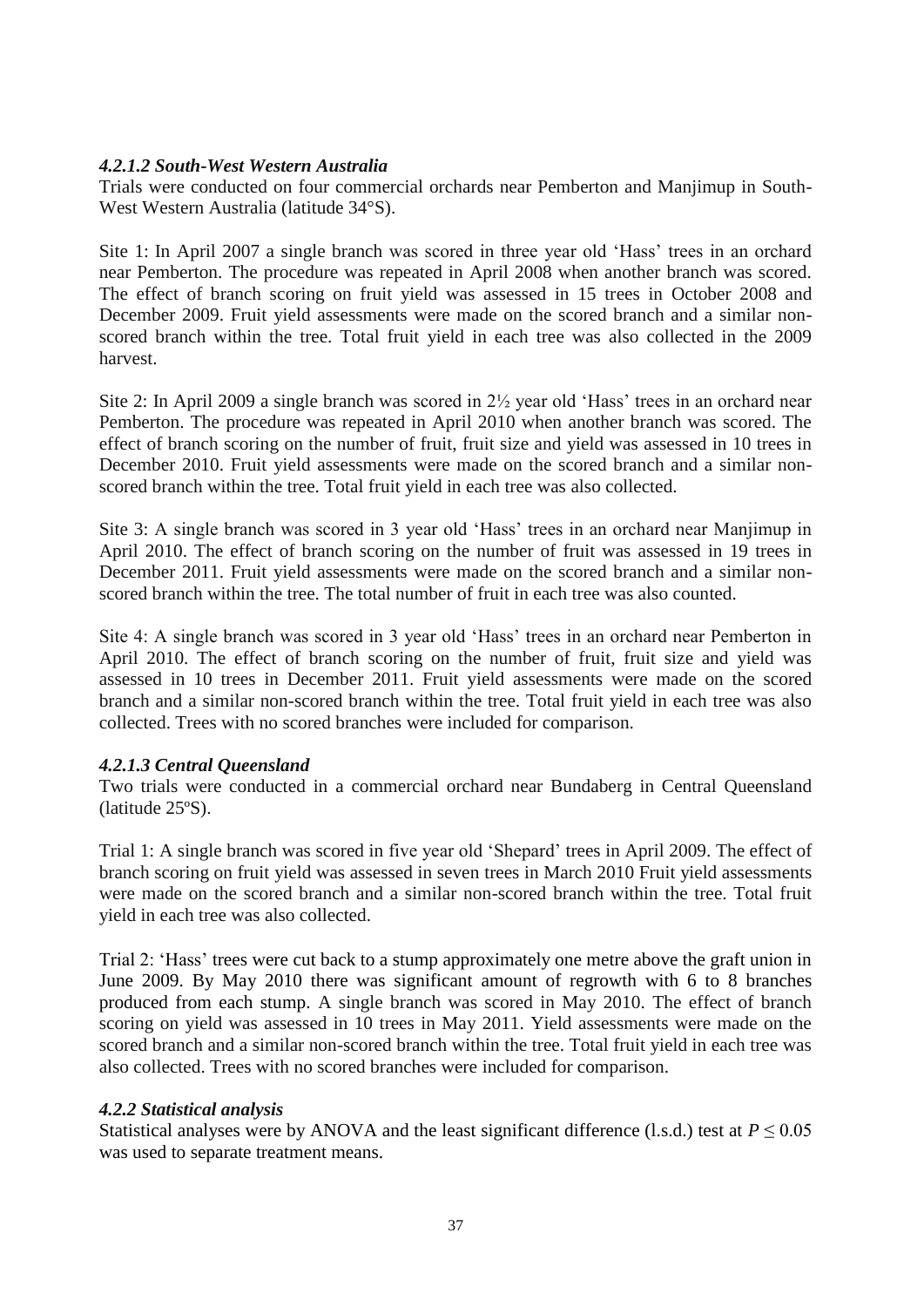### **4.3 Results**

### *4.3.1 Central New South Wales*

Site 1: At this site scoring in May significantly increased the number of fruit and yield in branches the following year (Table 1). However, in the second year after scoring there is less fruit on that branch. Branches scored in May 2008 averaged 56 fruit in 2009 compared with 23 fruit in the 2010 harvest. Average fruit weight on the scored branch was significantly reduced in 2009.

**Table 1** Effect of branch scoring on the number of fruit, yield and average fruit weight in 'Hass' avocado trees grown in Central NSW. Trees were 5½ and 6½ year old at the time of harvest in October 2009 and 2010. Values are means of 15 trees. In each year of harvest means within columns with the same letter are not significantly different  $(P < 0.05)$ .

| Treatment            | No. of | Yield             | Av. fruit wt       |
|----------------------|--------|-------------------|--------------------|
|                      | Fruit  | (kg)              | (g)                |
| 2009 Harvest         |        |                   |                    |
| Non-scored branch    | 4 b    | 1.1 <sub>b</sub>  | 286.8 a            |
| Scored branch (2008) | 56 a   | 15.4a             | 277.0a             |
| <b>Total Tree</b>    | 136    | 39.2              | 287.5              |
| 2010 Harvest         |        |                   |                    |
| Non-scored branch    | 46 b   | 12.9 <sub>b</sub> | 280.1 <sub>b</sub> |
| Scored branch (2008) | 23c    | 6.7c              | 299.6a             |
| Scored branch (2009) | 73a    | 19.9a             | 274.6 <sub>b</sub> |
| <b>Total Tree</b>    | 329    | 91.9              | 279.6              |

Site 2: At this site scoring tended to increase yield with the scored branch averaging 54 fruit compared with 38 fruit on a similar non-scored branch. Trees averaged at total of 207 fruit.

### *4.3.2 South-West Western Australia*

Site 1: In both years of the trial scoring in the autumn significantly increased in the number of fruit and yield in branches the following year (Table 2). However, in the second year after scoring there was less fruit on that branch. Branches scored in April 2007 averaged 77 fruit in 2008 compared with 14 fruit in the 2009 harvest. Average fruit weight on the scored branch was significantly reduced particularly in the second year of the trial, with 211.3 g compared with 231.8 g in the non-scored branch.

Site 2: At this site scoring significantly increased yield on the branch the following year. Branches scored in April 2009 averaged 40 fruit at harvest in December 2010 compared with 11 fruit on a similar non-scored branch (Table 3). Scoring in April 2010 increased fruit size in those branches harvested in December with a mean fruit size of 260.7g compared with 233.5g in non-scored branches with a similar yield.

Site 3: At this site scoring significantly increased yield with the scored branch averaging 48 fruit compared with 16 fruit on a similar non-scored branch. Trees averaged a total of 84 fruit.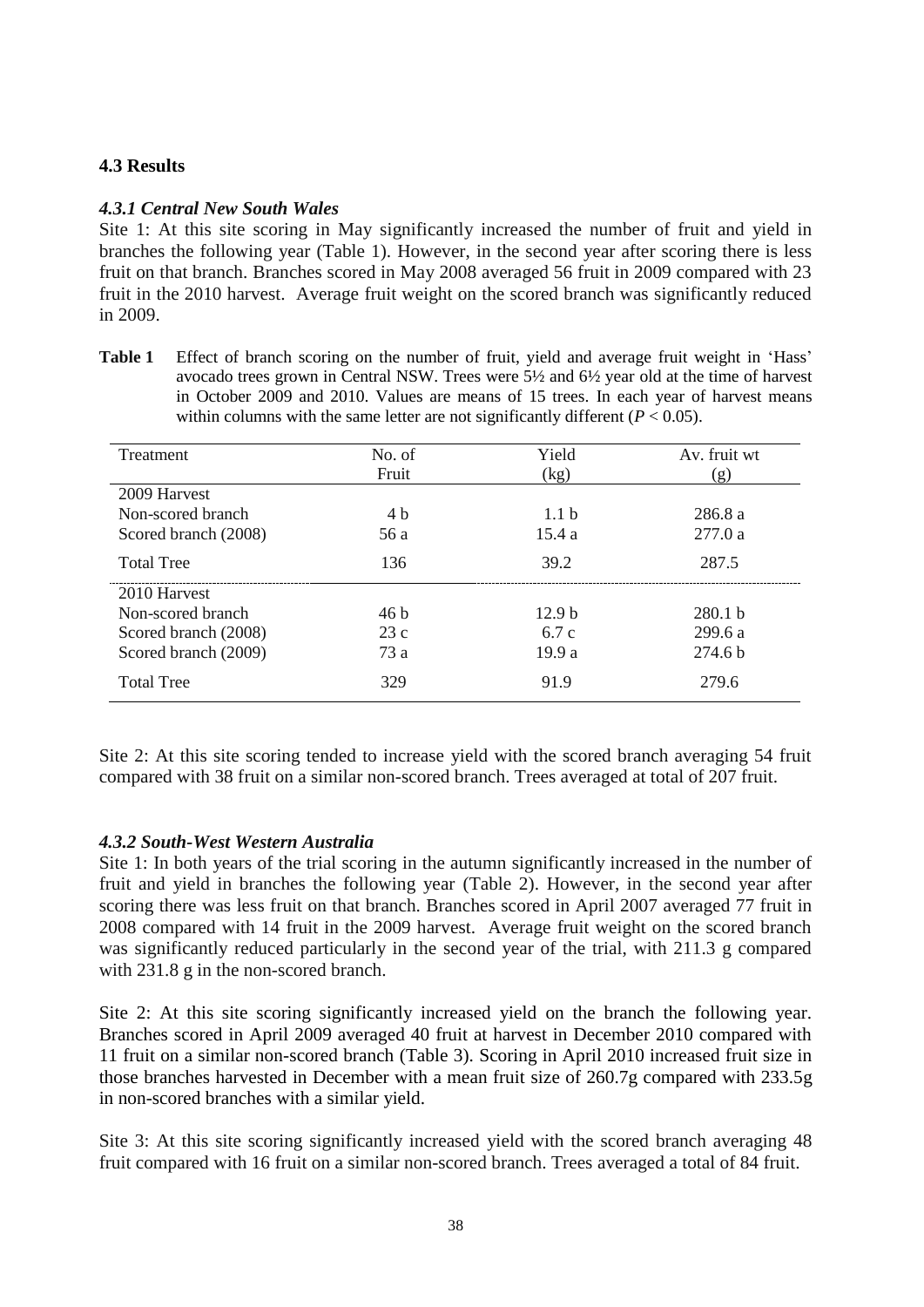**Table 2** Effect of branch scoring on the number of fruit, yield and average fruit weight in 'Hass' avocado trees grown in South-West Western Australia. Trees were approximately 4½ and 5½ year old at the time of harvest in October 2008 and December 2009. Values are means of 15 trees. Means within columns with the same letter are not significantly different (*P* < 0.05).

| Treatment                  | No. of          | Yield            | Av. fruit wt       |  |
|----------------------------|-----------------|------------------|--------------------|--|
|                            | Fruit           | (kg)             | (g)                |  |
| 2008 Harvest               |                 |                  |                    |  |
| Non-scored branch          | 30 <sub>b</sub> | 7.9 h            | 275.2 a            |  |
| Scored branch              | 77a             | 20.3a            | 264.9 <sub>b</sub> |  |
|                            |                 |                  |                    |  |
| 2009 Harvest               |                 |                  |                    |  |
| Non-scored branch          | 31 h            | 7.1 h            | 231.8 <sub>b</sub> |  |
| Scored branch (April 2007) | 14h             | 3.1 <sub>b</sub> | 248.9 a            |  |
| Scored branch (April 2008) | 82 a            | 16.6a            | 211.3c             |  |
| <b>Total Tree</b>          | 185             | 39.9             | 220.0              |  |

**Table 3** Effect of branch scoring on the number of fruit, yield and average fruit weight in 'Hass' avocado trees grown in South-West Western Australia. Trees were 4 year old at the time of harvest in December 2010. Values are means of 10 trees. Means within columns with the same letter are not significantly different  $(P < 0.05)$ .

| Treatment            | No. of          | Yield            | Av. fruit wt |
|----------------------|-----------------|------------------|--------------|
|                      | Fruit           | (kg)             | $\mathbf{g}$ |
| Non-scored branch    | 11 b            | 2.5 <sub>b</sub> | 233.5 b      |
| Scored branch (2009) | 40a             | 9.0a             | 228.1 b      |
| Scored branch (2010) | 13 <sub>b</sub> | 3.3 <sub>b</sub> | 260.7a       |
| <b>Total Tree</b>    | 82              | 19.1             | 234.8        |

Site 4: There was no significant effect of branch scoring on yield at this site (Table 4). However, scoring tended to reduce fruit size with a mean fruit size of 279.8g compared with 295.8g in non-scored branches. There was also a trend for more fruit on trees with a scored branch with a mean of 138 fruit compared with 97 fruit in trees with no scored branches.

**Table 4** Effect of branch scoring on the number of fruit, yield and average fruit weight in 'Hass' avocado trees grown in South-West Western Australia. Trees were 4½ year old at the time of harvest in December 2011. Values are means of 10 trees. Means within columns with the same letter are not significantly different  $(P < 0.05)$ .

|                   | No. of<br>Fruit | Yield<br>(kg) | Av. fruit wt<br>(g) |
|-------------------|-----------------|---------------|---------------------|
| Non-scored tree   |                 |               |                     |
| Single branch     | 14 a            | 4.2a          | 296.4a              |
| <b>Total Tree</b> | 97              | 28.0          | 289.9               |
| Scored tree       |                 |               |                     |
| Non-scored branch | 17a             | 4.9a          | 295.8a              |
| Scored branch     | 18 a            | 4.8a          | 279.8 a             |
| <b>Total Tree</b> | 138             | 41.2          | 298.0               |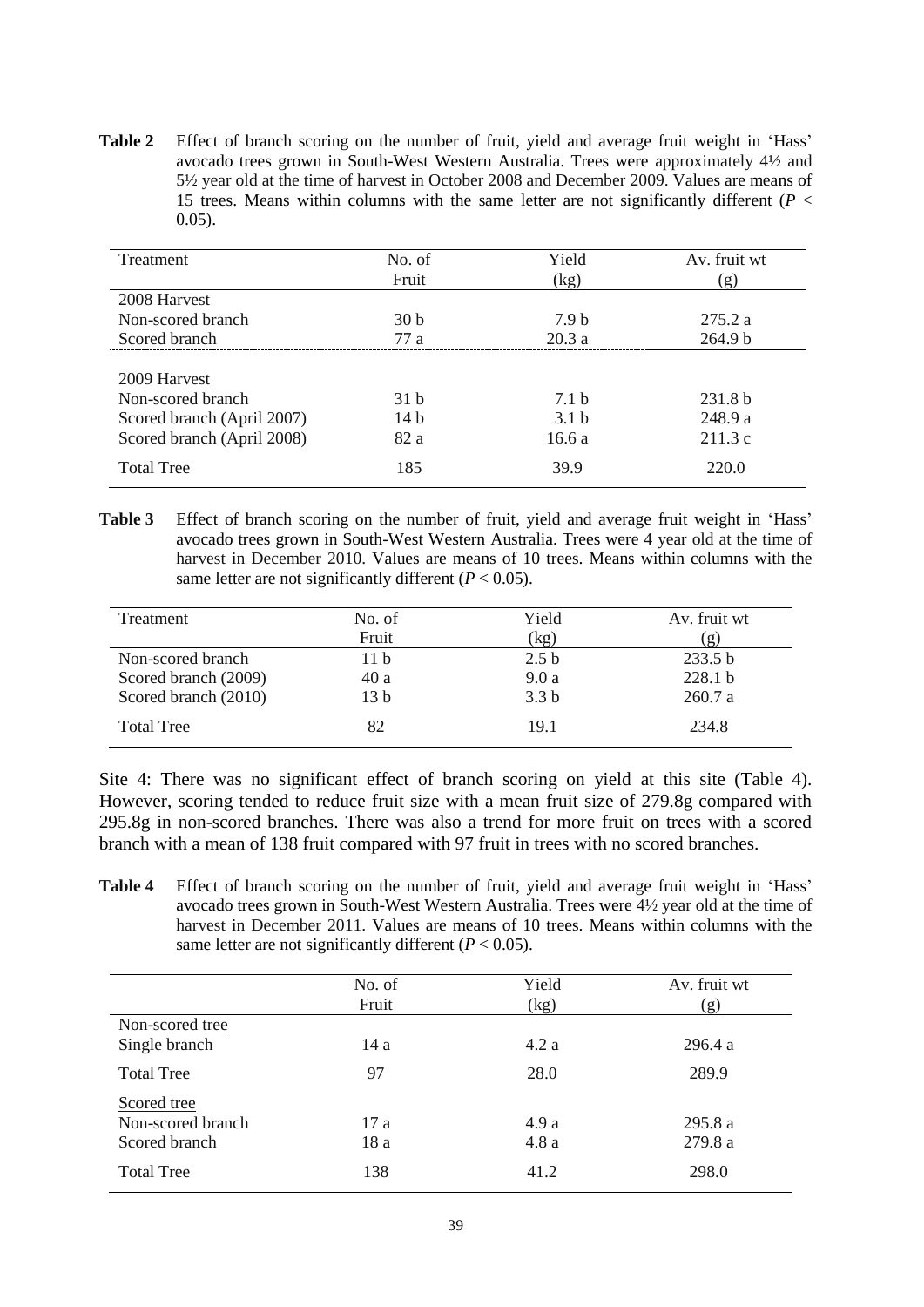### *4.3.3 Central Queensland*

Trial 1: Scoring significantly increased the number of fruit and yield on that branch compared with a similar non-scored branch on the same tree in 'Shepard' avocado at this site (Table 5). However scoring significantly reduced fruit size with an average fruit weight of 243.8g compared with 260.9g in the non-scored branch on the same tree.

**Table 5** Effect of branch scoring on the number of fruit, yield and average fruit weight in 'Shepard' avocado trees grown in Central Queensland. Trees were 6 years old at the time of harvest in March 2010. Values are means of seven trees. Means within columns with the same letter are not significantly different  $(P < 0.05)$ .

| Treatment         | No. of            | Yield            | Av. fruit wt       |
|-------------------|-------------------|------------------|--------------------|
|                   | Fruit             | (kg)             | $\mathbf{g}$       |
| Non-scored branch | 36.6 <sub>b</sub> | 9.5 <sub>b</sub> | 260.9 a            |
| Scored branch     | 102.4a            | 24.6 a           | 243.8 <sub>b</sub> |
| <b>Total Tree</b> | 250.7             | 63.2             | 252.5              |

Trial 2: Scoring regrowth on stumped trees increased the number of fruit and yield on that branch with a mean of 4 fruit and 1.2 kg compared with 19 fruit and 5.5 kg on a similar nonscored branch on the same tree (Table 6). There was also an increase in the total number of fruit and yield (kg/tree) in the trees having a single scored branch compared with the nonscored control trees. There was no effect of scoring on average fruit weight.

**Table 6** Effect of branch scoring on the number of fruit, yield and average fruit weight in stumped 'Hass' avocado trees in Central Queensland. Trees were stumped in June 2009. A single branch was scored in May 2010 and trees were harvested in May 2011. Values are means of ten trees. Means within columns with the same letter are not significantly different ( $P <$ 0.05).

| Treatment            | No. of         | Yield            | Av. fruit wt |
|----------------------|----------------|------------------|--------------|
|                      | Fruit          | (kg)             | (g)          |
| Control (not scored) |                |                  |              |
| Non-scored branch    | 3 <sub>b</sub> | 0.9 <sub>b</sub> | 300.7 a      |
| <b>Total Tree</b>    | 18x            | 5.1 x            | 291.5 x      |
| Scored tree          |                |                  |              |
| Non-scored branch    | 4 b            | 1.2 <sub>b</sub> | 294.1a       |
| Scored branch        | 19a            | 5.5 a            | 287.4 a      |
| <b>Total Tree</b>    | 45y            | 13.0 y           | 289.3 x      |

#### **4.4 Discussion**

Branch scoring in autumn (April-May) may be a valuable tool to induce cropping in vigorous avocado trees or to control vigour and promote fruiting in regrowth on stumped trees. A significant increase in the number of fruit and yield was observed on the scored branch at six of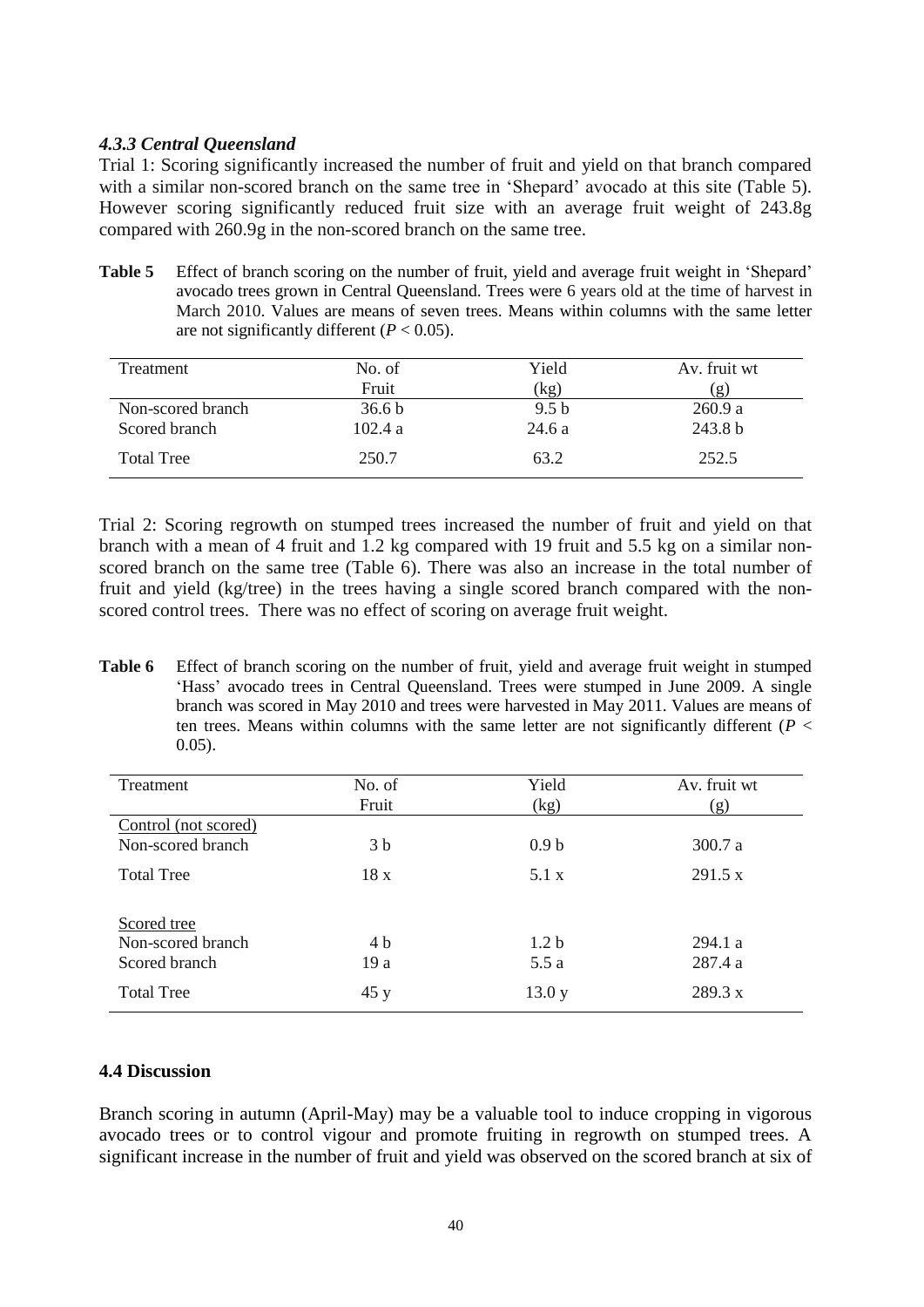the eight experimental sites. However due to the increase in fruit numbers mean fruit size was often reduced in the scored branch.

Several researchers have reported increased yield in avocado following cincturing (Lahav *et al*., 1971*a*; Ticho, 1971; Trochoulias and O'Neill, 1976; Tomer, 1977; Köhne, 1992; Hackney *et al*., 1995; Francis; 1996). The increase in production following cincturing was observed for three consecutive years (Lahav *et al*., 1971b; Trochoulias and O'Neill, 1976). Although cincturing 'Hass' trees in autumn, winter and spring all significantly increased yield the best result was observed when cinctures were performed in spring in South Africa (Hackney *et al.*, 1995) and in winter in California (Francis, 1996). In the current study the effect of branch scoring in autumn on cropping was only investigated for one-two years at each site.

A reduction in mean fruit size has been reported in cinctured trees (Lahav *et al*., 1971*b*; Trochoulias and O'Neill, 1976; Köhne, 1992), the later reporting that the reduction in mean fruit size was more than compensated by the 30% increase in production. Lahav *et al*. 1971b found that cincturing decreased mean fruit size which had a marketing advantage for large fruited cultivars such as 'Ettinger' and 'Fuerte' however cincturing led to over-production in 'Hass' resulting in an increase in the number of undersized fruit and was considered to be not suitable for this cultivar. The timing of the cincture can influence the effect on fruit size. Davie *et al*. (1995) reported a 35% increase in mean fruit size in 'Hass' when cincturing and scoring was applied in early summer (December) after good fruit set was established on those branches.

In 'Hass' production of small fruit with low marketability can be an issue (Köhne, 1991; Cutting, 1993; Cowan, 1997) particularly in warmer subtropical climates and cincturing in these environments may exacerbate the problem. In the current study branch scoring was conducted mainly on 'Hass' in the cooler temperate climate of the hinterland regions of Central New South Wales and the Mediterranean climate of South-West Western Australia where small fruit size is less of an issue. The increased benefit of higher yields observed at these sites outweighed any potential decrease in market acceptability of the smaller fruit.

The potential of trunk or whole tree cincturing to increase yield has been investigated as a strategy to maximise orchard production in the year prior to removing trees from crowded orchards (Toerien and Basson, 1979; Köhne, 1992). Branch scoring could also be implemented as part of a selective limb removal canopy management strategy. After the fruit is harvested the scored branch it is removed. In the current study the scored branch was not removed after harvest however yield in the second year on this branch was less than that observed on a nonscored branch.

Branch scoring may also be a useful strategy to encourage earlier cropping in regrowth on stumped or stag-horned trees. At the Central Queensland site scoring a single branch not only increased yield on that branch but also increased yield in the trees having a single scored branch compared with the non-scored control trees.

Although cincturing has been successful in increasing fruit yield particularly in the first 1-2 years after treatment in healthy trees results are generally not sustainable in the longer term and can result in a decline in tree health. Cincturing reduces the supply of carbohydrates to the roots thereby effecting growth. A reduction in the mineral content of leaves was also observed in cinctured branches resulting in leaf yellowing (Lahav *et al*., 1971*b*; Tomer, 1977).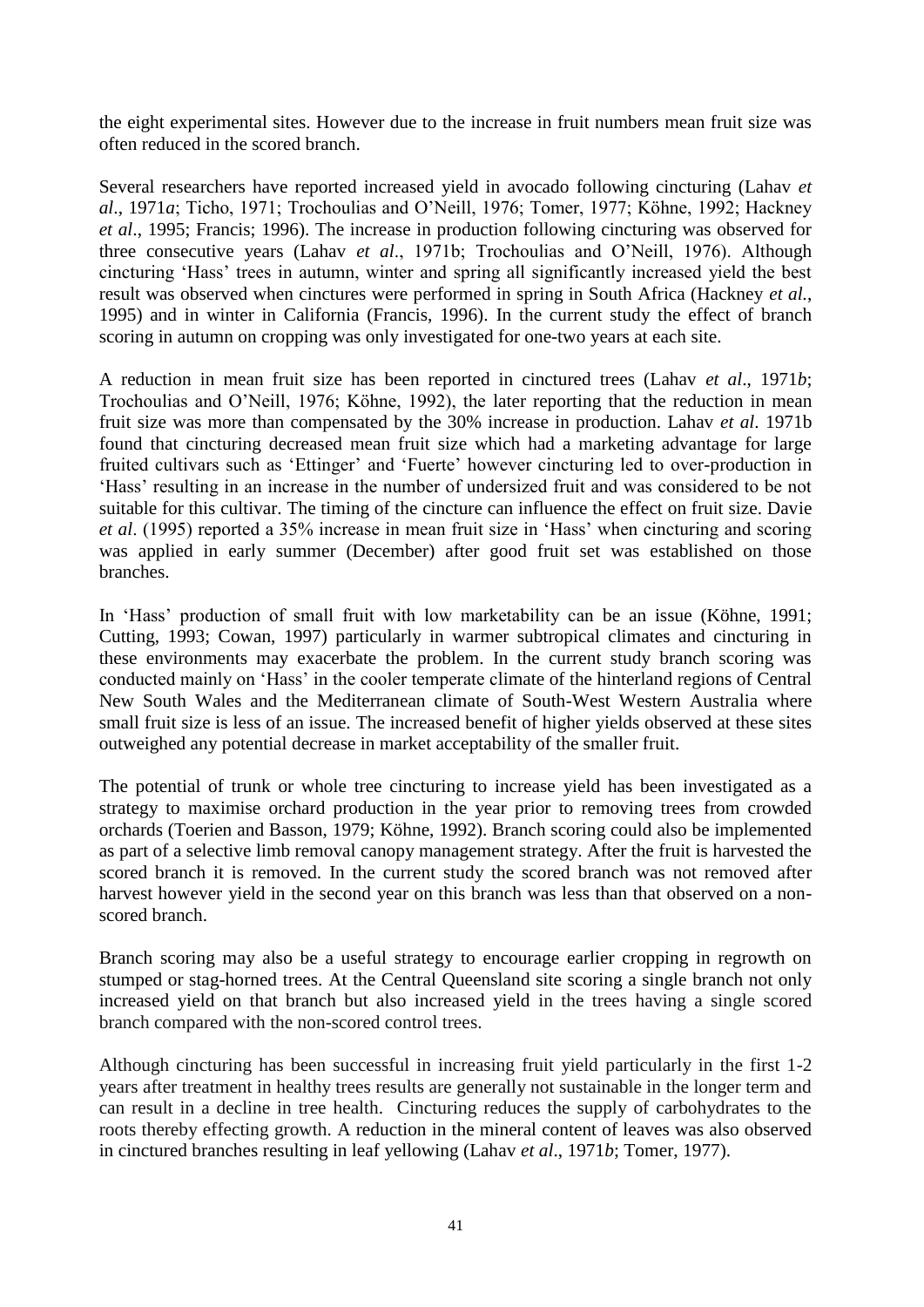Conventional cincturing involving the removal of a band of bark from around the trunk was reported to be too severe resulting in tree decline with reduced yield in the second year after cincturing (Hackney *et al*., 1995).

In the current study only a single branch was scored in any one year to minimise any potential negative impact on tree health. Scoring involved cutting a groove around the branch no more than 3mm wide using knife or pruning saw.

Branch scoring is still experimental and may not necessarily work under all growing conditions. It is important to note that these trials were conducted on vigorous, healthy trees. In some situations yellowing of leaves and leaf drop may occur which can expose fruit and branches to sunburn. Also due to the increase crop load on the scored branch mean fruit size can be reduced.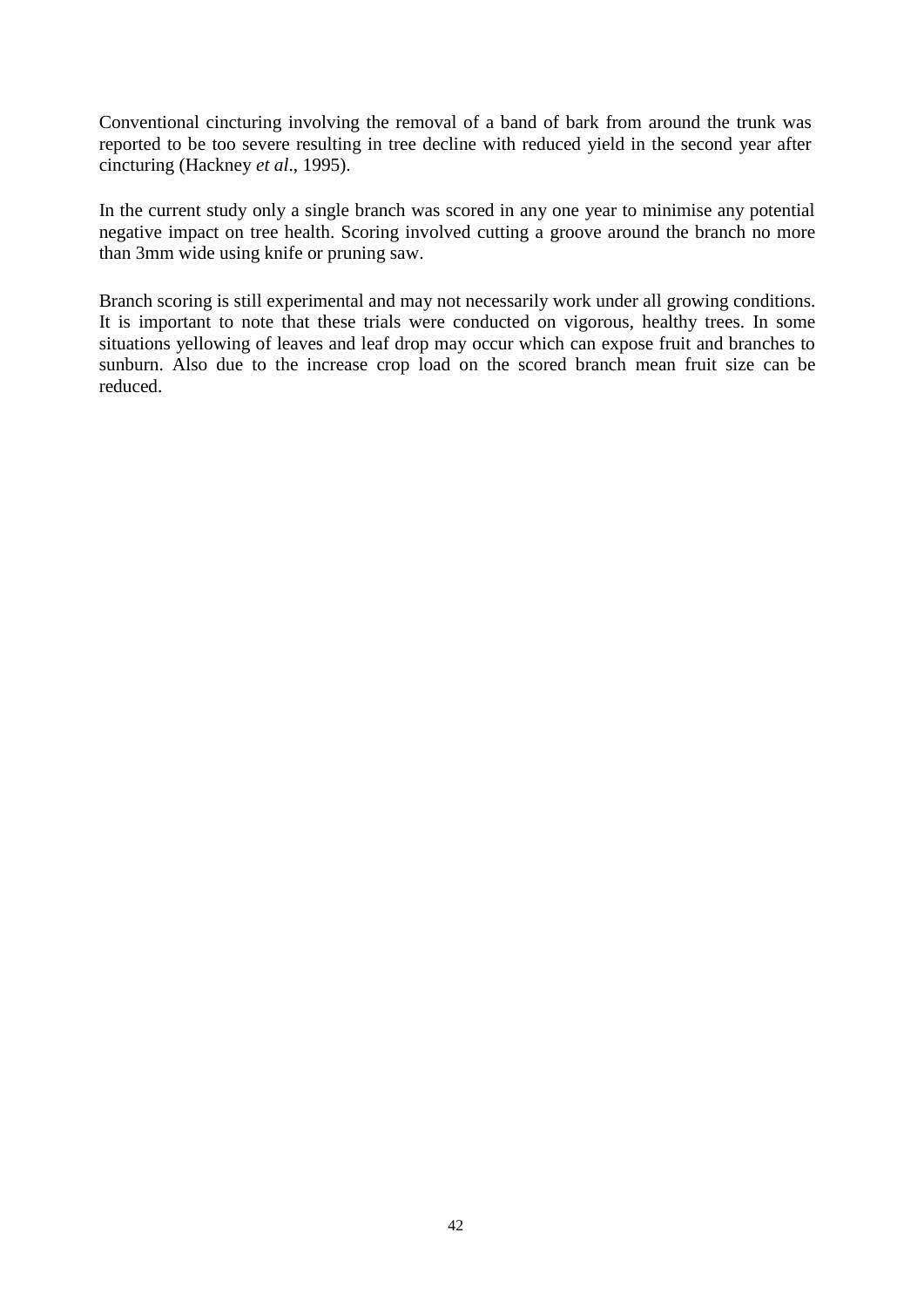# **Technology Transfer**

# **Field days**

An update on the progress of the project was presented to growers at field days held in June 2010 in Hampton, Southern Queensland and in August 2011 in Mildura, Victoria.

### **Conference presentation and 'Talking Avocados' papers**

#### *World Avocado Congress*

A paper titled "Evaluation of sustainable orchard management practices across Australia" was presented at the VII World Avocado Congress 2011 Cairns, Australia. 5 - 9 September 2011.

- Winter 2009: Evaluation of sustainable orchard management practices. *Talking Avocados* 20(2), 26-27.
- Autumn 2010: Evaluation of sustainable orchard management practices. *Talking Avocados* 21(1), 18-21.
- Winter 2010: Update of the evaluation of sustainable orchard management practices. *Talking Avocados* 21(2), 42-43.
- Summer 2010: Evaluation of sustainable orchard management practices. *Talking Avocados* 21(4), 30-31.
- Autumn 2011: Update on sustainable orchard management practices. *Talking Avocados* 22(1), 41-43.
- Winter 2011: Update on sustainable orchard management practices. *Talking Avocados* 22(2), 27-28.
- Spring 2011: Update on sustainable orchard management practices. *Talking Avocados* 22(3), 33-35.
- Autumn 2012: Update on sustainable orchard management practices. *Talking Avocados* 23(1), 32-33.
- Winter 2012: Update on sustainable orchard management practices. *Talking Avocados* 23(2), 40-41.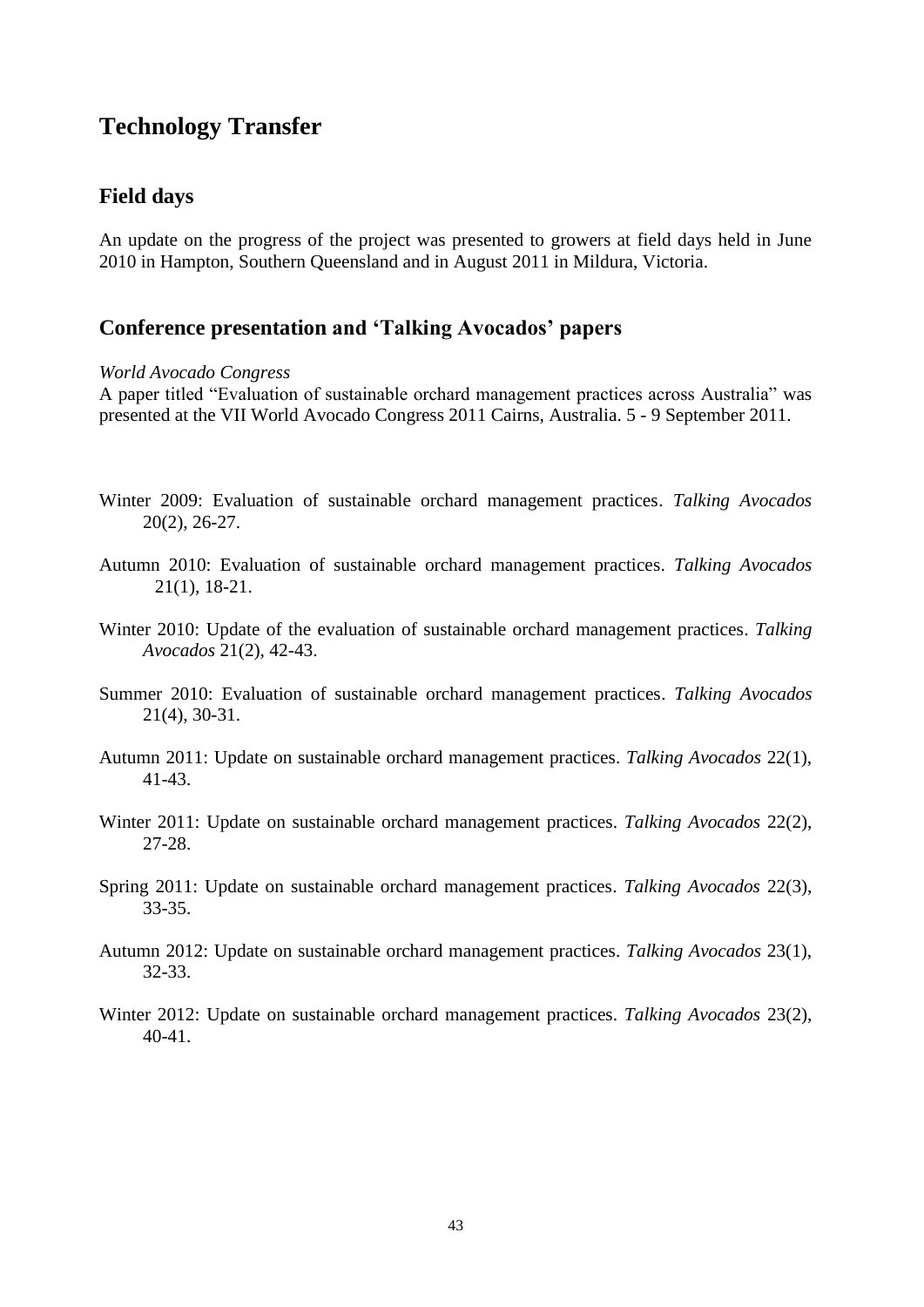# **Recommendations**

The results from this research indicate that mulching trees with avocado woodchip and canetops is recommended. Growers should ensure the avocado material sourced is free of diseases such as *Verticillium wilt* before applying. The effect of mulching on water and nutritional requirements were not investigated in the current study and need to be monitored by growers when using any mulching product.

No clear recommendations at this stage can be made on the use of pyroligenous acid (PandA $^{\circledR}$ ). Applications of PandA<sup>®</sup> alone had no significant effect on tree growth, yield and fruit quality. However foliar applications of PandA® at  $4ml/L$  in combination with the copper fungicide (in the same tank mix) improved fruit quality with a reduction in the incidence of fruit rots and disorders. Further work may be required to identify if this observation has any commercial benefit. Research is also required to test the effectiveness of PandA<sup>®</sup> application as a possible soil drench on *Phytophthora* root rot and other soil borne diseases that affect avocado.

The application of TwinN<sup>®</sup> and BB5<sup>®</sup> (formulations of root-colonising nitrogen fixing bacteria) can increase feeder root activity and may be responsible for improvements in tree growth and fruit quality observed at some of the experimental sites. In the current trials microbial application was in addition to the grower's regular nutritional program and further work is required to determine if any reduction in nitrogen fertiliser application can be made when using these products before grower recommendations can be made. Further testing is also required to identify if application of these microbes can assist in reducing *Phytophthora cinnamomi* populations in avocado soils.

Branch scoring in autumn may be a valuable strategy to induce cropping in vigorous avocado trees or to control vigour and promote fruiting in regrowth on stumped trees. Branch scoring is still experimental and may not necessarily work under all growing conditions.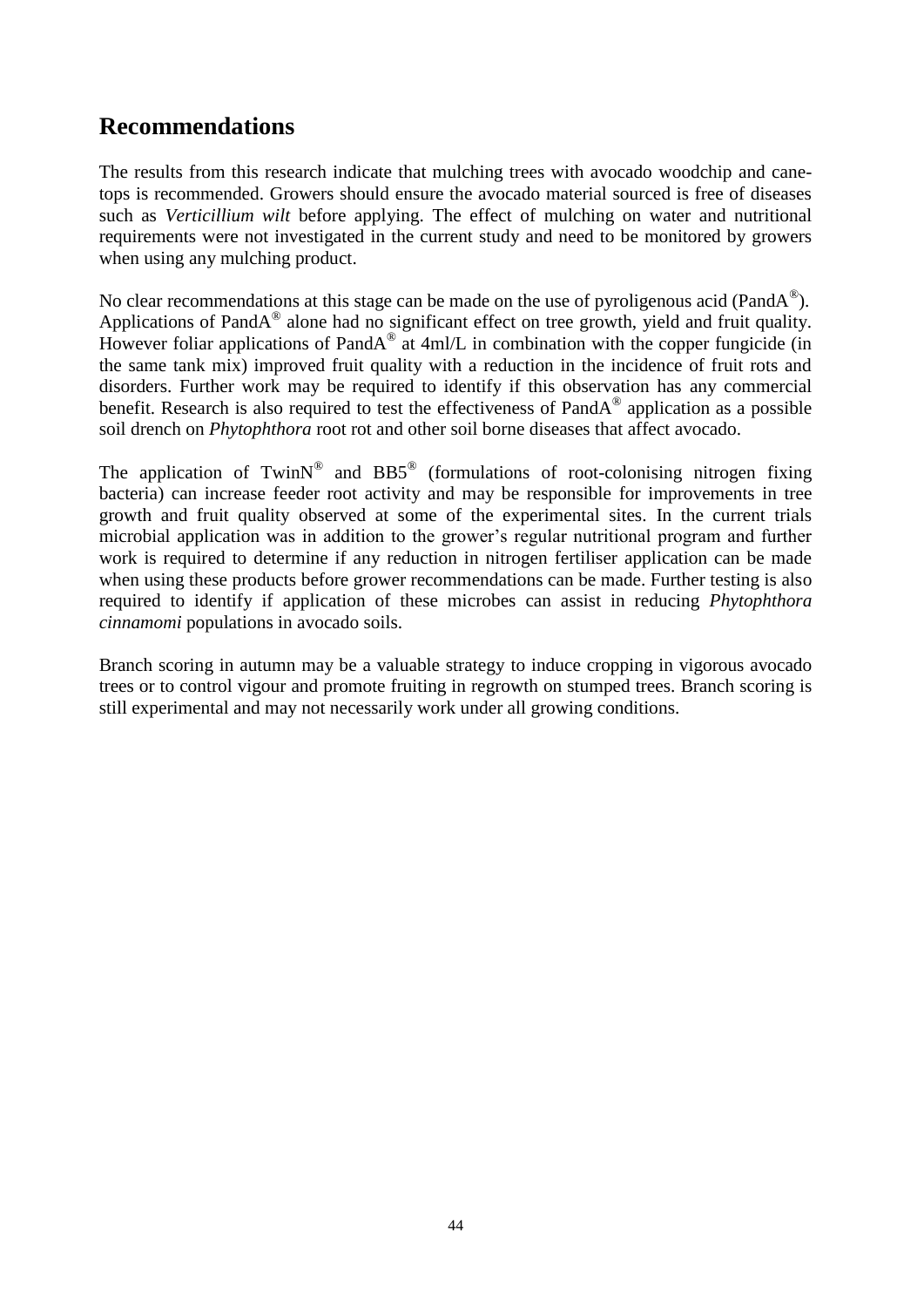# **Acknowledgments**

This project was funded using avocado grower R&D levies which are matched by the Australian Government through Horticulture Australia.

Thanks to all growers who provided information on their management operations and access to their orchards to conduct trials including: Ashbourne Hills; Avocado Ridge; Avonova; Battistin Orchards, P&L Blundell Family Trust; GJ & MM Burch; Coastal Avocados; Cobra Hill Orchards; Goodlife Orchards; Googa Farms; M & N Heather; KO & JA Luzny; Manna Farms; AD, RA & JA Matthews; Peirson Memorial Trust; Premium Choice Produce; D & D Roche and Son; and Tuckerflora.

Thanks to Mapleton Agri Biotec Pty Ltd for supplying the microbial products (Twin $N^{\circledast}$  and BB5<sup>®</sup>); O'Grady Rural for providing the pyroligneous acid (PandA<sup>®</sup>); King Brown Technology for providing the compost; Peter Hofman, Barbara Stubbings and the postharvest team at QDAFF, Maroochy Research Station for their assistance and use of ripening facilities; and Kerri Dawson QDAFF, Ecosciences Precinct, Dutton Park for statistical analyses.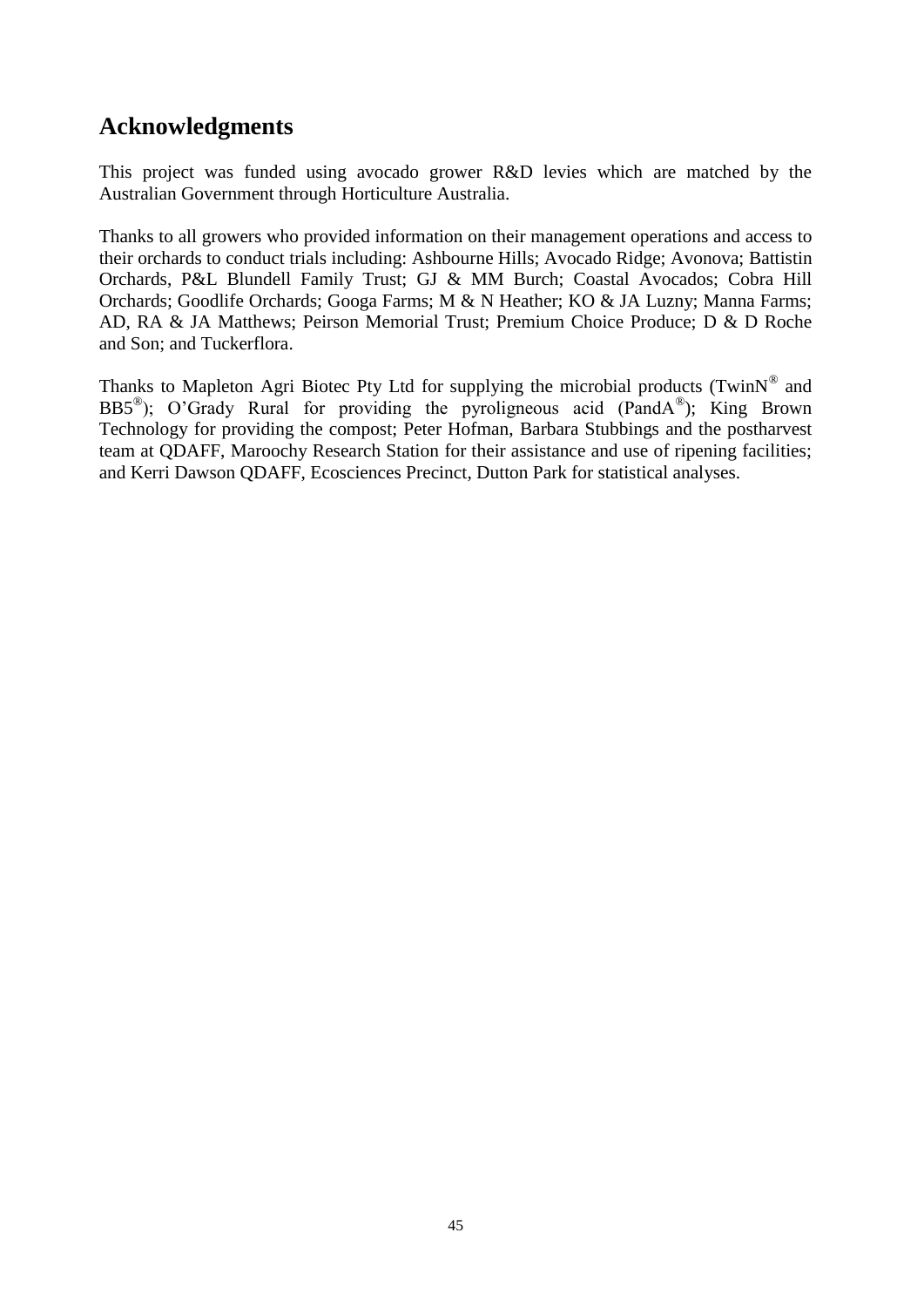# **References**

Bezuidenhout, J.J., Darvas, J.M. and Toerien J.C. (1987) Chemical control of *Phytophthora cinnamomi*, Proceedings of the First World Avocado Congress. *South African Avocado Growers' Association Yearbook* 10: 106-108.

Bower, R. (2011) Proceedings VII World Avocado Congress 2011 (Actas VII Congreso Mundial del Aguacate 2011). Cairns, Australia. 5 – 9 September 2011.

Broadbent, P. and Baker, K.F. (1974) Behaviour *of Phytophthora cinnamomi* in soils suppressive and conducive to root rot. *Australian Journal of Agricultural Research* 25: 121- 137.

Cowan, A.K. (1997) Why are small Hass fruit small? *South African Avocado Growers' Association Yearbook* 20, 52-54.

Cutting, J.G.M. (1993) The cytokinin complex as related to small fruit in 'Hass' avocado. *South African Avocado Growers' Association Yearbook* 16, 20-21.

Darvas, J.M., Toerien, J.C. and Milne, D.L. (1984) Control of avocado root rot by trunk injection with phosetyl-Al. *Plant Disease* 68: 691-693.

Davie, S.J., Stassen, P.J.C., van der Walt, M. and Snijder, B. (1995) Girdling avocado trees for improved production. *South African Avocado Growers' Association Yearbook* 18, 51-53.

Dixon, J., Elmsly, T.A., Fields, F.P., Smith, D.B., Mandemaker, A.J., Greenwood, A.C. and Pak, H.A. (2007) What, when, where and how much mulch should be applied to 'Hass' avocado trees in the Western Bay of Plenty. *Avocado Growers Association Annual Research Report* 7: 49-72.

Francis, H.L. (1996) Girdling trial yield data. *South African Avocado Growers' Association Yearbook* 19, 80.

Gallardo-Laro, F. and Nogales, R. (1987) Effects of application of town refuse compost on the soil-plant system: a review. *Biological Wastes* 19: 35-62.

Gregoriou, C. and Rajkumar, D. (1984) Effect of irrigation and mulching on shoot and root growth of avocado (*Persea americana* Mill.) and mango *(Mangifera indica* L.). *Journal of Horticultural Science* 59: 109-117.

Hackney, C.R., Boshoff, M and Slabbert, M.J. (1995) Increasing yield of young Hass avocado trees using the cincturing technique. *South African Avocado Growers' Association Yearbook* 18, 54-55.

Jung, K.H. (2007) Growth inhibition effect of pyroligneous acid on pathogenic fungus, *Alternaria mali*, the agent of Alternaria blotch of apples. *Biotechnology Bioprocess Engineering* 12, 318-322.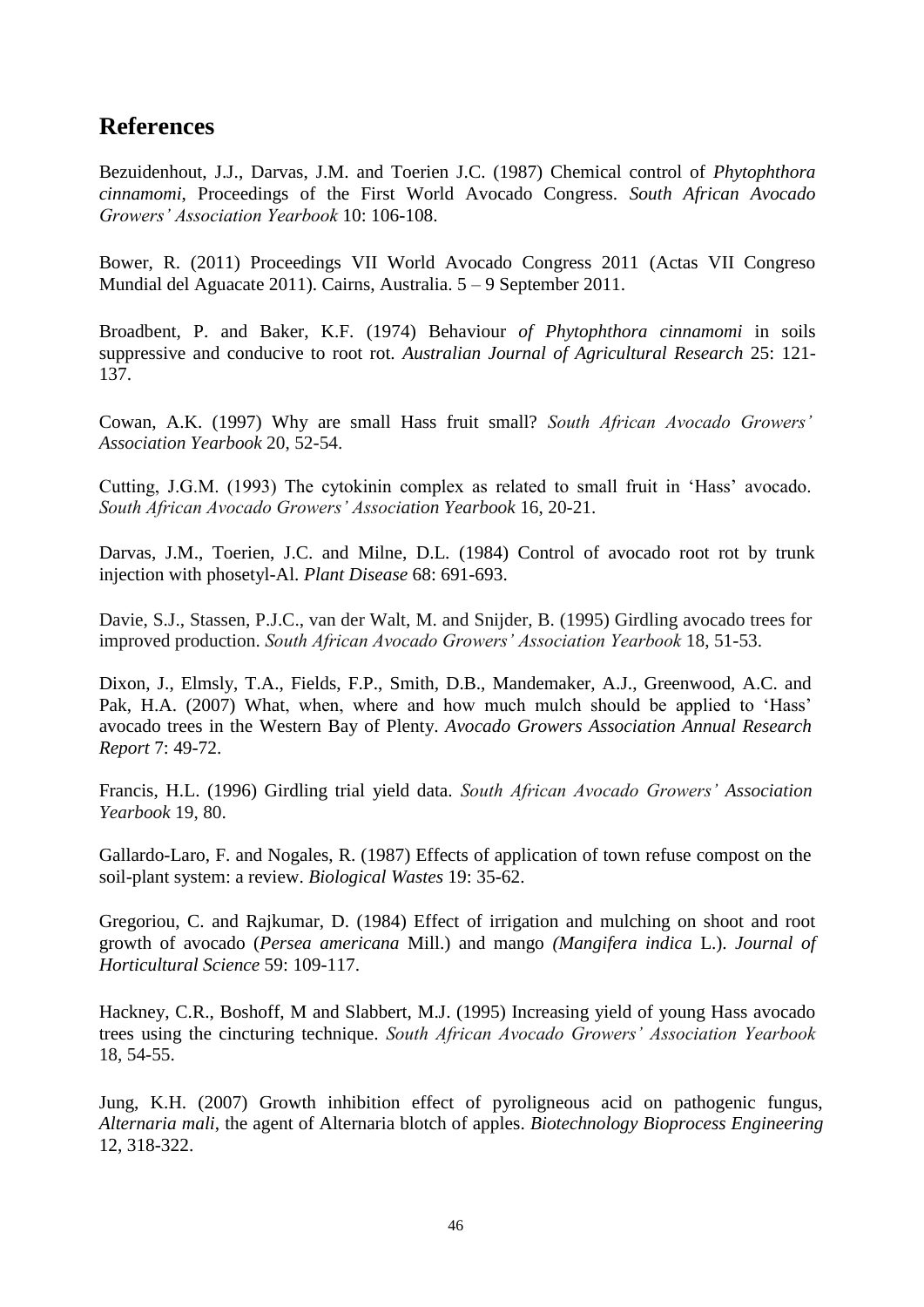Kadota M., Hirano, T., Imizu, K. and Niimi, Y. (2002) Pyroligneous acid improves in vitro rooting of Japanese pear cultivars. *HortScience* 37, 194-195.

Köhne, J.S. (1991) Increasing 'Hass' fruit size. In: Lovatt, C.J., Holthe, P.A. and Arpaia, M.L. (eds) *Proceedings of the Second World Avocado Congress*, Vol 1. University of California, Riverside, California, p. 242.

Köhne, J.S. (1992) Increased yield through girdling of young Hass trees prior to thinning. *South African Avocado Growers' Association Yearbook* 15, 68.

Lahav, E., Gefen, B. and Zamet, D. (1971a) The effect of girdling on productivity of the avocado. *Journal of the American Society for Horticultural Science* 96, 396-398.

Lahav, E., Gefen, B. and Zamet, D. (1971b) The effect of girdling on fruit quality, phenology and mineral analysis of the avocado tree. *California Avocado Society Yearbook* 55, 162-168.

Loo, A., Jain, K. and Darah, I. (2008) Antioxidant activity of compounds isolated from the pyroligenous acid, *Rhizophora apiculata*. *Food Chemistry* 107, 1151-1160.

Moore-Gordon C., Wolstenholme, B.N. and Levin, J. (1996) Effect of composted pine bark mulching on *Persea americana* Mill. cv. Hass fruit growth and yield in a cool subtropical environment. *Journal of the South African Society for Horticultural Science* 6, 23-26.

Moore-Gordon C., Cowan, A.K. and Wolstenholme, B.N. (1997) Mulching of avocado orchards to increase Hass yield and fruit size and boost financial rewards - a three-season summary of research findings. *South African Avocado Growers' Association Yearbook* 20: 46- 49.

Noel, A.R.A. (1970) The girdled tree. Botanical Review 36, 162-195.

Pegg, K.G. and Whiley, A.W. (1987) Phytophthora control in Australia. *South African Avocado Growers' Association Yearbook* 10, 94-96.

Ticho, R.J. (1971) Girdling as a means to increase avocado fruit production. *California Avocado Society Yearbook* 54, 90-94.

Toerien, J.C. and Basson, A.M. (1979) An investigation into thinning of an avocado orchard. *South African Avocado Growers' Research Report* 3, 59-60.

Tomer, E. (1977) The effect of girdling on flowering, fruit setting and abscission in avocado leaves. PhD thesis, The Hebrew University of Jerusalem, Rehovot, Israel.

Trochoulias, T. and O'Neill, G.H. (1976) Girdling of 'Fuerte' avocado in subtropical Australia. *Scientia Horticulturae* 5, 239-242.

Turney, J. and Menge, J. (1994) Root health: mulching to control root disease in avocado and citrus. *California Avocado Society Circular* No. CAS 94/2.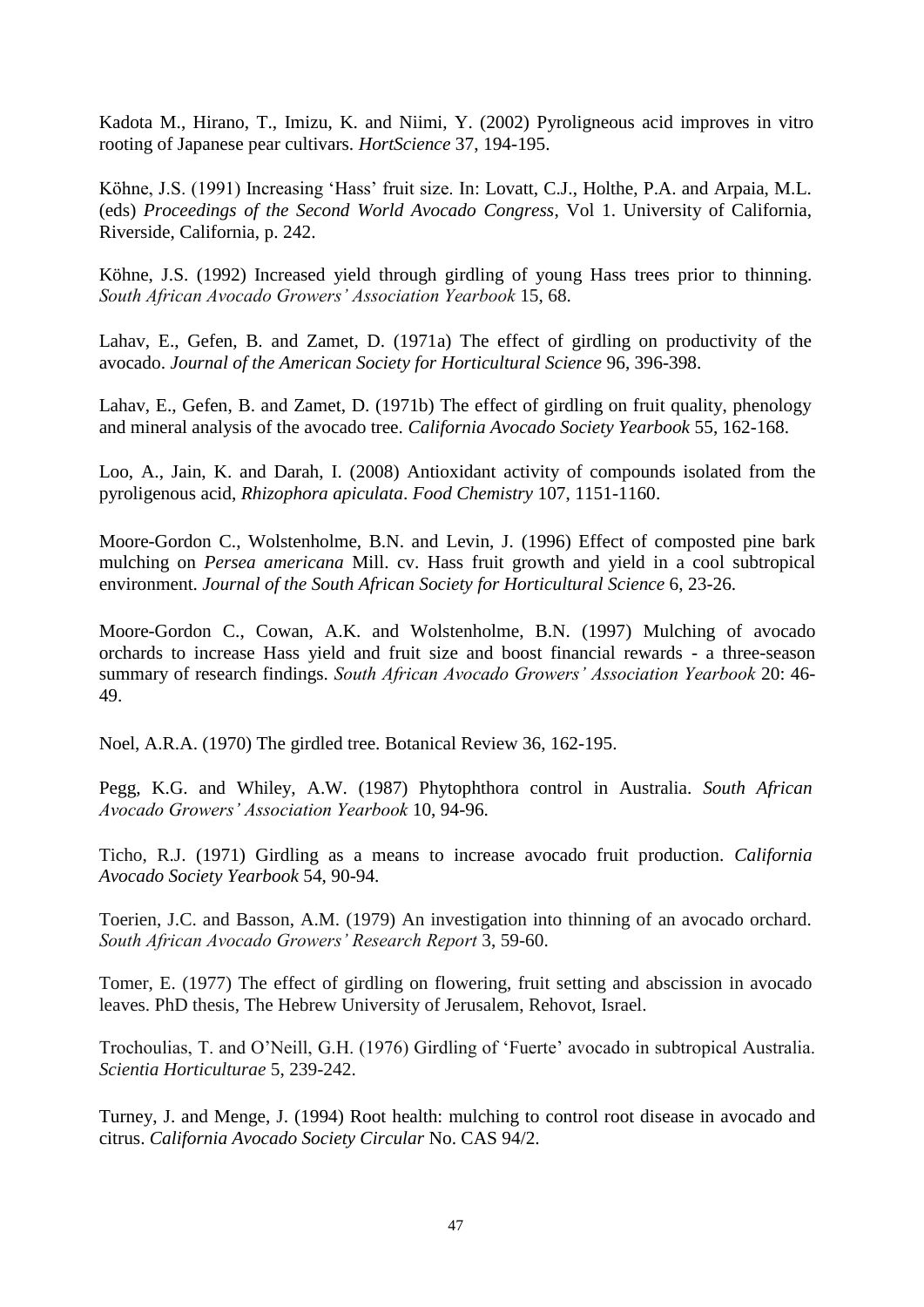Whiley, A.W. (2002) Chapter 10: Crop Management. In: Whiley, A.W., Schaffer, B. and Wolstenholme, B.N. (eds) *The Avocado: Botany, Production and Uses*. CAB International, Wallingford, UK, pp. 231-258.

White, A., Woolf, A.B. and Hofman, P.J. (2001) Avocare Assessment Manual. HortResearch, Auckland, New Zealand.

Wolstenholme, B.N. (2002) Chapter 4: Ecology: Climate and the Edaphic Environment. In: Whiley, A.W., Schaffer, B. and Wolstenholme, B.N. (eds) *The Avocado: Botany, Production and Uses*. CAB International, Wallingford, UK, pp. 231-258.

Wolstenholme, B.N., Moore-Gordon, C. and Ansermino, S.D. (1996) Some pros and cons of mulching avocado orchards. *South African Avocado Growers' Association Yearbook* 19: 87-91.

Wolstenholme, B.N., Moore-Gordon, C.S. and Cowan, A.K. (1998) Mulching of avocado orchards: Quo Vadis? *South African Avocado Growers' Association Yearbook* 21, 26-28

Zulkarami, B., Ashrafuzzaman, M., Husni, M.O. and Razi Imail, M. (2011) Effect of pyroligneous acid on growth, yield and quality improvement of rockmelon in soilless culture. *Australian Journal of Crop Science* 5, 1508-1514.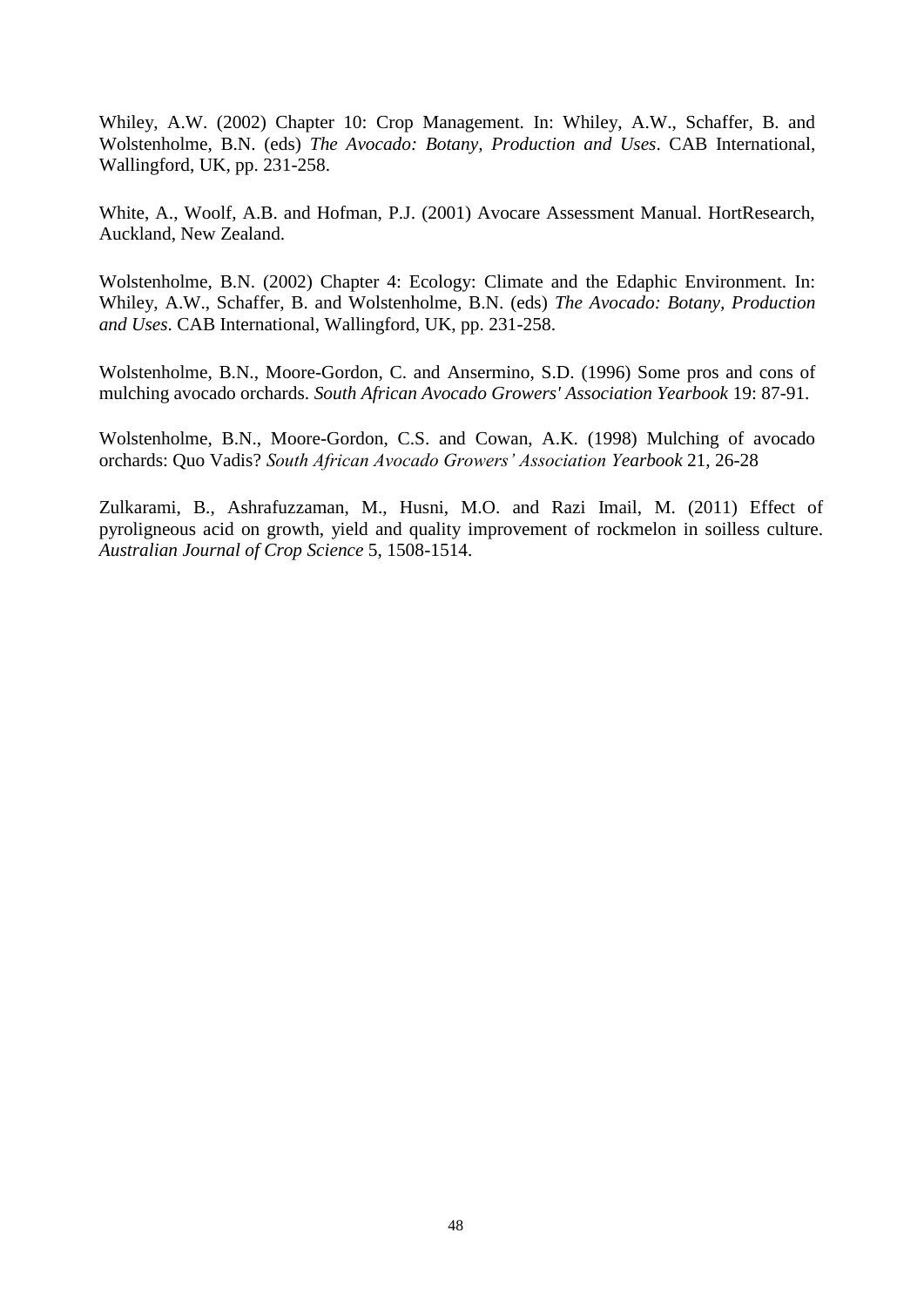# **Appendix: Details of orchard management practices used by growers across Australia**

Several growers are adopting new strategies to meet these changes in consumer expectations. The objective of this work was to identify sustainable orchard management practices used by avocado growers across Australia.

### *Selection of orchards*

In Australia commercial avocado production occurs in a wide range of environments from the wet tropics of north Queensland (latitude 17°S) to the dry Mediterranean climate of southern Australia (latitude 34°S). A total of 15 sites were selected as case studies from the major production areas across Australia, including North, Central and Southern Queensland, Northern/Central New South Wales, the Tri-State and South-West Western Australia.

### *Data collection*

Information on variety, rootstock, tree age, planting density, row orientation and the timing of flowering, vegetative flushing, and harvesting was collected from each site. The timing, method, rate of application, and costs of a range of orchard management practices and the impact of these practices on yield (t/ha), fruit size (pack-out figures) and quality (reject  $\%$ 's) was also collected from some sites.

### *Analysis of Orchard Management Sites*

A summary of each site including orchard strategies used at these sites is presented in the table below.

| <b>Site</b> | <b>Orchard Management Practices</b>                                                                                                                                      |
|-------------|--------------------------------------------------------------------------------------------------------------------------------------------------------------------------|
| 1           | Conventional grower mulching with Rhodes grass hay and<br>using fish and seaweed concentrates and molasses                                                               |
| 2           | Conventional grower mulching with Rhodes grass hay and<br>using fish and seaweed concentrates, silica based products and<br>humates                                      |
| 3           | Conventional grower mulching with Rhodes grass hay and<br>cane-tops and using guano                                                                                      |
| 4           | Conventional grower mulching with filter press and using fish<br>and seaweed concentrates and molasses                                                                   |
| 5           | Conventional grower mulching with filter press and composted<br>vegetation waste, using fish and seaweed concentrates and<br>molasses                                    |
| 6           | Conventional grower mulching with filter press and using<br>guano, silica based products, brewed microbes, molasses and<br>humic acid                                    |
| 7           | Conventional grower using mulching, poultry manure, natural<br>mineral fertilisers and silica based products, brewed microbes,<br>fish emulsion, molasses and humic acid |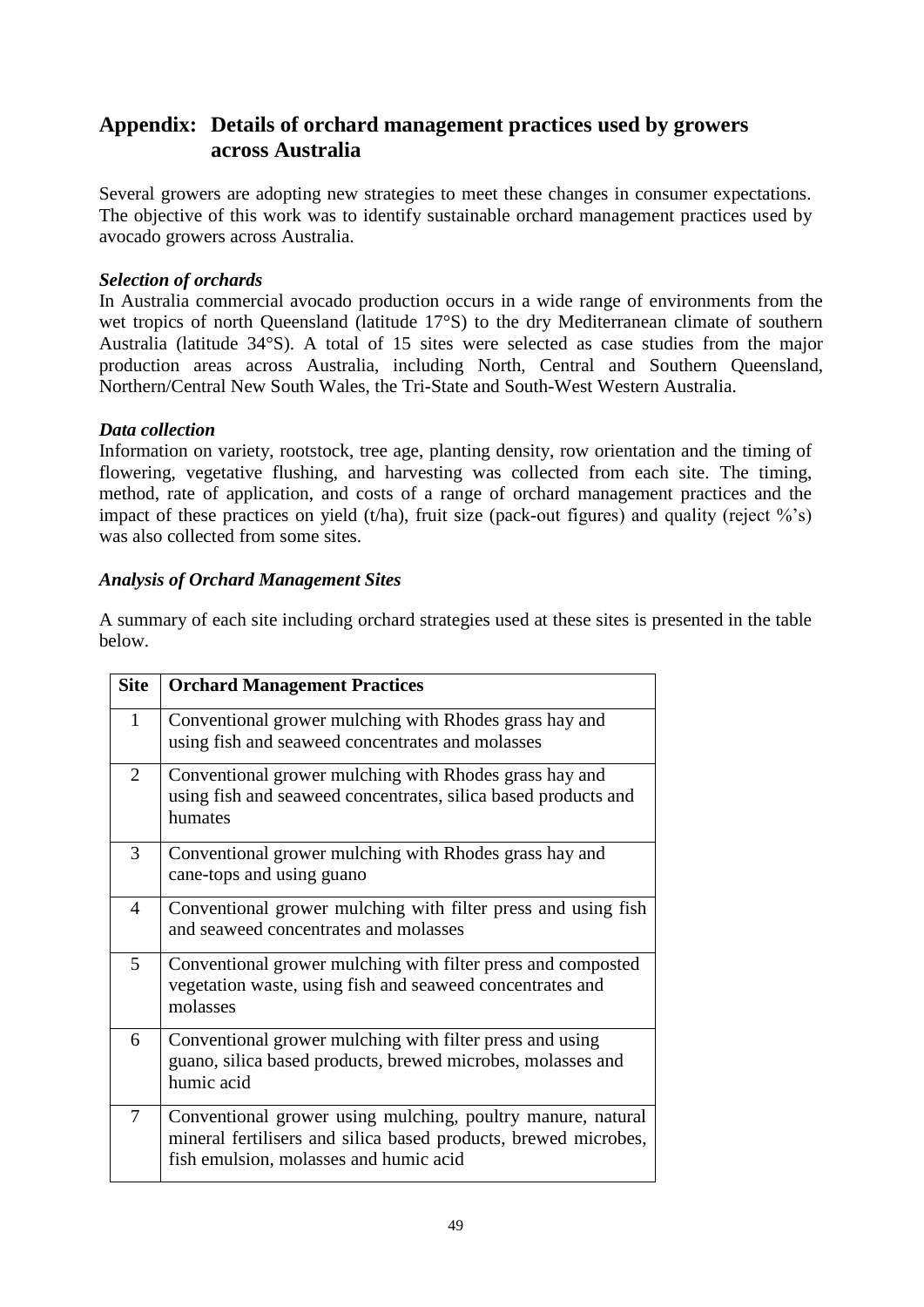| 8  | Organic grower mulching with pine bark and poultry manure,<br>using brewed microbes, fish and seaweed concentrates and<br>molasses               |
|----|--------------------------------------------------------------------------------------------------------------------------------------------------|
| 9  | Biological grower using brewed microbes, microbial enhanced<br>fertilisers and molasses                                                          |
| 10 | Biological grower using composted poultry manure, brewed<br>microbes and natural mineral fertilisers                                             |
| 11 | Biodynamic grower using compost, microbes and fish and<br>seaweed concentrates                                                                   |
| 12 | Biological grower using natural mineral fertilisers and fish and<br>seaweed based products                                                       |
| 13 | Conventional grower using microbial enhanced fertilisers, fish<br>and seaweed concentrates and branch scoring to maintain<br>consistent cropping |
| 14 | Conventional grower mulching with avocado woodchip, using<br>microbial enhanced fertilisers and fish and seaweed<br>concentrates                 |
| 15 | Conventional grower mulching with inter-row slashings and<br>avocado pruning and using silica based products                                     |

Conventional grower using mulching, fish emulsion, seaweed concentrate and molasses

# **Block description:**

| <b>Variety</b> | <b>Rootstock</b> | Year<br>planted | <b>Spacing</b><br>(row x tree)<br>(m) | <b>Row</b><br>direction | No. of<br>trees | <b>Block</b><br>size (ha) | <b>Soil</b><br>type |
|----------------|------------------|-----------------|---------------------------------------|-------------------------|-----------------|---------------------------|---------------------|
| Shepard        | Reed             | 2005            | $10 \times 6$                         | $E-W$                   | 500             | 3.01                      | Sandy               |
|                |                  |                 | $(167$ trees/ha)                      |                         |                 |                           | loam                |
| Shepard        | Reed             | 2007            | $10 \times 6$                         | $E-W$                   | 450             | 2.71                      | Sandy               |
|                |                  |                 | 167 trees/ha)                         |                         |                 |                           | loam                |

# **Growth cycle:**

The annual growth cycle for 'Shepard' avocado grown at this North Queensland site is presented below.

| Growth cycle   Jan   Feb   Mar   Apr   May |  |  |  | Jun   Jul   Aug   Sep   Oct   Nov |  | <b>Dec</b> |
|--------------------------------------------|--|--|--|-----------------------------------|--|------------|
| <b>Flowering</b>                           |  |  |  |                                   |  |            |
| <b>Spring flush</b>                        |  |  |  |                                   |  |            |
| <b>Summer flush</b>                        |  |  |  |                                   |  |            |
| <b>Harvest</b>                             |  |  |  |                                   |  |            |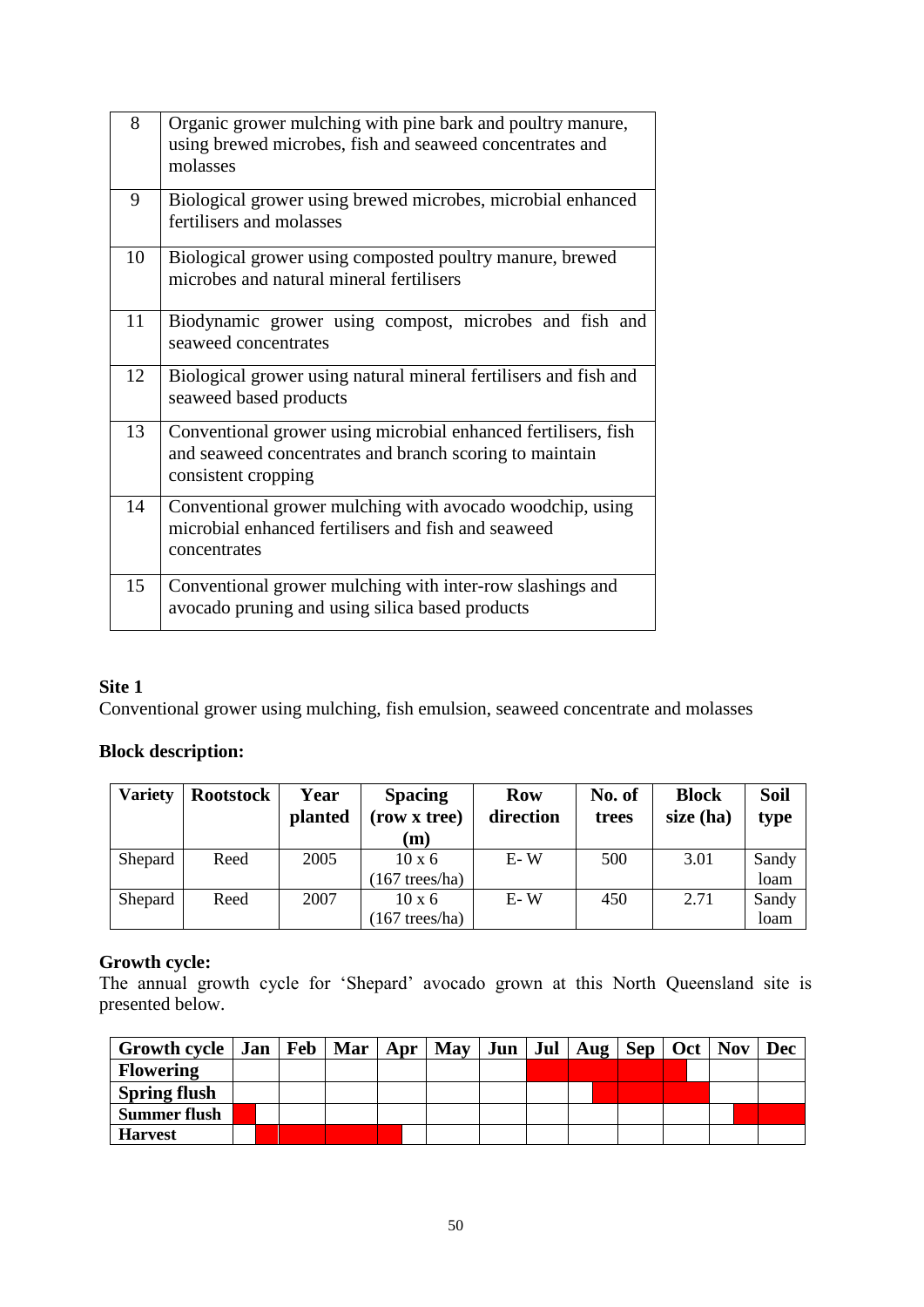### **Orchard Management Objectives:**

- Improve soil health and structure
- Control Phytophthora
- Increase fruit size, productivity and quality
- Reduce chemical use
- Maintain tree growth through eliminating water stress

### **Orchard Management Operations:**

- Mulching: Rhodes grass hay annually in August, machine spread (bale-buster) at a rate of one 3 foot round bale to 1½-2 trees; Cost \$800-1200/ha
- Fish emulsion: Applied by fertigation monthly from May-December at 5 L/ha and in February and March at 20 L/ha.
- Fish emulsion is also added to foliar zinc and boron sprays and applied monthly from May-December.
- Seaweed formulation (Seasol®): Applied by fertigation monthly from May-December at 5 L/ha
- Molasses: Applied by fertigation in April and August at 20 L/ha
- Leaf nutrient status monitored monthly. Soil analysis twice a year in April and September.

|      | Pack-out figures (No. of trays for each size category) |      |      |      |      |      |     |      |             |              |        |
|------|--------------------------------------------------------|------|------|------|------|------|-----|------|-------------|--------------|--------|
| Year | 16                                                     | 18   | 20   | 22   | 23   | 25   | 28  | 2nds | <b>Bulk</b> | <b>Total</b> | Yield  |
|      |                                                        |      |      |      |      |      |     |      |             | 5.5kg        | (t/ha) |
|      |                                                        |      |      |      |      |      |     |      |             | eqv.         |        |
| 2009 | 54                                                     | 984  | 1967 | 2791 | 699  | 46   | 871 | 583  | 391         | 8704         | 8.4    |
| 2010 | 197                                                    | 2176 | 4190 | 3881 | 3362 | 1279 | 946 |      | 1522        | 18798        | 18.1   |
| 2011 | 704                                                    | 2448 | 3572 | 2822 | 1532 | 513  |     |      | 2005        | 15236        | 14.7   |
| 2012 |                                                        | 1753 | 3600 | 3399 | 2915 | 1173 | -   |      | 1202        | 15025        | 14.4   |

### **Harvest and pack-out figures:**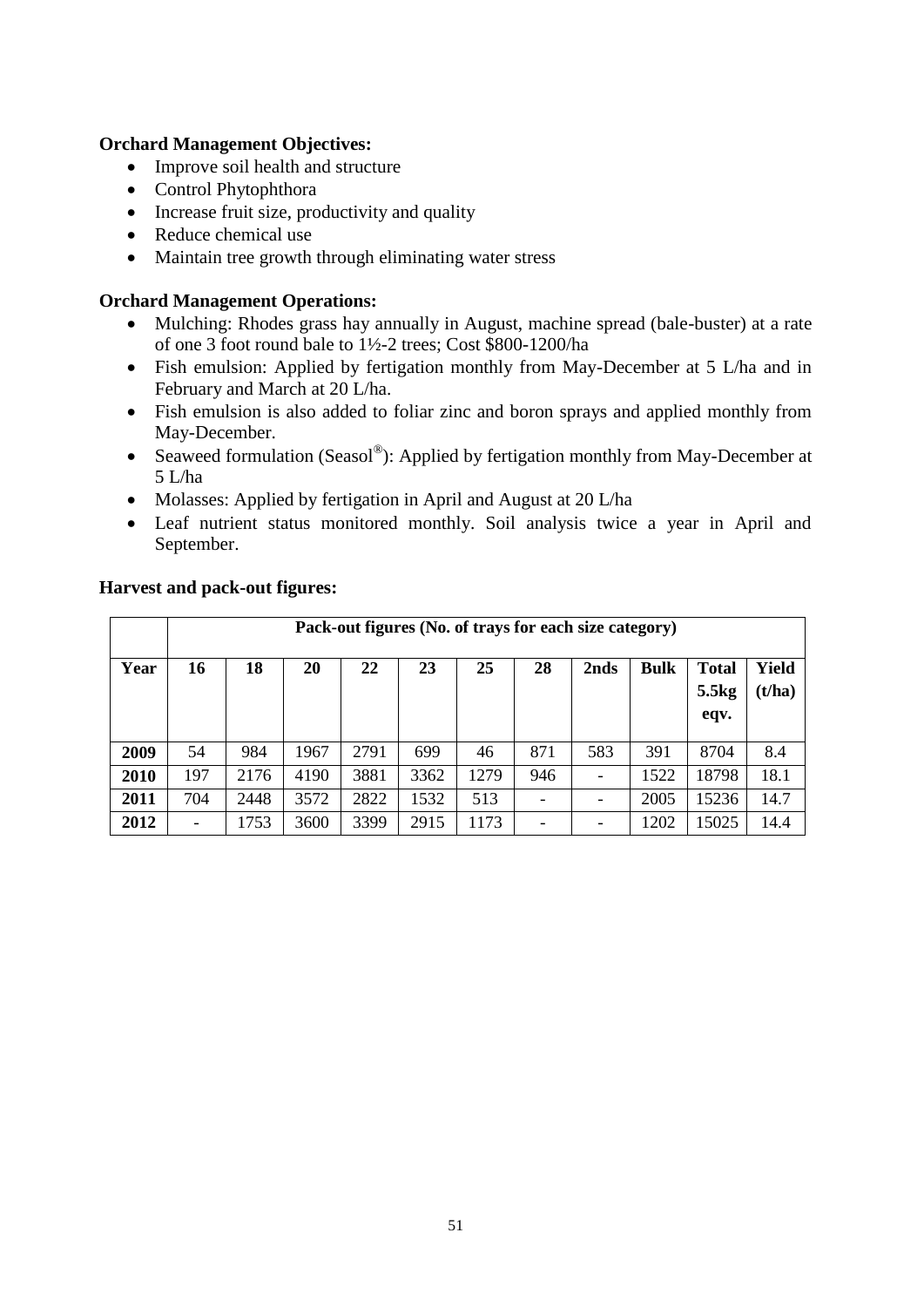Conventional grower using mulching, seaweed and fish concentrates, silica based products and humates

### **Block description:**

| Varietv | <b>Rootstock</b> | Year<br><b>planted</b> | <b>Spacing</b><br>(row x tree)<br>(m) | <b>Row</b><br>direction | No. of<br>trees | <b>Block</b><br>size<br>(ha) | Soil<br>type | 2012<br>Yield<br>(t/ha) |
|---------|------------------|------------------------|---------------------------------------|-------------------------|-----------------|------------------------------|--------------|-------------------------|
| Shepard | Velvick          | 2008                   | $10.5 \times 6$                       | $N-S$                   | 440             | 2.8                          | Sandy        | 5.6                     |
|         |                  |                        | $(159 \text{ trees/ha})$              |                         |                 |                              | loam         |                         |

# **Growth cycle:**

The annual growth cycle for 'Shepard' avocado grown at this North Queensland site is presented below.

| Growth cycle   Jan   Feb   Mar   Apr |  |  |  | $\text{May}$   Jun   Jul   Aug   Sep   Oct   Nov |  | Dec |
|--------------------------------------|--|--|--|--------------------------------------------------|--|-----|
| <b>Flowering</b>                     |  |  |  |                                                  |  |     |
| <b>Spring flush</b>                  |  |  |  |                                                  |  |     |
| <b>Summer flush</b>                  |  |  |  |                                                  |  |     |
| <b>Harvest</b>                       |  |  |  |                                                  |  |     |

# **Orchard Management Objectives:**

- Improving soil health and structure
- Controlling Phytophthora
- Maximising fruit set
- Increasing fruit size, productivity and quality

- Mulching: Signal grass grown in the inter-row is slashed and directed under the canopy. 1n August 2012 commenced an annual mulching program using Rhodes grass hay, machine spread using a "bale-buster"
- Seaweed formulation (Sea-Change<sup>®</sup> Liquid Kelp ): Three foliar sprays applied at two week intervals during flowering in August/September
- Silica based products (Potassium silicate): Applied by fertigation in May, July and September at 7 L/ha
- Humates: Applied by fertigation in May at 2 kg/ha
- Leaf and soil nutrient analysis in April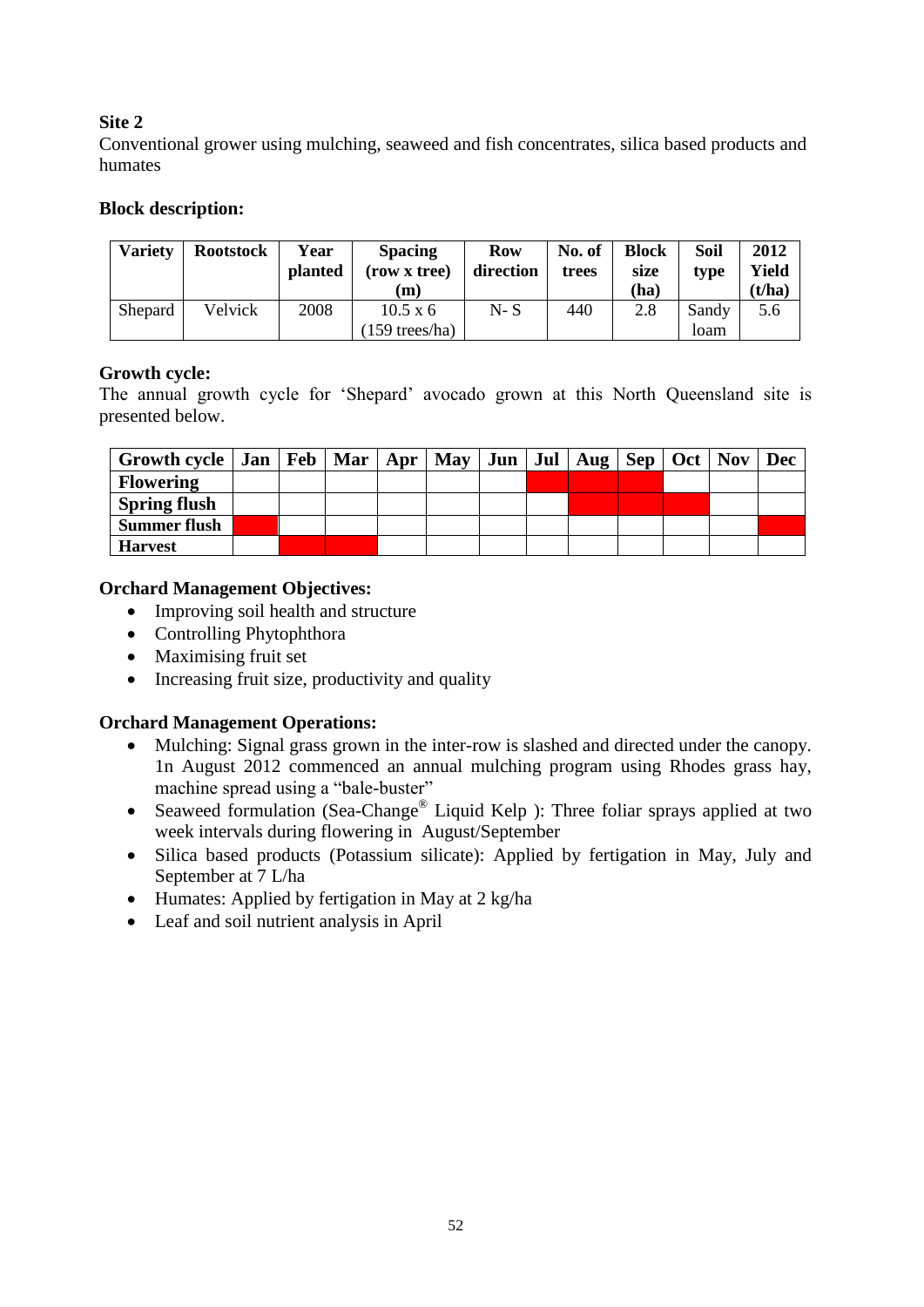# **Site 3** Conventional grower mulching with Rhodes grass and cane-tops

# **Block description:**

| <b>Variety</b> | <b>Rootstock</b> | Year<br>planted | <b>Spacing</b><br>(row x tree)<br>(m) | Row<br>direction | No. of<br>trees | <b>Block</b><br>size<br>(ha) | Soil<br>type         | 2012<br>Yield<br>(t/ha) |
|----------------|------------------|-----------------|---------------------------------------|------------------|-----------------|------------------------------|----------------------|-------------------------|
| Shepard        | Unknown          | 1992            | $12 \times 12$<br>(70 trees/ha)       | $N-S$            | 280             | 4.0                          | Red<br>silty<br>loam | 11.6                    |

# **Growth cycle:**

The annual growth cycle for 'Shepard' avocado grown at this North Queensland site is presented below.

| Growth cycle   Jan   Feb   Mar   Apr   May   Jun   Jul   Aug   Sep   Oct   Nov |  |  |  |  |  | <b>Dec</b> |
|--------------------------------------------------------------------------------|--|--|--|--|--|------------|
| <b>Flowering</b>                                                               |  |  |  |  |  |            |
| <b>Spring flush</b>                                                            |  |  |  |  |  |            |
| <b>Summer flush</b>                                                            |  |  |  |  |  |            |
| <b>Harvest</b>                                                                 |  |  |  |  |  |            |

# **Orchard Management Objectives:**

- Improving soil health and structure
- Controlling Phytophthora
- Increasing fruit size, productivity and quality
- Reducing chemical use

- Mulching: Rhodes grass hay and cane-tops, machine spread (bale buster) applied in November, 4 foot round bales at 1-1½ bales/tree; Costs \$20/bale + \$9/bale to spread (\$35/tree, \$2450/ha)
- Guano: ground applied in June at 1 kg/tree; Cost \$1600/tonne
- Leaf and soil nutrient analysis in April and November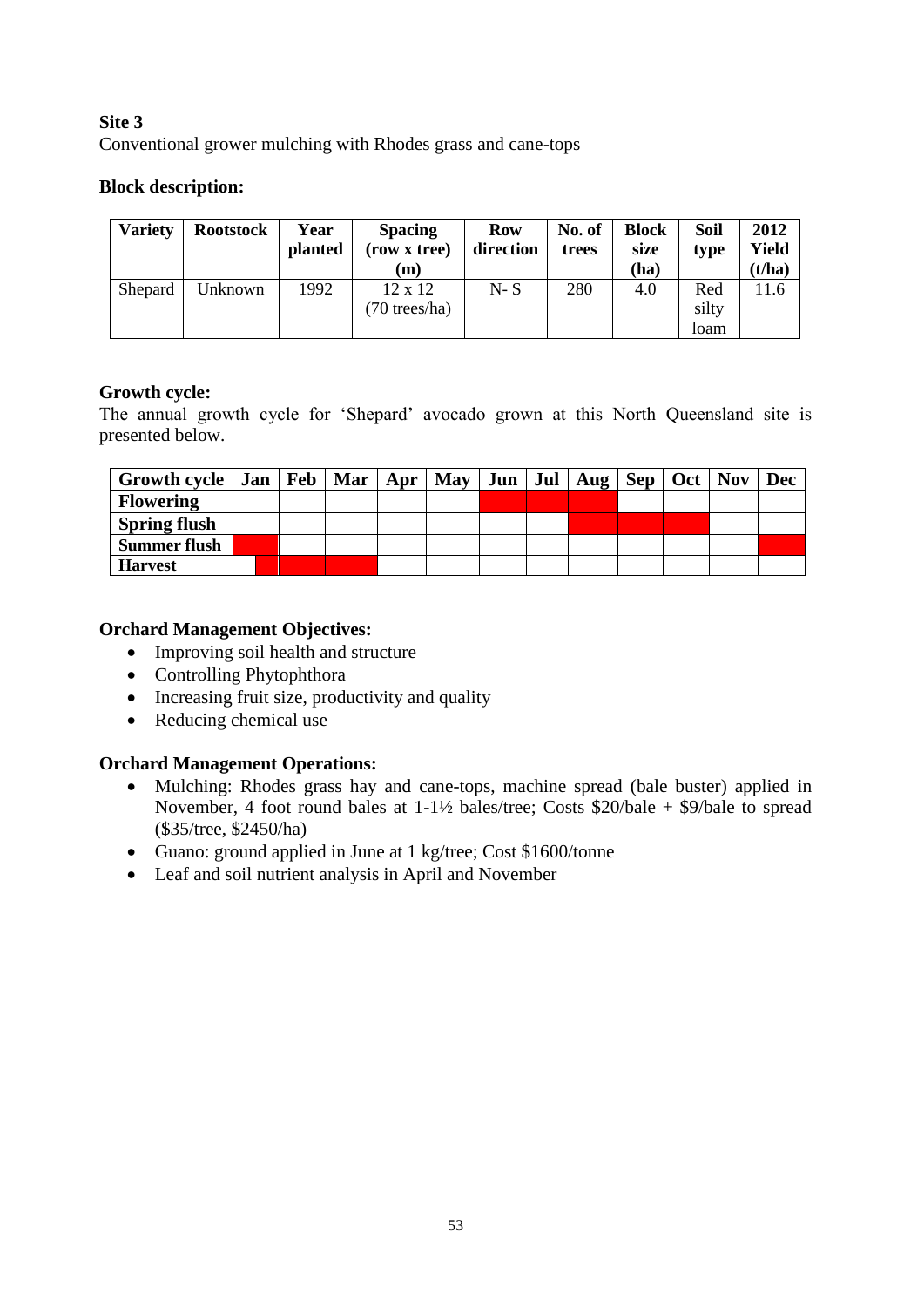Conventional grower mulching with filter press and using fish and seaweed concentrates and molasses

### **Block description:**

| <b>Variety</b> | <b>Rootstock</b> | Year    | <b>Spacing</b>           | <b>Row</b> | No.         | Block        | <b>Soil</b> | Yield (t/ha) |      |
|----------------|------------------|---------|--------------------------|------------|-------------|--------------|-------------|--------------|------|
|                |                  | planted | (row x tree)<br>(m)      | direction  | of<br>trees | size<br>(ha) | type        | 2011         | 2012 |
| Shepard        | Velvick          | 2007    | $11 \times 7$            | $N-S$      | 600         | 4.6          | Red         | 0.4          | 7.2  |
|                |                  |         | $(130 \text{ trees/ha})$ |            |             |              | clay        |              |      |

### **Growth cycle:**

The annual growth cycle for 'Shepard' avocado grown at this Central Queensland site is presented below.

| <b>Growth cycle</b> | Jan   Feb | Mar | Apr | <b>May</b> |  | Jun   Jul   Aug   Sep |  | Oct   Nov | Dec |
|---------------------|-----------|-----|-----|------------|--|-----------------------|--|-----------|-----|
| <b>Flowering</b>    |           |     |     |            |  |                       |  |           |     |
| <b>Spring flush</b> |           |     |     |            |  |                       |  |           |     |
| <b>Summer flush</b> |           |     |     |            |  |                       |  |           |     |
| <b>Harvest</b>      |           |     |     |            |  |                       |  |           |     |

### **Orchard Management Objectives:**

- Improving soil health and structure
- Controlling Phytophthora
- Increasing fruit size, productivity and quality
- Reducing fertiliser costs

- Mulching: Filter-press at 20 t/ha applied in August, machine spread, costs \$15/tonne and \$100/hr to spread (total \$400/ha). Signal grass in the inter-row and avocado prunings are slashed and directed under the canopy.
- Fish emulsion: Applied by fertigation in February 2012 at 12½ L/ha and May 2012 at 20 L/ha. A program involving monthly applications at 5 L/ha commenced at flowering in September 2012.
- Molasses: Applied by fertigation in September 2011 at 7½ L/ha, January 2012 at 15 L/ha and May 2012 at 5 L/ha. A program involving monthly applications at 15 L/ha commenced at flowering in September 2012.
- Seaweed formulation: A program involving monthly applications at 5 L/ha commenced at flowering in September 2012
- Leaf and soil nutrient analysis in April and November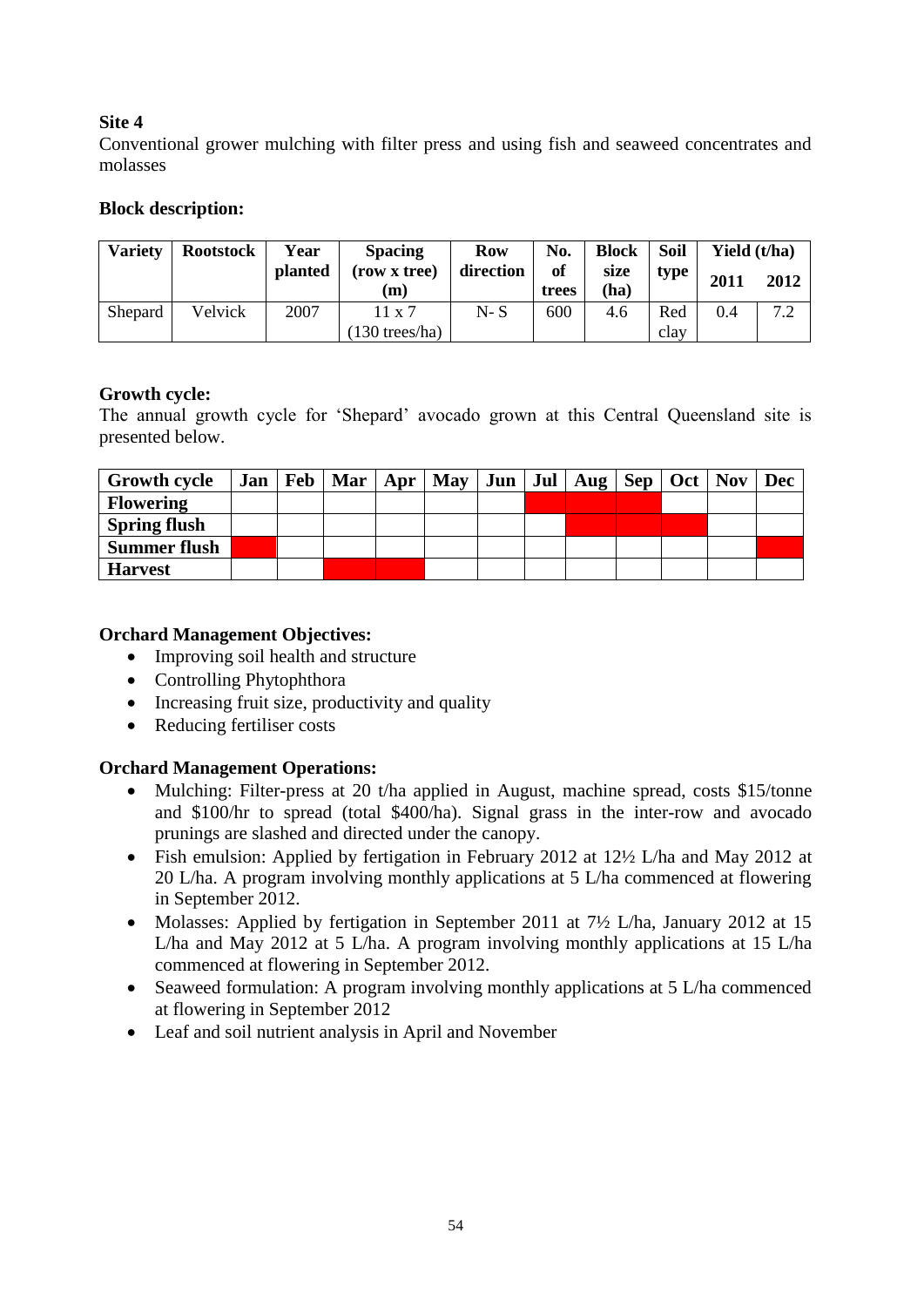Conventional grower mulching with filter press and composted vegetation waste, using fish and seaweed concentrates and molasses

# **Block description:**

| <b>Variety</b> | <b>Rootstock</b> | Year<br>planted | <b>Spacing</b><br>(row x) | <b>Row</b><br>direction | No.<br>of | <b>Block</b><br>size | Soil<br>type |      | Yield (t/ha) |      |
|----------------|------------------|-----------------|---------------------------|-------------------------|-----------|----------------------|--------------|------|--------------|------|
|                |                  |                 | tree)                     |                         | trees     | (ha)                 |              | 2010 | 2011         | 2012 |
|                |                  |                 | (m)                       |                         |           |                      |              |      |              |      |
| Hass           | Velvick          | 2007            | $10 \times 5$             | $N-S$                   | 830       | 4.15                 | Red          | 3.6  | 13.7         | 5.1  |
|                |                  |                 | (200)                     |                         |           |                      | clay         |      |              |      |
|                |                  |                 | trees/ha)                 |                         |           |                      |              |      |              |      |

### **Growth cycle:**

The annual growth cycle for 'Hass' avocado grown at this Central Queensland site is presented below.

| <b>Growth cycle</b> | Jan | $\text{Feb}   \text{Mar}   \text{Apr}  $ | $\text{May}$   Jun   Jul   Aug   Sep   Oct   Nov |  |  |  | <b>Dec</b> |
|---------------------|-----|------------------------------------------|--------------------------------------------------|--|--|--|------------|
| <b>Flowering</b>    |     |                                          |                                                  |  |  |  |            |
| <b>Spring flush</b> |     |                                          |                                                  |  |  |  |            |
| <b>Summer flush</b> |     |                                          |                                                  |  |  |  |            |
| <b>Harvest</b>      |     |                                          |                                                  |  |  |  |            |

# **Orchard Management Objectives:**

- Improving soil health and structure
- Controlling Phytophthora
- Increasing fruit size, productivity and quality
- Reducing fertiliser costs

- Mulching: Filter-press applied in August, machine spread at 20 t/ha; Costs \$15/tonne and \$100/hr to spread (\$400/ha). Composted vegetation waste with added microbes applied in August at 5 t/ha; Costs \$120/tonne (\$600/ha). Rhodes grass in the inter-row and avocado prunings are slashed and directed under the canopy.
- Fish emulsion applied by fertigation 2009: June (20 L/ha); 2010: August (12 L/ha); 2011: No application; 2012: February (20 L/ha), March (7 L/ha). A program involving monthly applications at 15 L/ha commenced at flowering in September 2012
- Molasses applied by fertigation 2009: February (25 L/ha), May (12½ L/ha), September (5 L/ha) & December (10 L/ha) 2010: No applications; 2011: September (7 L/ha); 2012: January (15 L/ha) A program involving monthly applications at 15 L/ha commenced at flowering in September 2012
- Seaweed formulation: A program involving monthly applications by fertigation at 5 L/ha commenced at flowering in September 2012
- Leaf and soil nutrient analysis in April and November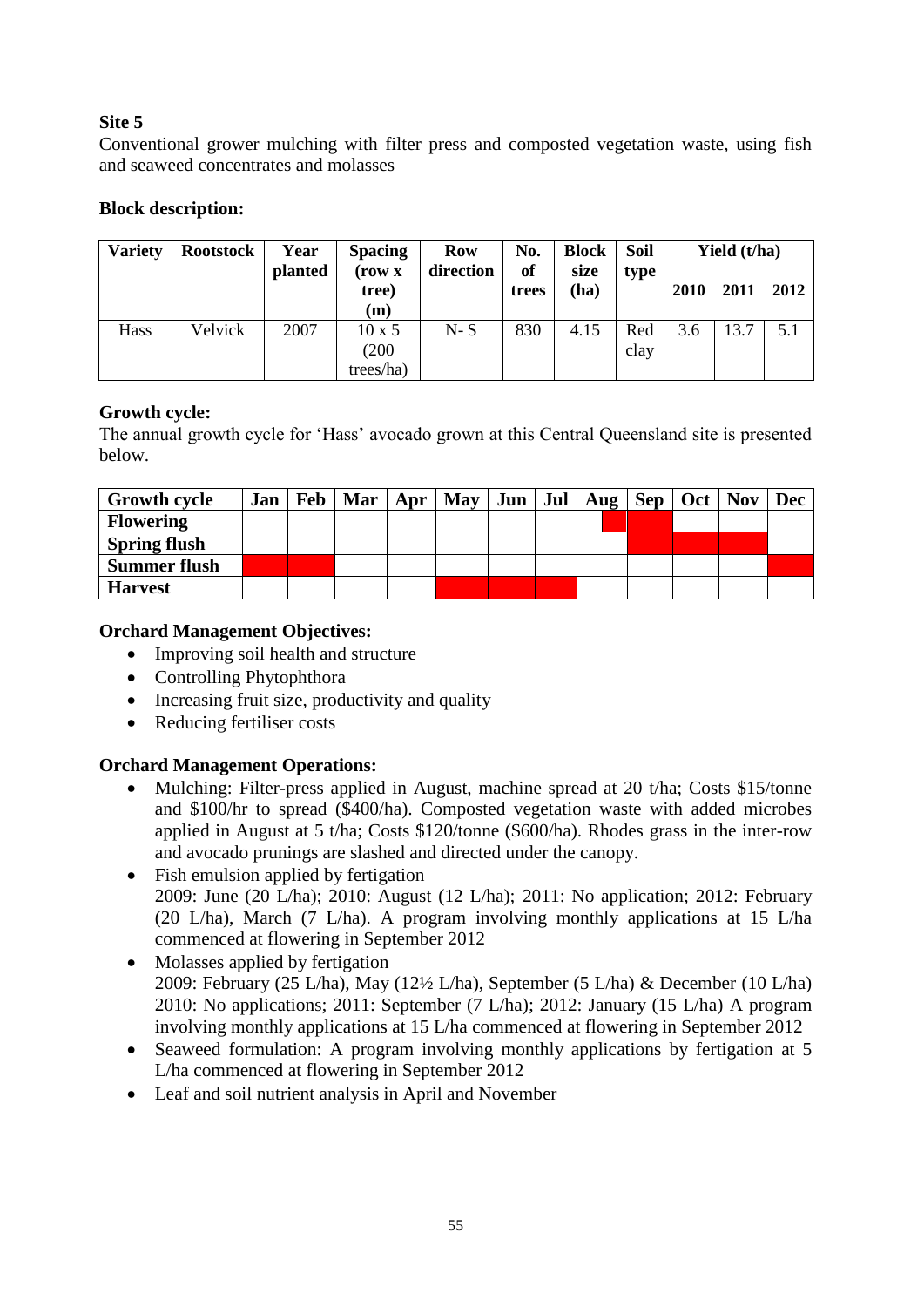Conventional grower mulching with filter press and using guano, silica based products, brewed microbes, molasses and humic acid

### **Block description:**

| Varietv | <b>Rootstock</b> | Year<br>planted | <b>Spacing</b><br>(row x tree)<br>'m) | <b>Row</b><br>direction | No. of<br>trees | <b>Block</b><br>size<br>(ha) | Soil<br>type | 2009<br>Yield<br>(t/ha) |
|---------|------------------|-----------------|---------------------------------------|-------------------------|-----------------|------------------------------|--------------|-------------------------|
| Hass    | West             | 2005            | $10 \times 5$                         | $N-S$                   | 1600            | 8.0                          | Red          | 10.0                    |
|         | Indian           |                 | $(200$ trees/ha)                      |                         |                 |                              | clay         |                         |

### **Growth cycle:**

The annual growth cycle for 'Hass' avocado grown at this Central Queensland site is presented below.

| <b>Growth cycle</b> |  |  | Jan   Feb   Mar   Apr   May |  | Jun   Jul   Aug   Sep   Oct   Nov |  | Dec |
|---------------------|--|--|-----------------------------|--|-----------------------------------|--|-----|
| <b>Flowering</b>    |  |  |                             |  |                                   |  |     |
| <b>Spring flush</b> |  |  |                             |  |                                   |  |     |
| <b>Summer flush</b> |  |  |                             |  |                                   |  |     |
| <b>Harvest</b>      |  |  |                             |  |                                   |  |     |

### **Orchard Management Objectives:**

- Improving soil health and structure
- Controlling Phytophthora
- Increasing fruit size, productivity and quality
- Reducing chemical use
- Increasing profitability

### **Orchard Management Operations:**

- Mulching: Filter-press applied in August, machine spread; maintain a low canopy skirt to retain natural leaf mulch; inter-row grass and avocado prunings slashed and directed under the canopy
- Guano: Ground applied at 625kg/ha; Cost \$575/ha
- Silica product (Dia-Life): Applied by fertigation in June and October; Cost: \$11.25/ha
- Microbes + food source: Applied by fertigation in August; Cost: \$22.50/ha
- Molasses: Monthly applications at  $7\frac{1}{2}$  L/ha applied by fertigation from August May; Cost: \$3.15/ha
- Humic acid: Monthly applications by fertigation from August May; Cost: \$3.15/ha
- Leaf and soil nutrient analysis in March and May

|      |    |     |      |    |      |      |      |       | Pack-out Figures (No. of trays for each size category) |                                          |                 |
|------|----|-----|------|----|------|------|------|-------|--------------------------------------------------------|------------------------------------------|-----------------|
| Year | 16 | 18  | 20   | 22 | 23   | 25   | 28   | $28+$ | <b>Bulk</b><br>$(10 \text{ kg})$                       | <b>Total</b><br>$5.5 \text{ kg}$<br>eav. | Yield<br>(t/ha) |
| 2009 |    | 508 | 1656 | -  | 2430 | 3840 | 1380 | 806   | 2152                                                   | 14 527                                   | 10.0            |

### **Harvest and pack-out figures:**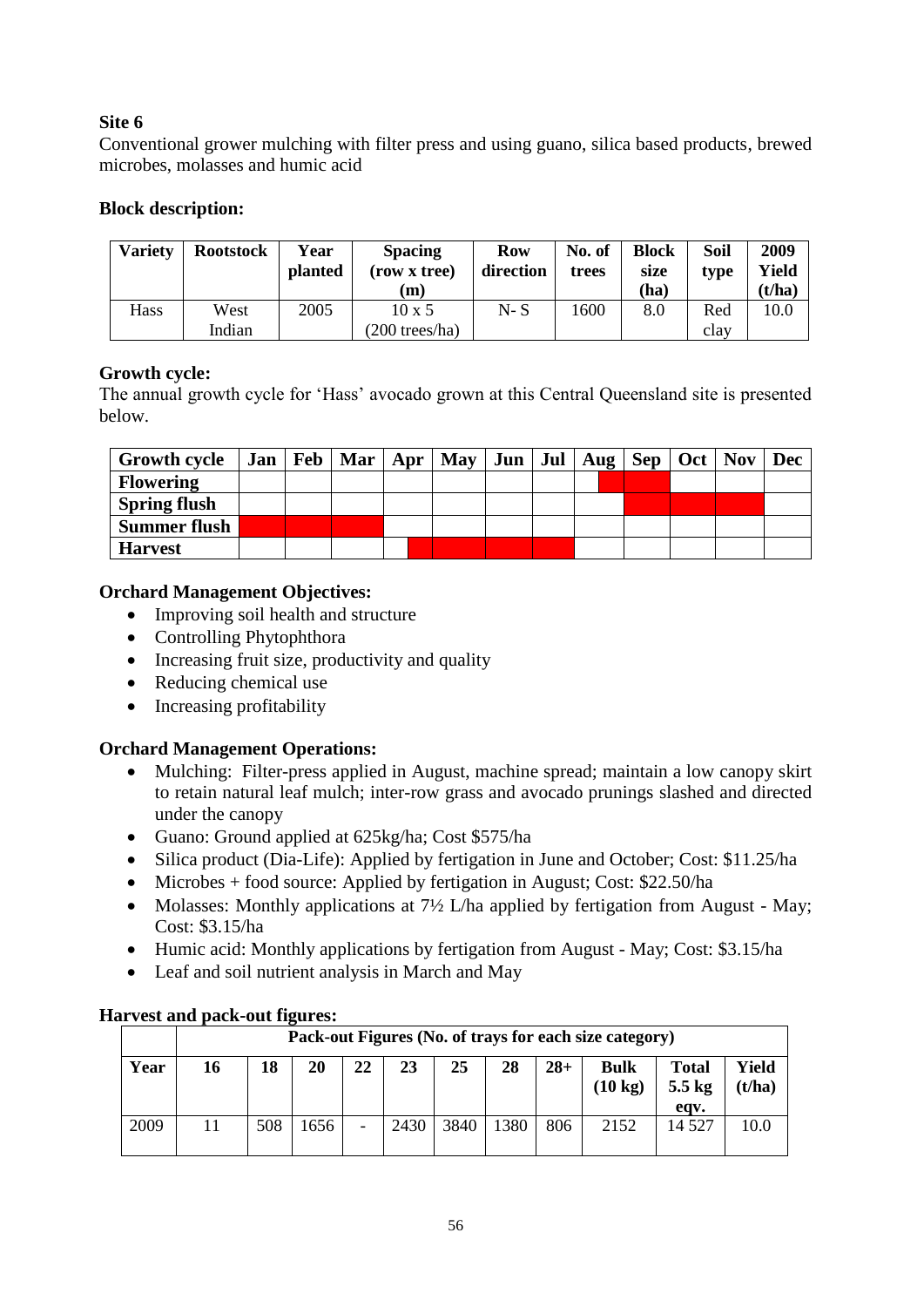Conventional grower using mulching, poultry manure, natural mineral fertilisers and silica based products, brewed microbes, fish emulsion, molasses and humic acid

### **Block description:**

| <b>Variety</b> | <b>Rootstock</b> | Year<br><b>planted</b> | <b>Spacing</b><br>(row x tree)<br> m | <b>Row</b><br>direction | No. of<br>trees | <b>Block</b><br>size<br>(ha) | Soil<br>type  | 2009<br>Yield<br>(t/ha) |
|----------------|------------------|------------------------|--------------------------------------|-------------------------|-----------------|------------------------------|---------------|-------------------------|
| Hass           | Velvick          | 2006                   | 9x5<br>$(222 \text{ trees/ha})$      | $N-S$                   | 600             | 2.7                          | Sandy<br>loam | 8.8                     |

### **Growth cycle:**

The annual growth cycle for 'Shepard' avocado grown at this Central Queensland site is presented below.

| <b>Growth cycle</b> |  | Jan   Feb   Mar   Apr   May |  |  | $Jun \mid Jul \mid Aug \mid Sep \mid Oct \mid Nov$ |  | <b>Dec</b> |
|---------------------|--|-----------------------------|--|--|----------------------------------------------------|--|------------|
| <b>Flowering</b>    |  |                             |  |  |                                                    |  |            |
| <b>Spring flush</b> |  |                             |  |  |                                                    |  |            |
| <b>Summer flush</b> |  |                             |  |  |                                                    |  |            |
| <b>Harvest</b>      |  |                             |  |  |                                                    |  |            |

### **Orchard Management Objectives:**

- Improving soil health and structure
- Controlling Phytophthora
- Increasing fruit size, productivity and quality

- Mulching: Rhodes grass hay applied in July/August
- Poultry manure: Pellets ground applied in November at 1 t/ha
- Natural mineral fertilisers: Natramin High Phos blend ground applied in November at 740 kg/ha
- Potassium silicate: Applied at flowering by fertigation in August and September
- Compost tea: Microbes & Trichoderma, with Bio N, P, K & Calcium silicate, fish emulsion & molasses applied by fertigation every 2 months
- Calcium (Ca Life) + Humic acid: Monthly applications by fertigation from December -February
- Kelp + Boron: Foliar application at flowering in August
- Leaf and soil nutrient analysis in April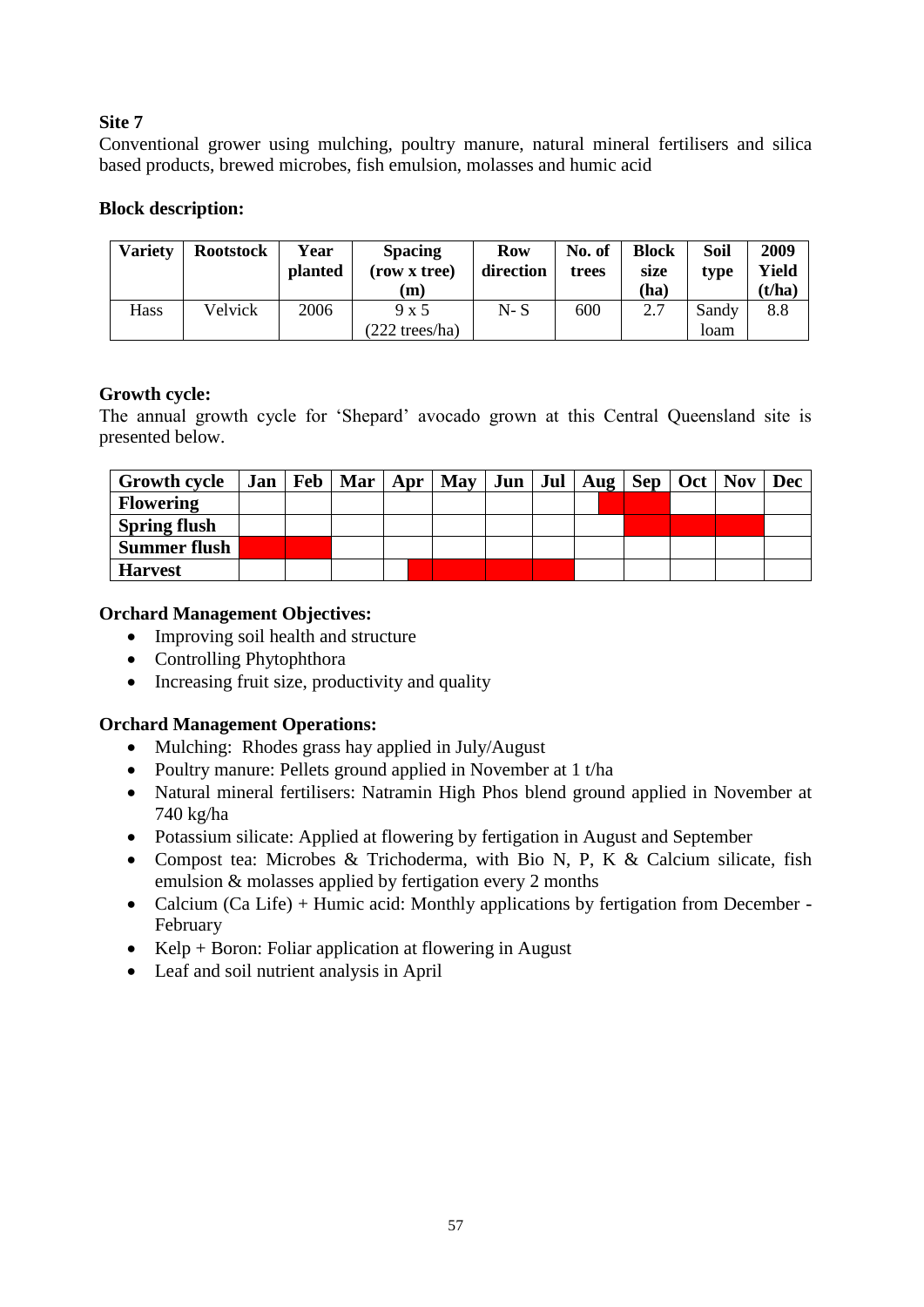Organic grower mulching with pine bark and poultry manure, using brewed microbes, fish and seaweed concentrates and molasses

### **Block description:**

| <b>Variety</b> | <b>Rootstock</b> | Year           | <b>Spacing</b>            | <b>Row</b> | No.         | <b>Block</b> | Soil        |      | Yield (t/ha) |
|----------------|------------------|----------------|---------------------------|------------|-------------|--------------|-------------|------|--------------|
|                |                  | <b>planted</b> | (row x tree)<br>(m)       | direction  | of<br>trees | size<br>(ha) | type        | 2011 | 2012         |
| Hass           | Guatemalan       | 1995           | 8 x 8<br>$(156$ trees/ha) | N- S       | 440         | 2.8          | Red<br>clay | 22.3 | 8.6          |

### **Growth cycle:**

The annual growth cycle for 'Hass' avocado grown at this Southern Queensland site is presented below.

| <b>Growth cycle</b> |  |  | Jan   Feb   Mar   Apr   May |  | Jun   Jul   Aug   Sep   Oct   Nov |  | Dec |
|---------------------|--|--|-----------------------------|--|-----------------------------------|--|-----|
| <b>Flowering</b>    |  |  |                             |  |                                   |  |     |
| <b>Spring flush</b> |  |  |                             |  |                                   |  |     |
| <b>Summer flush</b> |  |  |                             |  |                                   |  |     |
| <b>Harvest</b>      |  |  |                             |  |                                   |  |     |

### **Orchard Management Objectives:**

- Improving soil health and structure
- Controlling Phytophthora
- Increasing fruit size, productivity and quality
- Maintain organic certification

- Mulching: Pine woodchip  $(\$1000/60m^3)$  mixed poultry manure  $(\$19/tonne)$  applied every two months at a depth of 2.5cm; avocado trees pruned after harvest and chipped.
- Compost teas (microbes): Micro-life applied weekly by fertigation at 10 L/ha once per week; Cost \$1.50/litre (\$15/ha)
- Fish emulsion: Applied weekly by fertigation at 20 L/ha; Cost \$0.50/litre (\$10/ha)
- Seaweed formulations (natra kelp): Applied weekly by fertigation at 10 L/ha; Cost \$7/litre (\$70/ha)
- Molasses: Applied weekly by fertigation at 20 L/ha
- Weed control conducted monthly using whipper snipper
- Leaf and soil nutrient analysis in May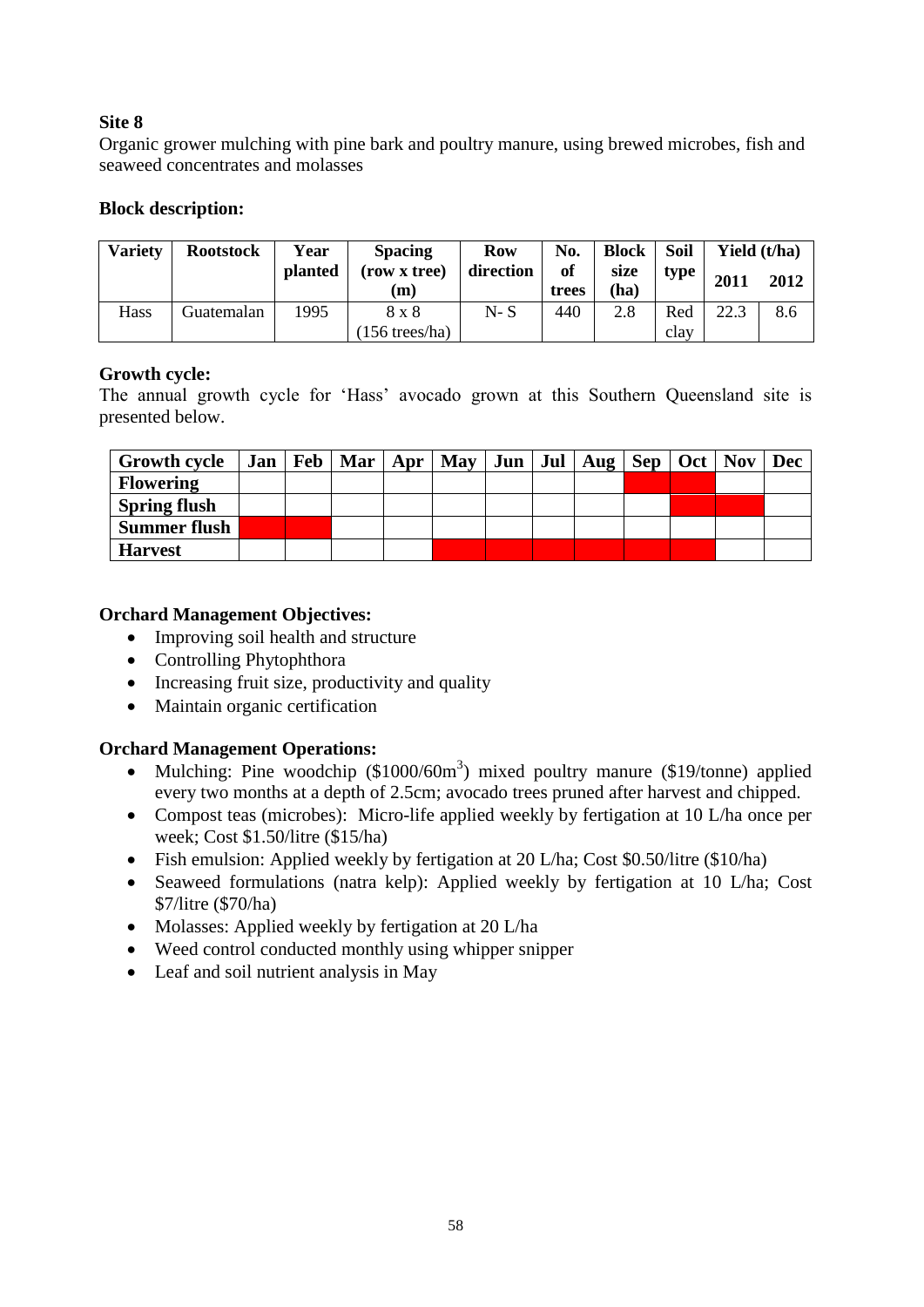Biological grower using brewed microbes, microbial enhanced fertilisers and molasses

# **Block description:**

| <b>Variety</b> | <b>Rootstock</b> | Year<br>planted | <b>Spacing</b><br>(row x tree) | <b>Row</b><br>direction | No. of<br>trees | <b>Block</b><br>size | <b>Soil</b><br>type |
|----------------|------------------|-----------------|--------------------------------|-------------------------|-----------------|----------------------|---------------------|
|                |                  |                 | (m)                            |                         |                 | (ha)                 |                     |
| <b>Hass</b>    | mixed            | 1991            | $10 \times 7$                  | $E-W$                   | 180             | 1.3                  | Sand                |
|                |                  | 1994            | $(143$ trees/ha)               |                         | 245             | 1.7                  |                     |
|                |                  | 2000            | C                              |                         | 840             | 5.9                  |                     |
|                |                  | 2000            | $10 \times 5.5$                |                         | 375             | 2.1                  |                     |
|                |                  |                 | $(182 \text{ trees/ha})$       |                         |                 |                      |                     |

# **Growth cycle:**

The annual growth cycle for 'Hass' avocado grown at Central New South Wales site is presented below:

| <b>Growth cycle</b> |  | Jan   Feb   Mar   Apr   May |  |  | $Jun \mid Jul \mid Aug \mid Sep \mid Oct \mid Nov$ |  | <b>Dec</b> |
|---------------------|--|-----------------------------|--|--|----------------------------------------------------|--|------------|
| <b>Flowering</b>    |  |                             |  |  |                                                    |  |            |
| <b>Spring flush</b> |  |                             |  |  |                                                    |  |            |
| <b>Summer flush</b> |  |                             |  |  |                                                    |  |            |
| <b>Harvest</b>      |  |                             |  |  |                                                    |  |            |

# **Orchard Management Objectives:**

- Improving soil health and structure
- Controlling Phytophthora
- Increasing fruit size, productivity and quality
- Reducing chemical use

### **Orchard Management Operations:**

- Compost tea: Microbes + food and bio-stimulants applied by fertigation monthly during flowering and early fruit set from August - November and in February and March at 400 L/ha; Cost \$50/ha
- Molasses: Applied monthly (except in January) by fertigation at 40 L/ha
- Microbial products: Nutri-Life Bio-P applied monthly (except January, June & July) by fertigation at 1 L/ha
- Leaf and soil nutrient analysis in March

|      |                   |      |      |      |      |     |     |    |       | Pack-out Figures (No. of trays for each size category) |                                  |                 |
|------|-------------------|------|------|------|------|-----|-----|----|-------|--------------------------------------------------------|----------------------------------|-----------------|
| Year | $<$ 16            | 16   | 18   | 20   | 22   | 23  | 25  | 28 | $28+$ | <b>Bulks</b><br>into<br>trays                          | <b>Total</b><br>$5.5$ kg<br>eqv. | Yield<br>(t/ha) |
| 2009 | $\qquad \qquad -$ | 1934 | 1949 | 1096 | 348  | 333 | 176 | 79 | 3     | 1955                                                   | 7873                             | 3.9             |
| 2010 | 1854              | 5617 | 4275 | 3225 | 2238 | 771 | 365 | 21 | 29    | 2336                                                   | 20731                            | 10.4            |
| 2011 | 357               | 2458 | 4899 | 1589 | 1238 | 751 | 144 |    | -     | 1833                                                   | 13269                            | 6.6             |

# **Harvest and pack-out figures:**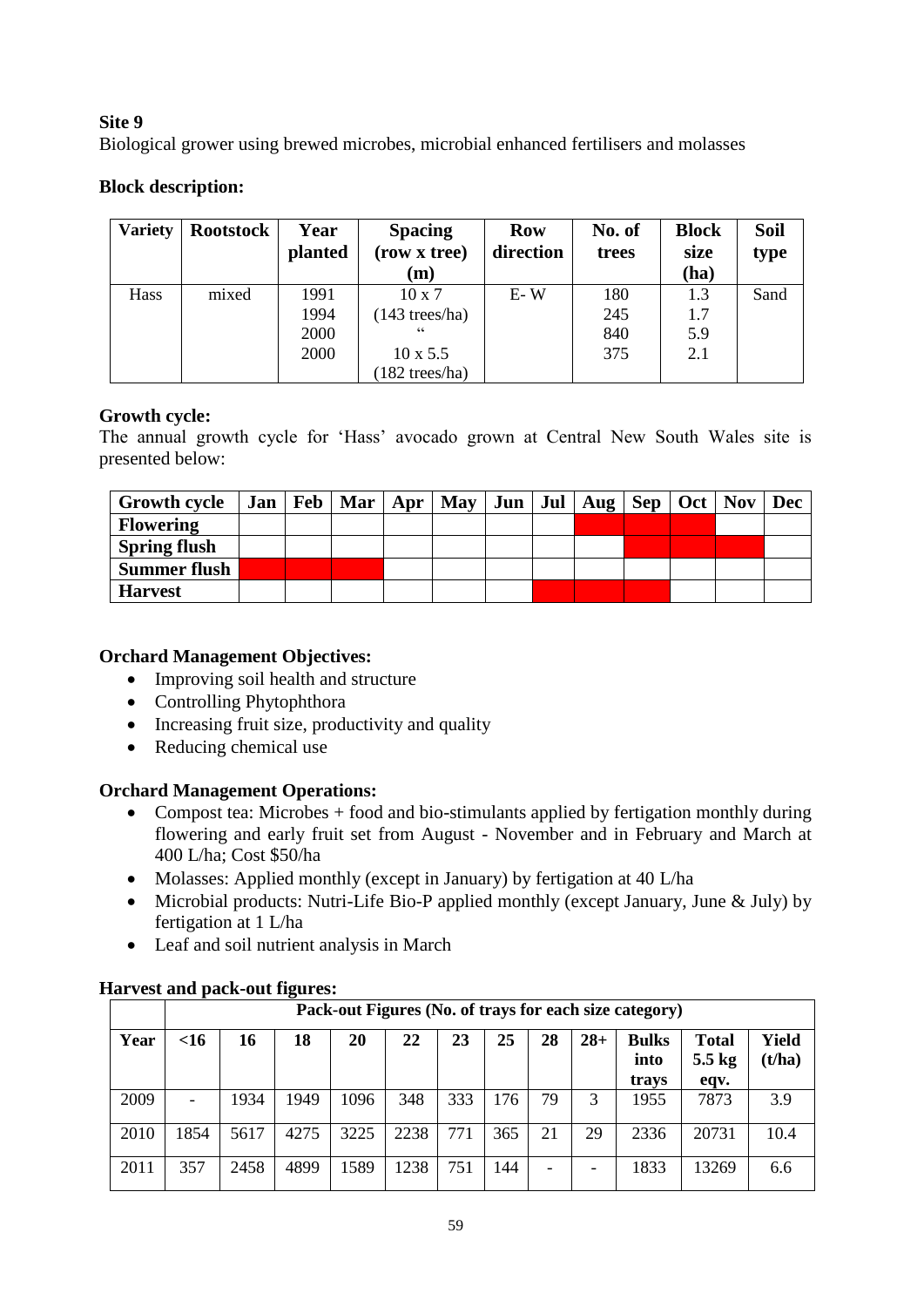Biological grower using composted poultry manure, brewed microbes and natural mineral fertilisers

### **Block description:**

| <b>Variety</b> | <b>Rootstock</b> | Year<br>planted | <b>Spacing</b><br>(row x tree)<br>(m) | <b>Row</b><br>direction | No. of<br>trees | <b>Block</b><br>size<br>(ha) | Soil<br>type  | 2009<br>Yield<br>(t/ha) |
|----------------|------------------|-----------------|---------------------------------------|-------------------------|-----------------|------------------------------|---------------|-------------------------|
| Hass           | Guatemalan       | 1999            | $10 \times 6$<br>$167$ trees/ha)      | $N-S$                   | 230             | 1.4                          | Sandy<br>loam | 7.5                     |

### **Growth cycle:**

The annual growth cycle for ''Hass'' avocado grown at this Central New South Wales site is presented below.

| <b>Growth cycle</b> |  | Jan   Feb   Mar   Apr   May |  |  | Jun   Jul   Aug   Sep   Oct   Nov |  | <b>Dec</b> |
|---------------------|--|-----------------------------|--|--|-----------------------------------|--|------------|
| <b>Flowering</b>    |  |                             |  |  |                                   |  |            |
| <b>Spring flush</b> |  |                             |  |  |                                   |  |            |
| <b>Summer flush</b> |  |                             |  |  |                                   |  |            |
| <b>Harvest</b>      |  |                             |  |  |                                   |  |            |

### **Orchard Management Objectives:**

- Improving soil health and structure
- Controlling Phytophthora
- Increasing fruit size, productivity and quality
- Reducing chemical use

- Composted poultry manure applied in December
- Compost tea: Brewed microbes & food source applied by fertigation in September
- Natural mineral fertilisers: Ground applied in August, December and April
- Bio-fertilisers (Twin $N^{\circledast}$ ): Applied as a foliar spray in September
- Leaf and soil nutrient analysis in May and August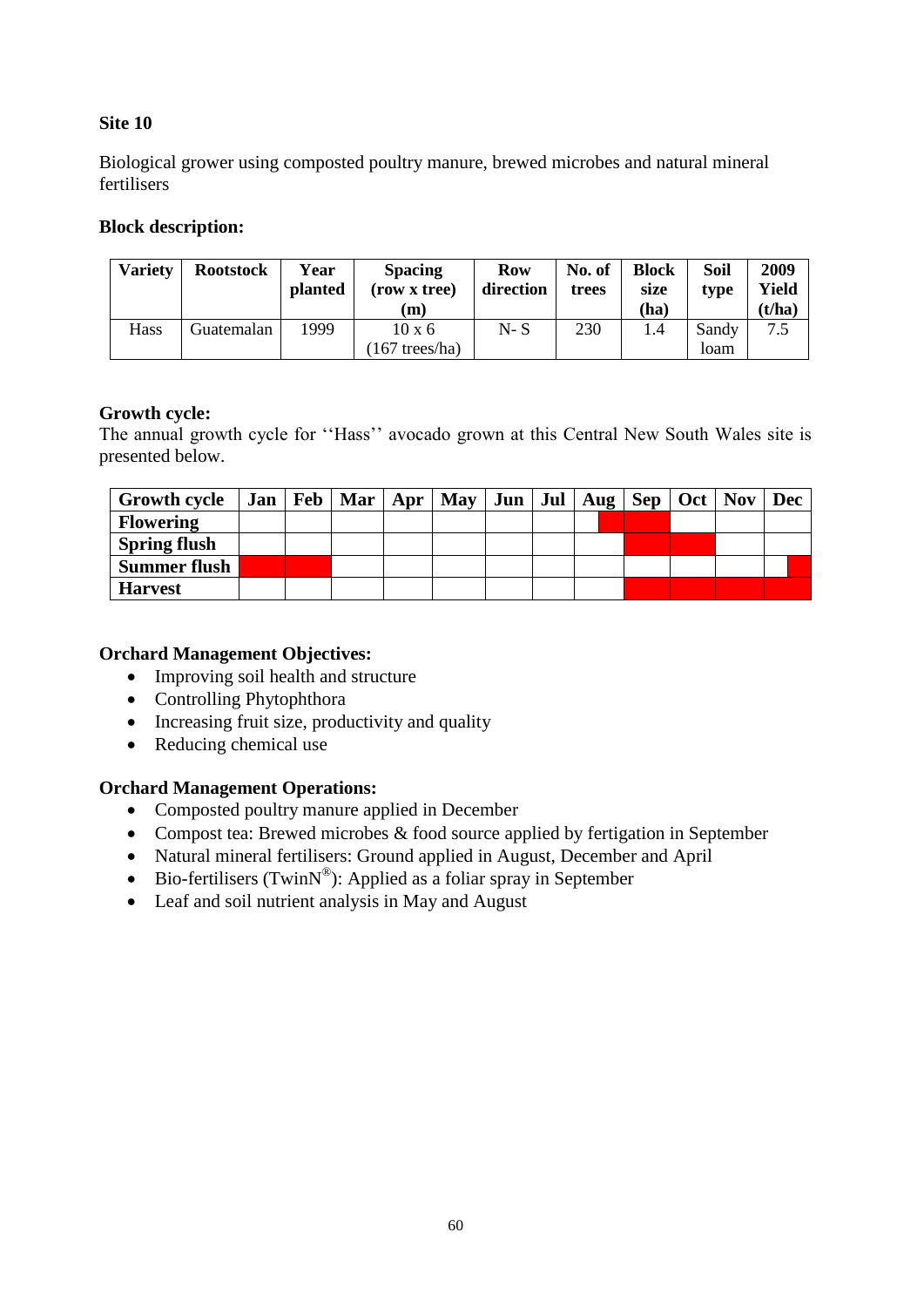Biodynamic grower using compost, microbes and fish and seaweed concentrates

# **Block description:**

| <b>Variety</b> | <b>Rootstock</b> | Year<br>planted | <b>Spacing</b><br>(row x<br>tree)<br>(m) | Row<br>direction | No.<br>of<br>trees | <b>Block</b><br>size<br>(ha) | Soil<br>type         | 2010 | Yield $(t/ha)$<br>2011 | 2012 |
|----------------|------------------|-----------------|------------------------------------------|------------------|--------------------|------------------------------|----------------------|------|------------------------|------|
| Hass           | Zutano           | 1988            | $12 \times 6$<br>(138)<br>trees/ha)      | $N-S$            | 550                | 4.0                          | Red<br>sandy<br>loam | 7.5  | 22.5                   | 13.8 |

### **Growth cycle:**

The annual growth cycle for ''Hass'' avocado grown at this Tri-State site is presented below.

| <b>Growth cycle</b> | Jan   Feb | Mar | Apr May |  | Jun   Jul   Aug   Sep |  | $Oct$   Nov | Dec |
|---------------------|-----------|-----|---------|--|-----------------------|--|-------------|-----|
| <b>Flowering</b>    |           |     |         |  |                       |  |             |     |
| <b>Spring flush</b> |           |     |         |  |                       |  |             |     |
| <b>Summer flush</b> |           |     |         |  |                       |  |             |     |
| <b>Harvest</b>      |           |     |         |  |                       |  |             |     |

### **Orchard Management Objectives:**

- Improving soil health and structure
- Increasing fruit size, productivity and quality
- Reducing chemical use

- Compost: Guano + Green manure waste applied in September and February at 1 t/ha; Cost \$767.60/ha. Protein meal applied in August at 200 kg/ha; Cost \$200/ha
- Microbes (Platform® ): Mycorrhizal fungi and trichoderma applied by fertigation in October at 200 kg/ha; Cost \$19.80/ha
- Humus: applied by fertigation in October at 10 L/ha; Cost \$20.30/ha
- Liquid bio-stimulant (Vitazyme): applied by fertigation in August at 1.5 L/ha; Cost \$42/ha
- Fish emulsion: applied by fertigation monthly from September December at 10 L/ha; Cost \$60/ha
- Liquid bio-stimulant (Vitazyme): applied as a foliar spray in October, December and April at 1.5 L/ha; Cost \$126/ha
- Fish plus: applied as a foliar spray monthly from September December at 10 L/ha; Cost \$66.20/ha
- Kelp: applied as a foliar spray in October and monthly from December February at 3 L/ha; Cost \$37.20/ha
- Nitrogen: applied as a foliar spray monthly from September December at 5 L/ha; Cost \$102/ha
- Zinc and Manganese applied monthly from September December; Cost \$10.44 & \$6.72/ha
- Total nutritional program: Cost \$1467.37/ha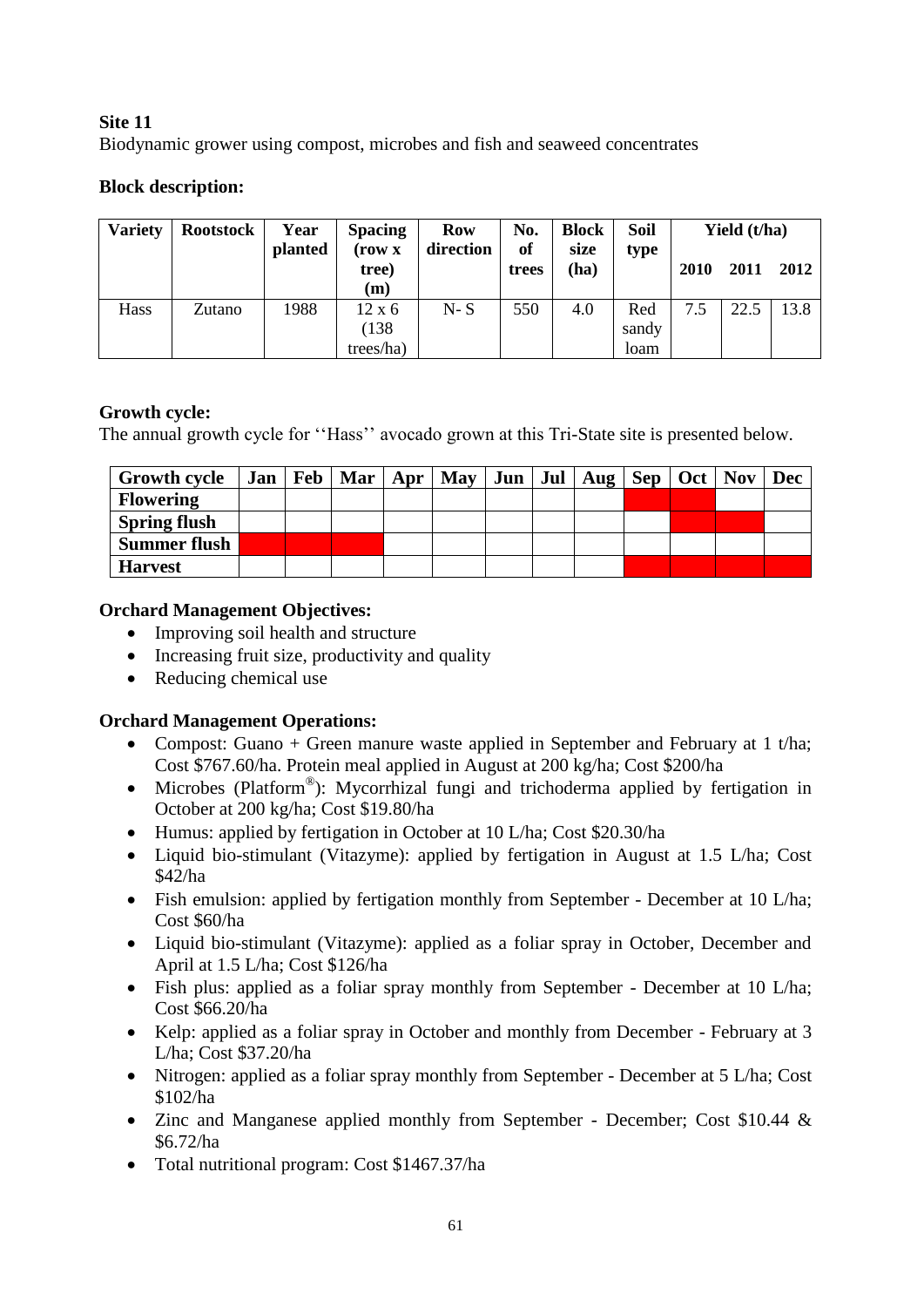Biological grower using natural mineral fertilisers and fish and seaweed based products

### **Block description:**

| Variety | <b>Rootstock</b> | Year<br>planted | <b>Spacing</b><br>(row x tree) | <b>Row</b><br>direction | No.<br>of | <b>Block</b><br>size | Soil<br>type | Yield (t/ha) |      |
|---------|------------------|-----------------|--------------------------------|-------------------------|-----------|----------------------|--------------|--------------|------|
|         |                  |                 | (m)                            |                         | trees     | (ha)                 |              | 2010         | 2011 |
| Hass    | Guatemalan       | 2003            | $9 \times 3$                   | $N-S$                   | 3300      | 8.9                  | Sand         | 29.2         | 6.6  |
|         |                  |                 | $(370 \text{ trees/ha})$       |                         |           |                      |              |              |      |

# **Growth cycle:**

The annual growth cycle for ''Hass'' avocado grown at this Tri-State site is presented below.

| <b>Growth cycle</b> |  | Jan   Feb   Mar   Apr   May |  |  | Jun   Jul   Aug   Sep   Oct   Nov |  | Dec |
|---------------------|--|-----------------------------|--|--|-----------------------------------|--|-----|
| <b>Flowering</b>    |  |                             |  |  |                                   |  |     |
| <b>Spring flush</b> |  |                             |  |  |                                   |  |     |
| <b>Summer flush</b> |  |                             |  |  |                                   |  |     |
| <b>Harvest</b>      |  |                             |  |  |                                   |  |     |

# **Orchard Management Objectives:**

- Improving soil health and structure
- Increasing fruit size, productivity and quality
- Phytophthora control
- Produce robust fruit and trees to cope with heat and frost

# **Orchard Management Operations:**

- Liquid biological nutrient and fish and seaweed concentrate: applied by fertigation at 200-300 L/ha from September - April; if soil too wet apply as a foliar spray during May - August (wet season at this site)
- Leaf nutrient analysis carried out monthly and fertiliser rates (Ammonium sulphate, Potassium sulphate, Boron, Molybdenum sulphate, Zinc, MAP etc.) modified according Soil nutrient analysis in July and December

Microbial testing of the soil once a year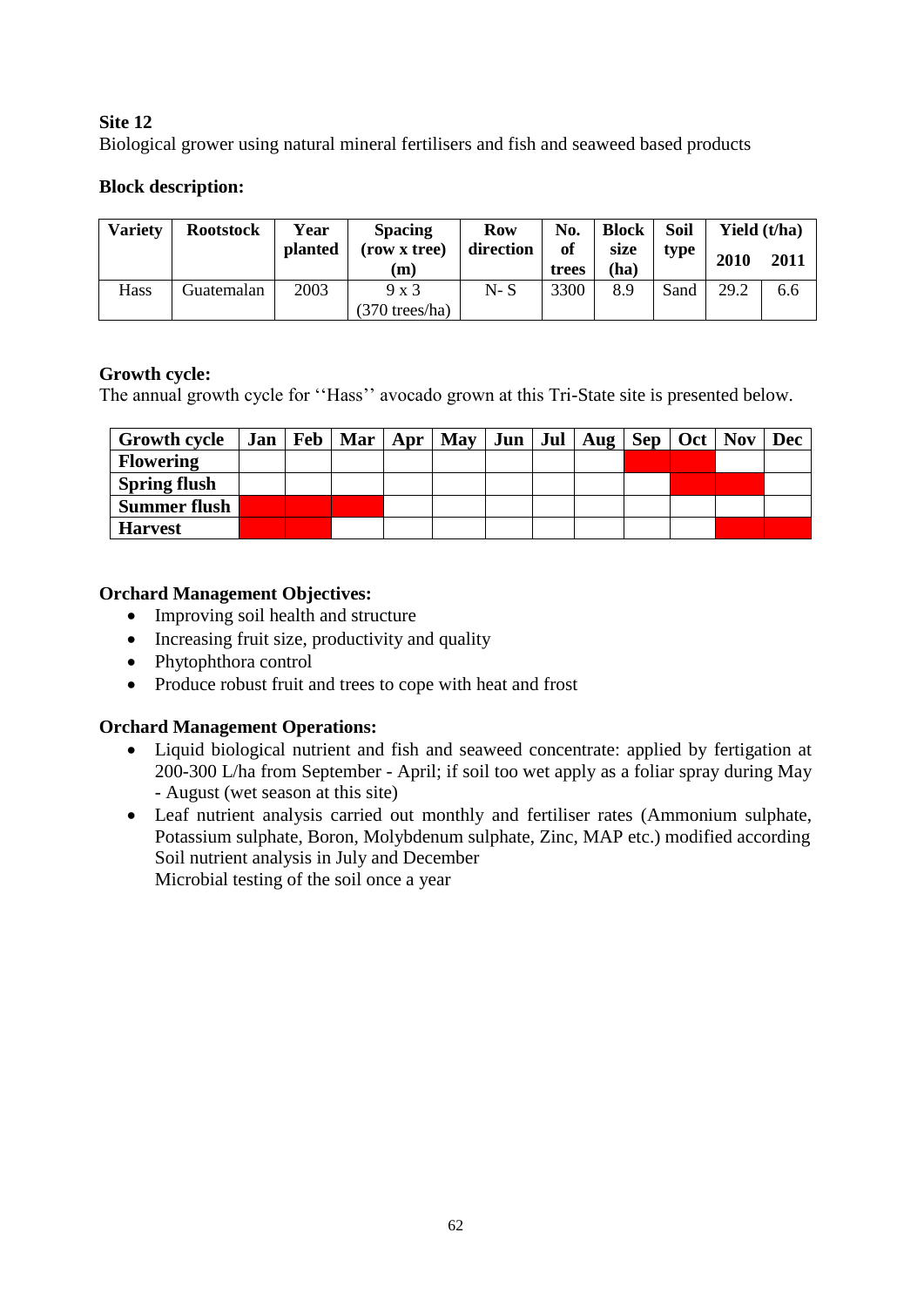Conventional grower using microbial enhanced fertilisers, fish and seaweed concentrates and branch scoring to maintain consistent cropping

### **Block description:**

| <b>Variety</b> | <b>Rootstock</b> | Year           | <b>Spacing</b>           | <b>Row</b><br>direction | No.         | <b>Block</b> | Soil          | Yield (t/ha) |             |
|----------------|------------------|----------------|--------------------------|-------------------------|-------------|--------------|---------------|--------------|-------------|
|                |                  | <b>planted</b> | (row x tree)<br>(m)      |                         | of<br>trees | size<br>(ha) | type          | 2008<br>/09  | 2009<br>/10 |
| Hass           | Guatemalan       | 2004           | 9x5<br>(222<br>trees/ha) | $E-W$                   | 900         | 4.05         | Sandy<br>loam | 8.4          | 8.6         |

### **Growth cycle:**

The annual growth cycle for ''Hass'' avocado grown at this site near Pemberton in South-West Western Australia is presented below.

| <b>Growth cycle</b> |  |  | Jan   Feb   Mar   Apr   May |  | Jun   Jul   Aug   Sep   Oct   Nov |  | Dec |
|---------------------|--|--|-----------------------------|--|-----------------------------------|--|-----|
| <b>Flowering</b>    |  |  |                             |  |                                   |  |     |
| <b>Spring flush</b> |  |  |                             |  |                                   |  |     |
| <b>Summer flush</b> |  |  |                             |  |                                   |  |     |
| <b>Harvest</b>      |  |  |                             |  |                                   |  |     |

### **Orchard Management Objectives:**

- Improving soil health and structure
- Increasing fruit size, productivity and quality
- Maintain consistent cropping

- Mulching: barley straw at planting then inter-row slashings and prunings
- Eco-Vital<sup>®</sup> (a liquid formulation containing fish, kelp and plant extracts, auxins, cytokinins, gibberellins, amino acids, and rare earth minerals) applied through fertigation at 4 to 5 L/ha every 3-4 months
- Eco-Prime purple<sup>®</sup> (a formulation of mineral NPK and trace elements bonded with beneficial microbes (including beneficial bacteria and fungi – VA Mycorrhizae) broadcast application @ 20-25  $g/m^2$  in February, May & September
- Branch scoring: a single branch was scored in April 2007 and 2008 using a pruning saw time involved 2 minutes per tree; Costs \$150/ha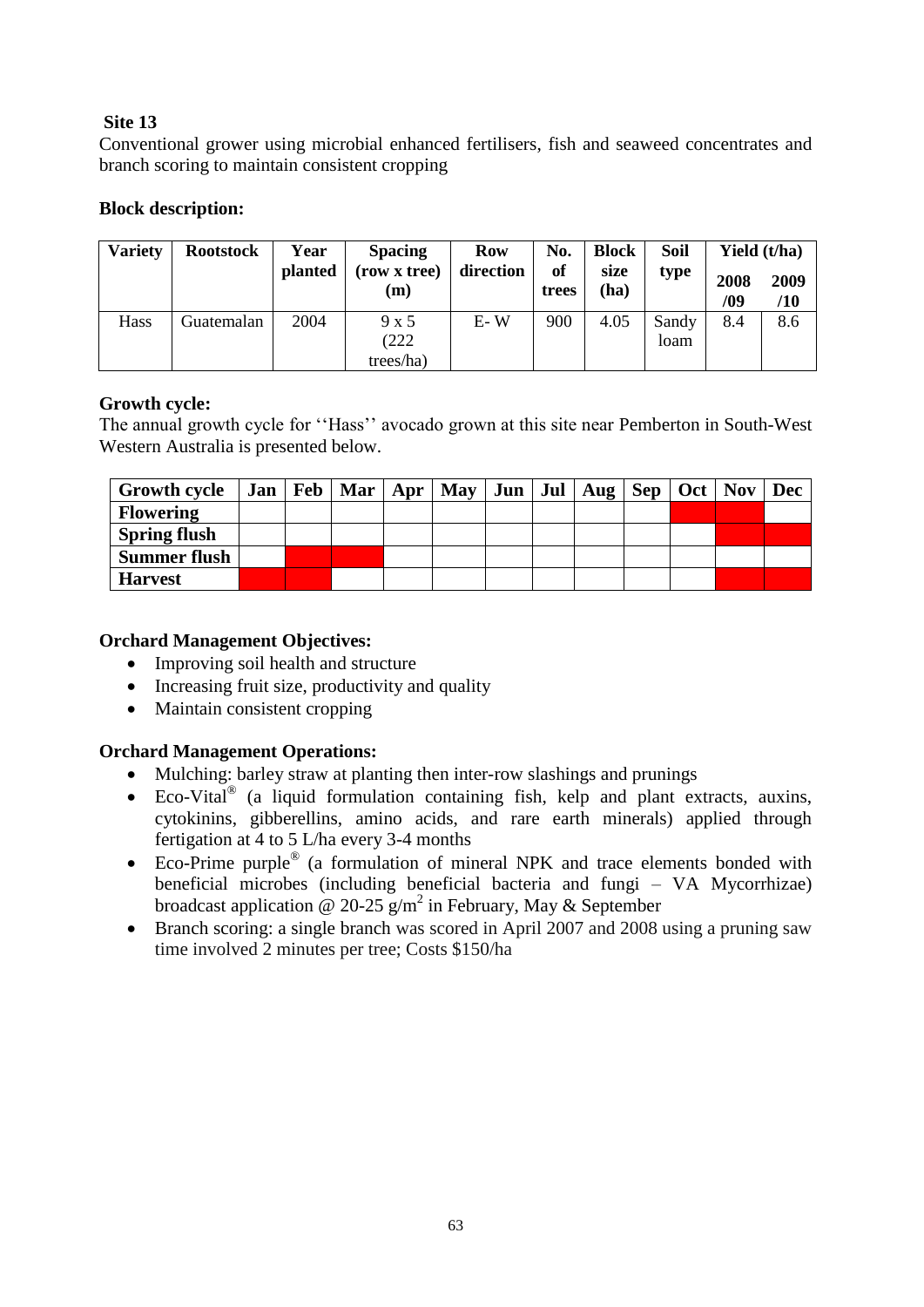Conventional grower mulching with avocado woodchip, using microbial enhanced fertilisers and fish and seaweed concentrates

### **Block description:**

| <b>Variety</b> | <b>Rootstock</b> | Year<br>planted | <b>Spacing</b><br>(row x tree)<br>(m) | <b>Row</b><br>direction | No.<br>of<br>trees | <b>Block</b><br>size<br>(ha) | Soil<br>type  | 2008<br>/09 | Yield (t/ha)<br>2009<br>/10 |
|----------------|------------------|-----------------|---------------------------------------|-------------------------|--------------------|------------------------------|---------------|-------------|-----------------------------|
| Hass           | Guatemalan       | 1995            | 8 x 7<br>(180)<br>trees/ha)           | $E-W$                   | 930                | 5.2                          | Sandy<br>loam | 41.3        | 12.3                        |

### **Growth cycle:**

The annual growth cycle for ''Hass'' avocado grown at this site near Pemberton in South-West Western Australia is presented below.

| <b>Growth cycle</b> |  | Jan   Feb   Mar   Apr   May |  |  | Jun   Jul   Aug   Sep   Oct   Nov |  | <b>Dec</b> |
|---------------------|--|-----------------------------|--|--|-----------------------------------|--|------------|
| <b>Flowering</b>    |  |                             |  |  |                                   |  |            |
| <b>Spring flush</b> |  |                             |  |  |                                   |  |            |
| <b>Summer flush</b> |  |                             |  |  |                                   |  |            |
| <b>Harvest</b>      |  |                             |  |  |                                   |  |            |

### **Orchard Management Objectives:**

- Improving soil health and structure
- Controlling Phytophthora
- Increasing fruit size, productivity and quality

- Mulching: major limb removal commenced in 2007, avocado limbs were chipped and applied under the trees
- Eco-Vital<sup>®</sup> (a liquid formulation containing fish, kelp and plant extracts, auxins, cytokinins, gibberellins, amino acids, and rare earth minerals) applied through fertigation at 4 to 5 L/ha every 4 months
- Eco-Prime purple<sup>®</sup> (a formulation of mineral NPK and trace elements bonded with beneficial microbes (including beneficial bacteria and fungi – VA Mycorrhizae) broadcast application at 500 g/tree in February, May & September